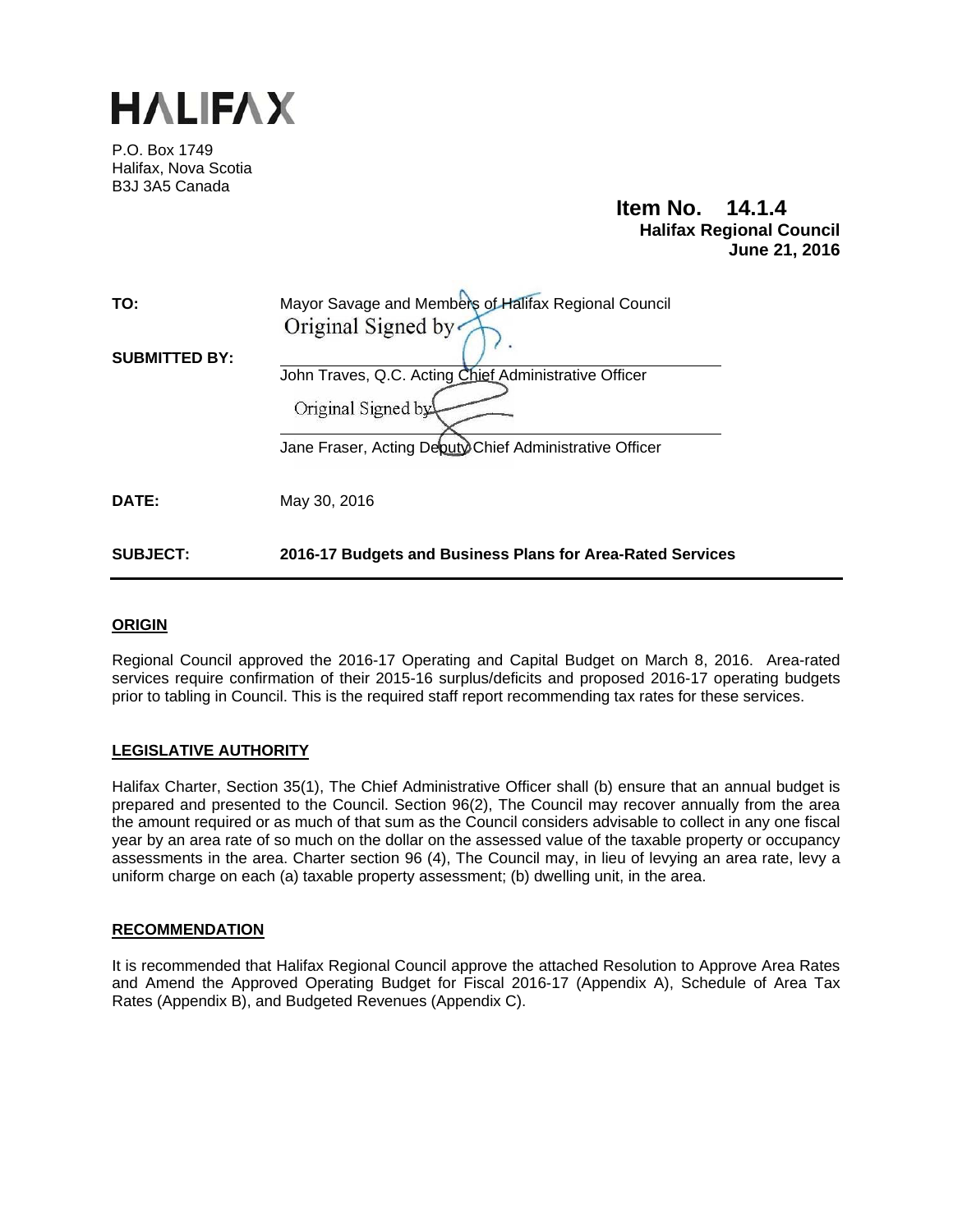#### **BACKGROUND**

In addition to the general rates of taxation, the Halifax Regional Municipality determines area tax rates for services provided over and above those which are contained in the general rates. As a result, formal adoption of these rates is required under the Charter. This report also includes the four Provincial area tax rates for Mandatory Education, Property Valuation Services, Correction Services, and the Metro Regional Housing Authority. Recommendation of approval for the Provincial area tax rates was deferred pending additional information from the Province.

#### **DISCUSSION**

Staff has completed the necessary calculations to determine the area tax rates required to support the budgeted operating costs for services not included in the general rate.

For ease of reference, Appendix C includes for each area rated service:

- 1. the total proposed operating budget for 2016-17 with the 2015-16 budget for comparison,
- 2. all sources of property tax revenue (residential, resource and commercial), and
- 3. the proposed area rates with the prior year's rates for comparison.

#### **Area Rates Not Included in this Report**

The following Area Rates have been excluded from this report because they have either already been approved by Council for 2016-17, or have been recommended for approval separately:

- 1. In addition to the 2016-17 General Tax Rates, the area rates for Regional Transportation, Local Transit, Fire Protection, Supplementary Education, and Stormwater Right-of-Way were approved by Council on March 8, 2016.
- 2. A new uniform charge under By-Law P-1100 "Respecting Charges for Private Road Maintenance" for Shiloh Drive and Karla Lane in the community of Hatchet Lake in District 11 was recommended to Council on June 14, 2016.

#### **Area Rates for Community Facilities & Services and Private Infrastructure**

On May 14, 2002, Council adopted a policy for the use of recreation area rate funds effective April 1, 2003. Sections 3.1 and 3.2 of the policy state:

- *3.1 Each area rate is required to have an annual business plan and detailed budget which is to be submitted in accordance with HRM's annual budget and business planning process. All expenditures are to be made in accordance with the approved budget and business plan.*
- *3.2 Area rate funds are to budget on a break-even basis. Any deficit that arises in any year must be the first charge on the area rate in the next fiscal year. Reserves or surplus carry-forwards are not to occur without a Council approved reserve business case.*

There are 20 area rates for which budgets are included in Appendix C of this report. Two of these are "common" rates that provide funding for general recreation amenities in the communities of Hammonds Plains and Musquodoboit Harbour.

Appendix D includes business plans and budgets for the other 18 area-rated recreation services along with an explanation of how funding is to be utilized in 2016-17. The Glen Arbour Homeowners' Association elected to submit a 3 year Business Plan and Budget.

In 2014, all municipal recreation facility area rates were eliminated. Area rates remain for Community Facilities and Services, and for Private Infrastructure, neither of which are for municipal purposes.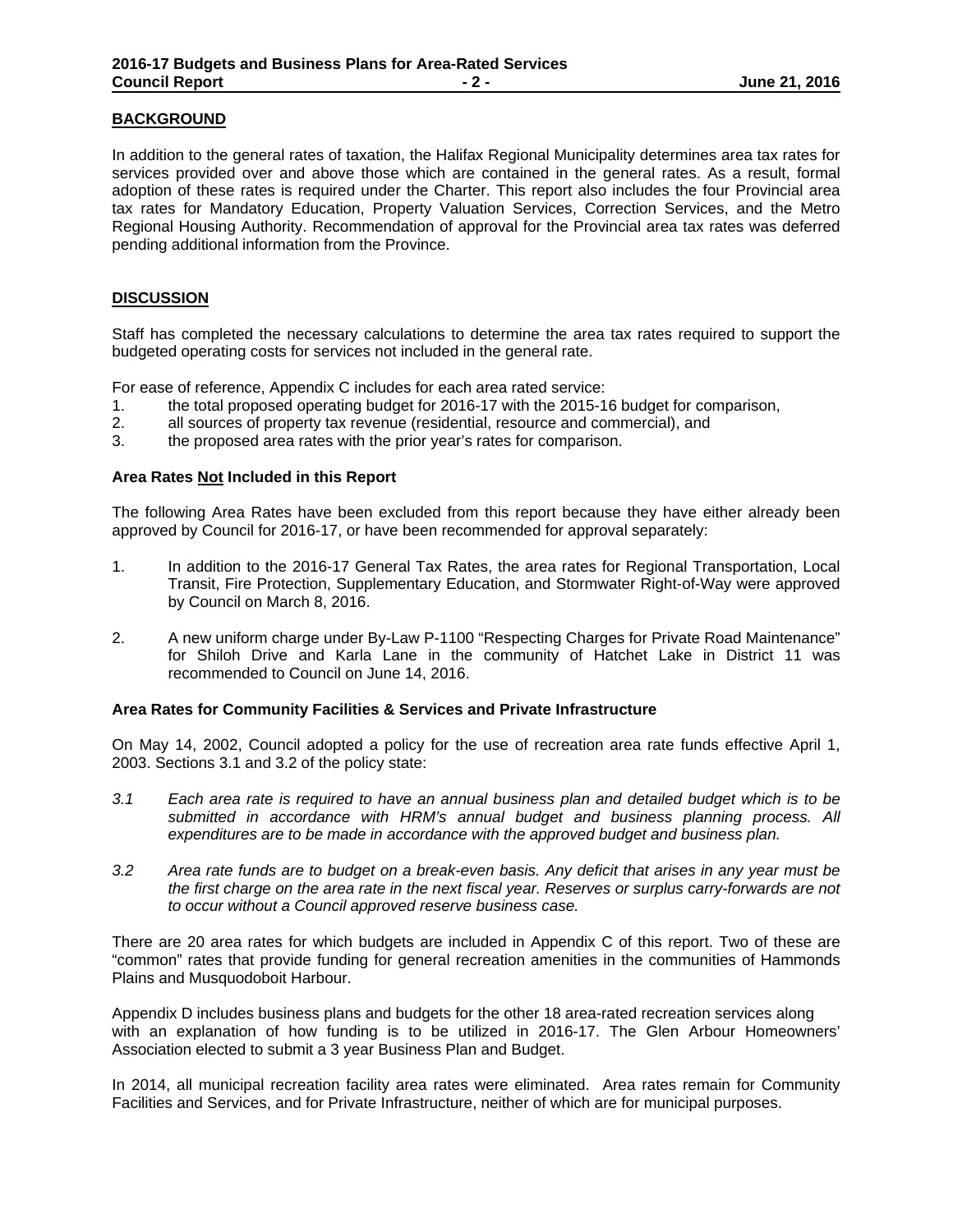#### **Business Improvement Districts**

Two of the eight Business Improvement Districts are proposing changes to their area rates for the 2016/17 fiscal year. Five are proposing to increase the maximum charge per assessment account, and one of those is also proposing to increase the minimum charge per assessment account. Details of these changes, along with a summary of the total tax revenue expected to be generated, are provided in Appendix E of this report. Business Improvement Districts are required to submit annually a detailed Activity Plan and Budget to HRM. These documents are available to Councillors upon request.

#### **Sheet Harbour Streetscape Area Rate**

While its tax rate is not changing for 2016-17, Staff are reviewing the sustainability of the Sheet Harbour Streetscape Area Rate and may to return to Regional Council with additional information before the 2017- 18 budget.

#### **Other Changes to Area Rates**

Following are other changes to area rates effective with the 2016-17 Fiscal Year:

- 1. The area rate for Mandatory Education (Residential & Resource) increased from \$0.302 to \$0.307 per \$100 of taxable assessment, and the area rate for Mandatory Education (Commercial) increased from \$0.301 to \$0.310 per \$100 of taxable assessment.
- 2. The area rate for the Metro Housing Authority (Commercial) increased from \$0.007 to \$0.008 per \$100 of taxable assessment.
- 3. A Uniform Charge for the Birch Bear Woods Subdivision expired after the 2015-16 fiscal year and therefore does not appear in this report. This Uniform Charge was only for two years and was implemented solely to fund the cost of new signage for the main entrance to this subdivision.
- 4. On April 26, 2016, Council approved an increase to the annual private road maintenance fee for the Petpeswick Drive Improvement Society from \$200 to \$300.
- 5. The LIC area rate for O'Connell Drive (Provincial portion), Exeter Drive, Bali Terrace, Neven Road and Old Fairbanks Road in the community of Porter's Lake will decrease from \$160.00 to \$36.07 per property. After 2016-17, this area rate will expire.

#### **FINANCIAL IMPLICATIONS**

The area tax rates as recommended are sufficient to support the current level of service contained within the budgets of the respective area rated services. Where applicable, it is also sufficient to cover previous year's deficits. The total area rate revenue recommended for approval in this report for 2016-17 is \$152,375,200 including Grants in Lieu of taxes for the Business Improvement Districts.

#### **RISK CONSIDERATION**

As with all property taxes, HRM may impose a lien on properties for which area rate taxes are past due. Therefore, the risk of not being able to collect these taxes is minimized.

#### **COMMUNITY ENGAGEMENT**

Where required, community consultation took place in accordance with the Interim Area Rate Guidelines.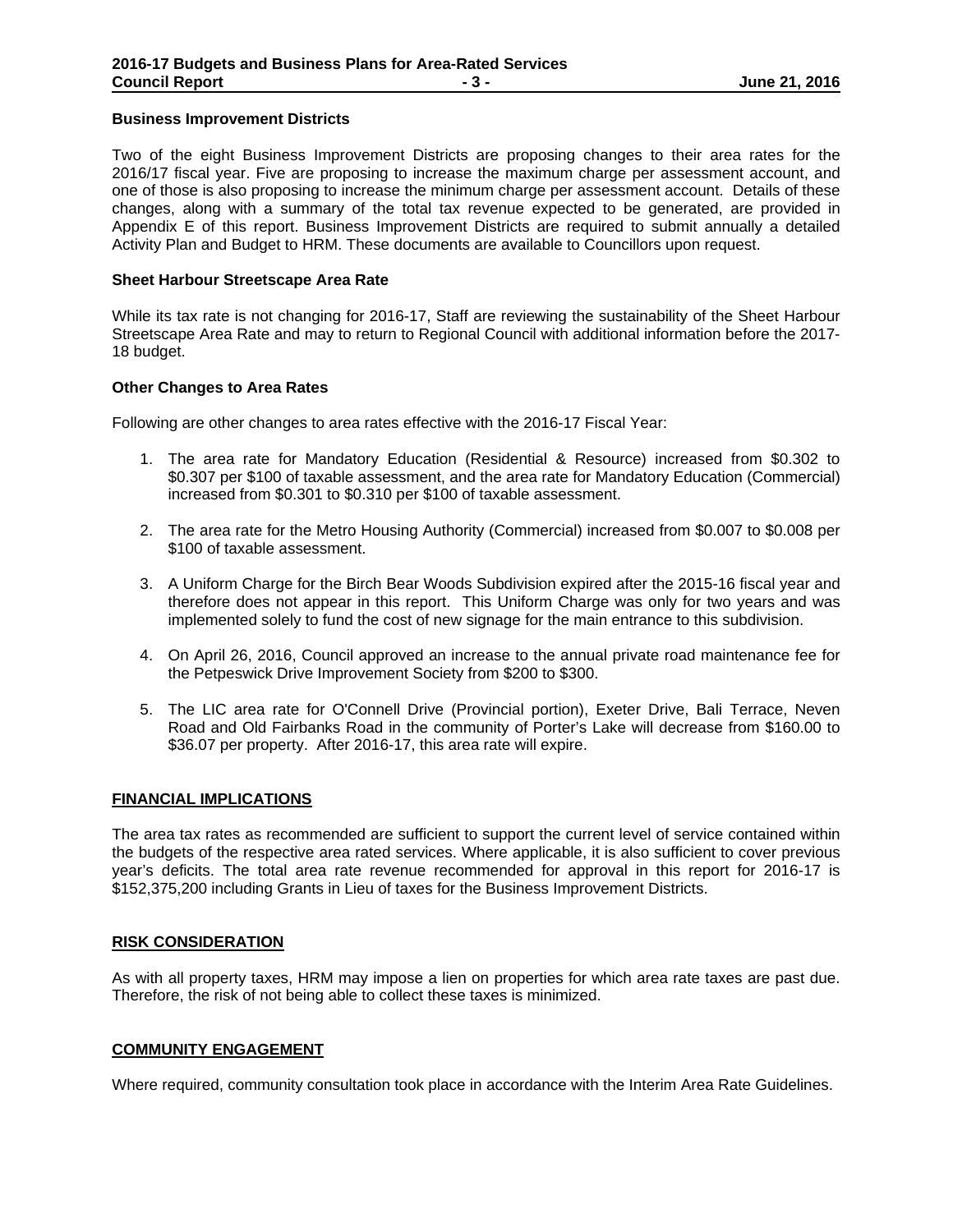#### **ENVIRONMENTAL IMPLICATIONS**

There are no environmental implications associated with this report.

#### **ALTERNATIVES**

Council may choose to approve some area rates and defer others pending additional information.

#### **ATTACHMENTS**

Appendix A: Resolution to Approve Area Rates and Amend the Approved Operating Budget for 2016-17 Appendix B: Schedule of Area Tax Rates

Appendix C: Summary of Budgeted Expenditures & Revenues for 2016-17 Area Rated Services Appendix D: Business Plans for Area-Rated Recreation Services

Appendix E: Business Improvement District Budget Summary and Area Rates for 2016-17

A copy of this report can be obtained online at http://www.halifax.ca/council/agendasc/cagenda.php then choose the appropriate meeting date, or by contacting the Office of the Municipal Clerk at 902.490.4210, or Fax 902.490.4208.

| Report Prepared by:    | Gordon Roussel, Senior Financial Consultant 902.490.2500                           |  |  |  |  |  |
|------------------------|------------------------------------------------------------------------------------|--|--|--|--|--|
| Report Approved by:    |                                                                                    |  |  |  |  |  |
|                        | Bruce Fisher, Manager, Financial Policy and Planning, 902.490.4493                 |  |  |  |  |  |
| Financial Approval by: |                                                                                    |  |  |  |  |  |
|                        | Amanda Whitewood, Director of Finance and Information Technology/CFO, 902.490.6308 |  |  |  |  |  |
|                        |                                                                                    |  |  |  |  |  |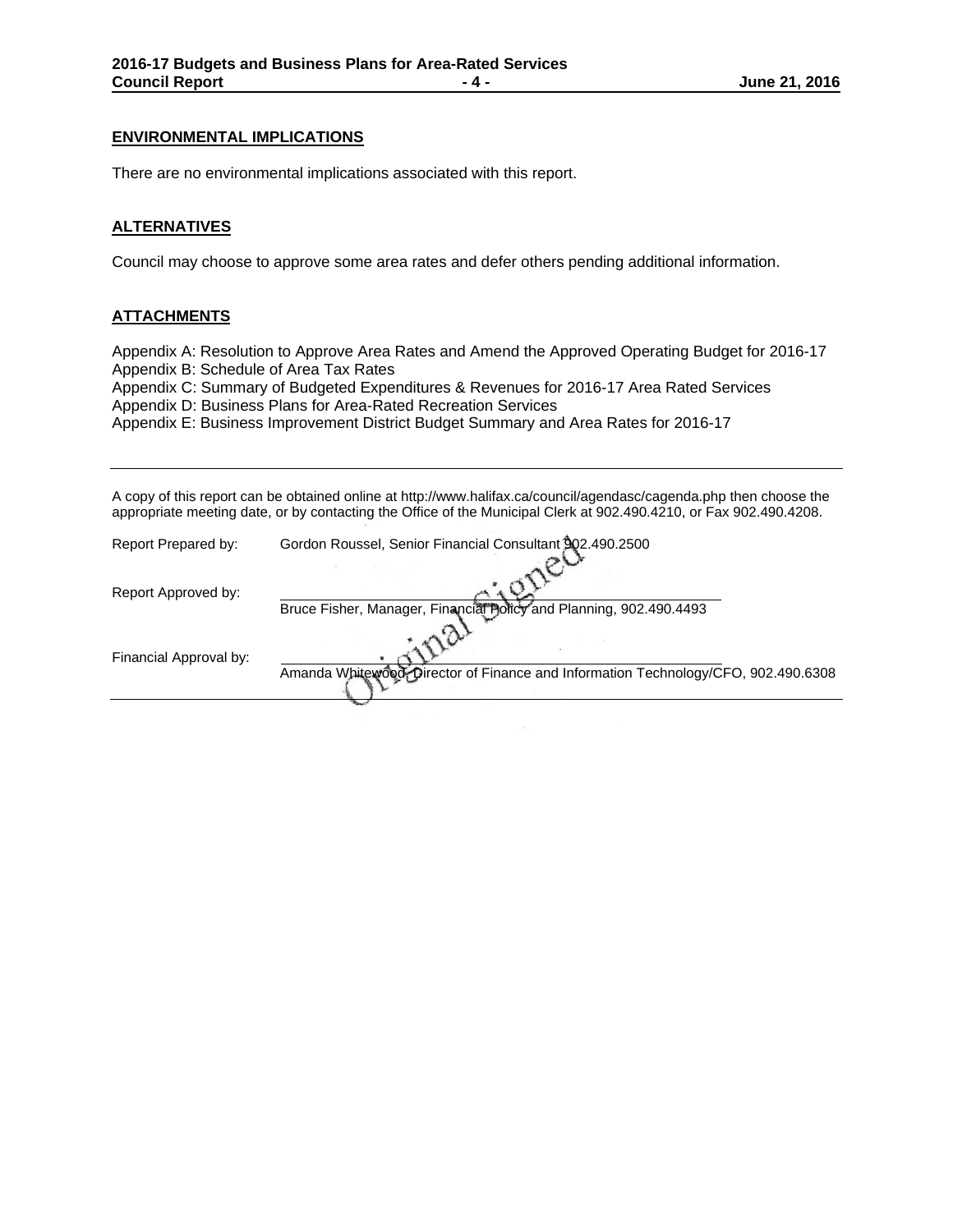# Appendix A

# *HALIFAX REGIONAL MUNICIPALITY*

# **Proposed 2016/17 Area Rates & Final Operating Budget**

#### *RESOLUTION to Approve Area Rates and Amend the Approved Operating Budget for Fiscal 2016/17<sup>1</sup>*

It is hereby resolved that:

 $\overline{\phantom{a}}$ 

- a) the Operating Budget in the amount of **\$872,838,100** gross expenditures (which includes **\$724,006,200** in municipal expenditures including the reserve withdrawals specified in the Operating and Project Budget); **\$664,683,500** in property tax revenues (including area rate revenues) and **\$208,154,600** in other revenues be approved;
- b) the **Provincial Area Rate for Mandatory Education** on residential and resource property be set at the rate of **\$0.307**; and at a rate of **\$0.310** for all commercial assessment;
- c) the **Provincial Area Rate for Property Valuation Services** on residential and resource property be set at the rate of **\$0.018**; and at a rate of **\$0.010** for all commercial assessment;
- d) the **Provincial Area Rate for Corrections Services** on residential and resource property be set at the rate of **\$0.017**; and at a rate of **\$0.008** for all commercial assessment;
- e) the **Provincial Area Rate for Metro Regional Housing Authority** on residential and resource property be set at the rate of **\$0.008**; and at a rate of **\$0.008** for all commercial assessment;
- f) Area rates shall be set on taxable residential, resource, and commercial assessment, as per the attached **Schedule of Area Tax Rates**.

<sup>&</sup>lt;sup>1</sup> The Operating and Project Budgets, General Tax Rates and Area Rates for Fire Protection, Regional Transportation, Local Transit, Supplementary Education and Stormwater Right-of-Way were approved by Regional Council on March 8, 2016.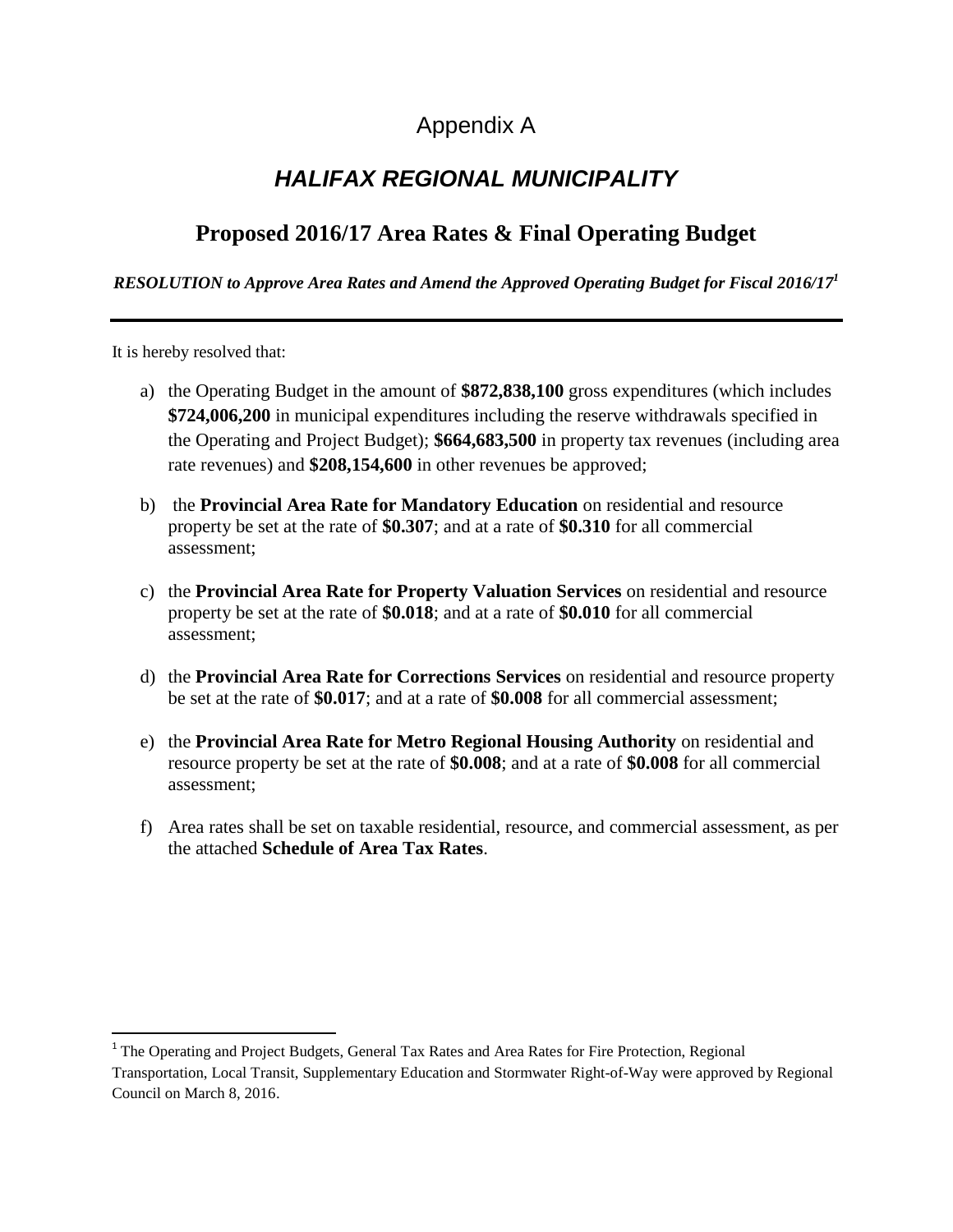**Appendix B**

| <b>Schedule of Area Tax Rates</b>                                                   | <b>Residential and</b><br><b>Resource Rate</b> |                 | <b>Commercial Rate</b> |                 |
|-------------------------------------------------------------------------------------|------------------------------------------------|-----------------|------------------------|-----------------|
| <b>Tax Rates for Provincial Services (All of HRM)</b>                               |                                                |                 |                        |                 |
| <b>Mandatory Education</b>                                                          |                                                | 0.307           |                        | 0.310           |
| <b>Property Valuation Services</b>                                                  |                                                | 0.018           |                        | 0.010           |
| <b>Corrections Services</b>                                                         |                                                | 0.017           |                        | 0.008           |
| Metro Housing Authority                                                             |                                                | 0.008           |                        | 0.008           |
| <b>Total Provincial Area Rates:</b>                                                 |                                                | 0.350           |                        | 0.336           |
| <b>Sidewalks</b>                                                                    |                                                |                 |                        |                 |
| Sheet Hbr & Area Streetscape Program (per property; not applicable to Resource)     | \$11.84                                        | Flat Fee        | \$11.84                | Flat Fee        |
| <b>Community Facilities &amp; Services</b>                                          |                                                |                 |                        |                 |
| Frame Subdivision Homeowners' Association (flat fee per residential property)       | \$45.00                                        | Flat Fee        |                        | n/a             |
| Haliburton Highbury Homeowner's Association                                         |                                                | 0.023           |                        | n/a             |
| Hammonds Plains Common Rate                                                         |                                                | 0.005           |                        | n/a             |
| Highland Park Ratepayers Association                                                |                                                | 0.005           |                        | n/a             |
| Kingswood Ratepayers Association (flat fee per property)                            | \$50.00                                        | <b>Flat Fee</b> | \$50.00                | Flat Fee        |
| Lost Creek Community Association (flat fee per property)                            | \$50.00                                        | Flat Fee        | \$50.00                | <b>Flat Fee</b> |
| Maplewood Village Ratepayers Association (flat fee per property)                    | \$50.00                                        | Flat Fee        | \$50.00                | Flat Fee        |
| Mineville Community Association (flat fee per property)                             | \$20.00                                        | <b>Flat Fee</b> | \$20.00                | <b>Flat Fee</b> |
| Musquodoboit Harbour Common Rate                                                    |                                                | 0.005           |                        | n/a             |
| Prospect Road and Area Recreation Association                                       |                                                | 0.012           |                        | n/a             |
| Sackville Heights Community & Cultural Centre                                       |                                                | 0.010           |                        | 0.010           |
| Three Brooks Homeowners Association (flat fee per property)                         | \$20.00                                        | Flat Fee        |                        | n/a             |
| St. Margaret's Village at Fox Hollow Homeowners Association (flat fee per property) | \$60.00                                        | Flat Fee        | \$60.00                | Flat Fee        |
| Glen Arbour Homeowner's Association (flat fee per property)                         | \$65.00                                        | <b>Flat Fee</b> | \$65.00                | <b>Flat Fee</b> |
| Westwood Hills Residents Association (flat fee per property)                        | \$50.00                                        | <b>Flat Fee</b> | \$50.00                | <b>Flat Fee</b> |
| White Hills Residents Association (flat fee per property)                           | \$50.00                                        | <b>Flat Fee</b> | \$50.00                | Flat Fee        |

continued on page 2

*Page 1*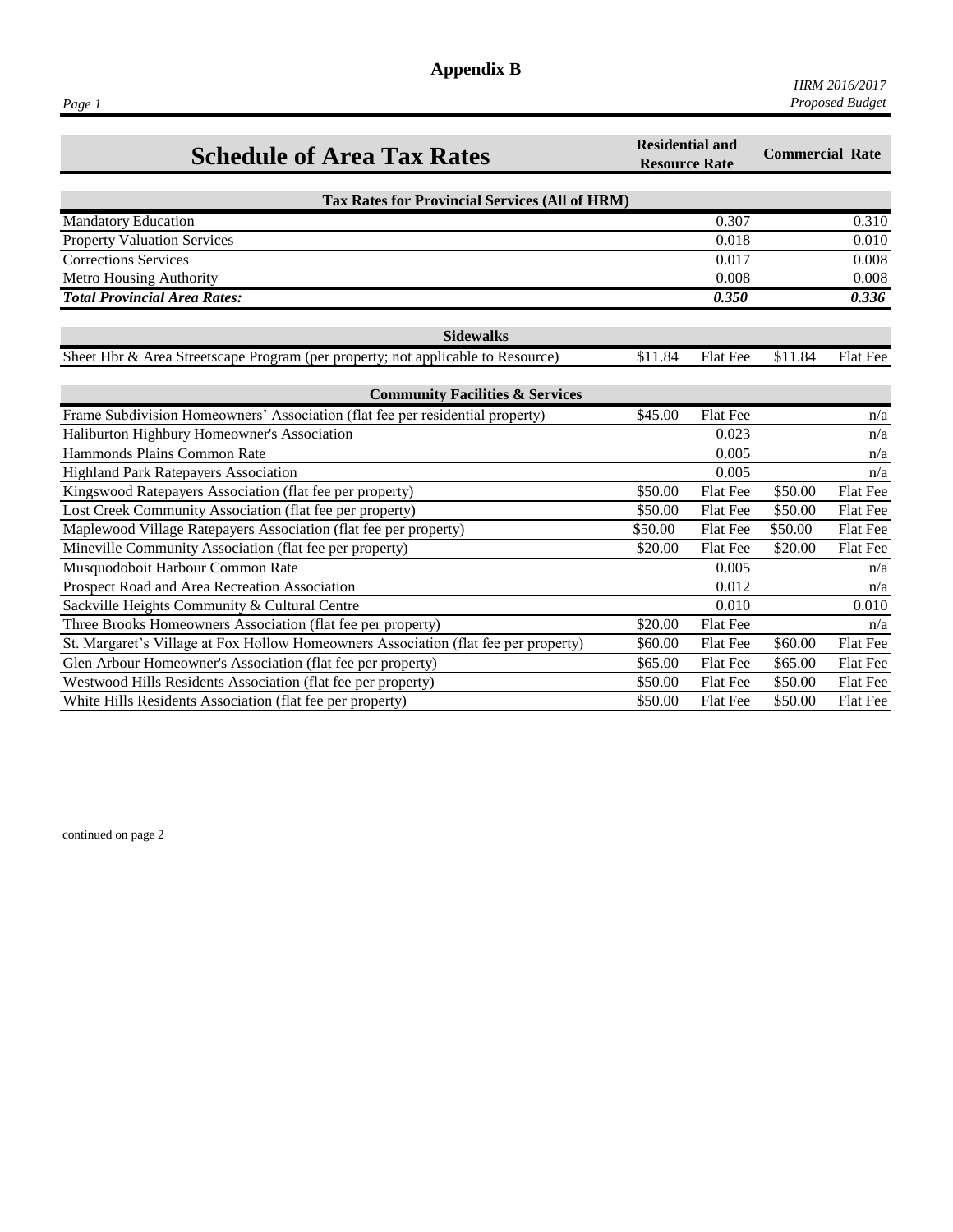| Schedule of Area Tax Rates (continued from page 1)                                         | <b>Residential and</b><br><b>Resource Rate</b> |                   | <b>Commercial Rate</b> |                      |  |  |  |  |  |
|--------------------------------------------------------------------------------------------|------------------------------------------------|-------------------|------------------------|----------------------|--|--|--|--|--|
| <b>Private Infrastructure *</b>                                                            |                                                |                   |                        |                      |  |  |  |  |  |
| Grand Lake Oakfield Community Centre                                                       |                                                | 0.021             |                        | n/a                  |  |  |  |  |  |
| Ketch Harbour Area Residents Association (flat fee per dwelling)                           | \$66.67                                        | Flat Fee          |                        | n/a                  |  |  |  |  |  |
| LWF Ratepayer's Association (Urban Core)                                                   |                                                | 0.030             |                        | n/a                  |  |  |  |  |  |
| Silversides Residents Association (flat fee per property)                                  | \$100.00                                       | Flat Fee          | \$100.00               | Flat Fee             |  |  |  |  |  |
| <b>Business Improvement Districts</b>                                                      |                                                |                   |                        |                      |  |  |  |  |  |
| Downtown Halifax Business Commission (Minimun \$250, Maximum \$50,000)                     |                                                | n/a               |                        | 0.0821               |  |  |  |  |  |
| Downtown Dartmouth Business Commission (Minimum \$300, Maximum \$17,500)                   |                                                | n/a               |                        | 0.3600               |  |  |  |  |  |
| Spring Garden Area Business Association (Minimum \$250, Maximum: \$12,000)                 |                                                | n/a               |                        | 0.3400               |  |  |  |  |  |
| Quinpool Road Mainstreet District Association (Minimum \$250, Maximum \$8,000)             |                                                | n/a               |                        | 0.1900               |  |  |  |  |  |
| Spryfield & District Business Commission (Minimum \$125, Maximum \$10,000)                 |                                                | n/a               |                        | 0.2700               |  |  |  |  |  |
| Main Street Dartmouth & Area Business Improvement Assoc (Min \$250, Max \$25,000)          |                                                | n/a               |                        | 0.1600               |  |  |  |  |  |
| Sackville Business Association (Minimum \$200, Maximum \$7,000)                            |                                                | n/a               |                        | 0.1400               |  |  |  |  |  |
| North End Business Association Commercial (Minimum \$350, Maximum \$3,000)                 |                                                | n/a               |                        | 0.1600               |  |  |  |  |  |
| <b>Private Road Maintenance Fees</b>                                                       |                                                |                   |                        |                      |  |  |  |  |  |
| Petpeswick Drive Improvement Society (flat fee per property)                               | \$300.00                                       | Flat Fee          | \$300.00               | Flat Fee             |  |  |  |  |  |
| Three Brooks Homeowner's Association (flat fee per property)                               | \$580.00                                       | Flat Fee          | \$580.00               | Flat Fee             |  |  |  |  |  |
| South West Grand Lake Property Owner's Association (flat fee per property)                 |                                                | Flat Fee Schedule |                        | Flat Fee Schedule    |  |  |  |  |  |
| Shag End Lot Owner's Association (flat fee per property)                                   | \$600.00                                       | Flat Fee          | \$600.00               | Flat Fee             |  |  |  |  |  |
| River Bend Rd & River Court Homeowner's Association (flat fee per property)                | Up to \$350 Flat Fee                           |                   |                        | Up to \$350 Flat Fee |  |  |  |  |  |
| Sambro Head Lot Owner's Association: Bald Rock Rd (flat fee per property)                  | \$385.33                                       | Flat Fee          | \$385.33               | Flat Fee             |  |  |  |  |  |
| St. Margaret's Village Community Association (flat fee per dwelling)                       | \$450.00                                       | Flat Fee          | \$450.00               | Flat Fee             |  |  |  |  |  |
| Rutter Court Residents Association (flat fee per property)                                 | \$350.00                                       | Flat Fee          | \$350.00               | Flat Fee             |  |  |  |  |  |
| Range Road Land Owner's Association (flat fee per property)                                | \$150.00                                       | Flat Fee          | \$150.00               | Flat Fee             |  |  |  |  |  |
| Black's Subdivision Ratepayer's Association (flat fee per property)                        | Up to \$150 Flat Fee                           |                   |                        | Up to \$150 Flat Fee |  |  |  |  |  |
| Redoubt Head Homeowner's Association (flat fee per property)                               | \$750.00                                       | Flat Fee          | \$750.00               | Flat Fee             |  |  |  |  |  |
| Mariner's Anchorage Resident's Association (flat fee per property)                         | \$300.00                                       | Flat Fee          | \$300.00               | Flat Fee             |  |  |  |  |  |
| St. Margaret's Bay Heights Subdivision (flat fee per property)                             | \$240.00                                       | Flat Fee          | \$240.00               | Flat Fee             |  |  |  |  |  |
| <b>Local Improvement Charges</b>                                                           |                                                |                   |                        |                      |  |  |  |  |  |
| <b>O'Connell Dr (Provincial), Exeter Dr, Bali Terrace, Neven Rd &amp; Old Fairbanks Rd</b> | \$36.07                                        | Flat Fee          | \$36.07                | Flat Fee             |  |  |  |  |  |

*HRM 2016/2017 Proposed Budget*

\* These four area rates are for Private Infrastructure that supports private organizations or interests which are unavailable to the public. Effective November 18, 2014, new area rates for Private Infrastructure will not be considered. All the other recreation area rates are for Community Facilities and Services which support the community and are fully accessible to the public, but which would not otherwise be provided by HRM.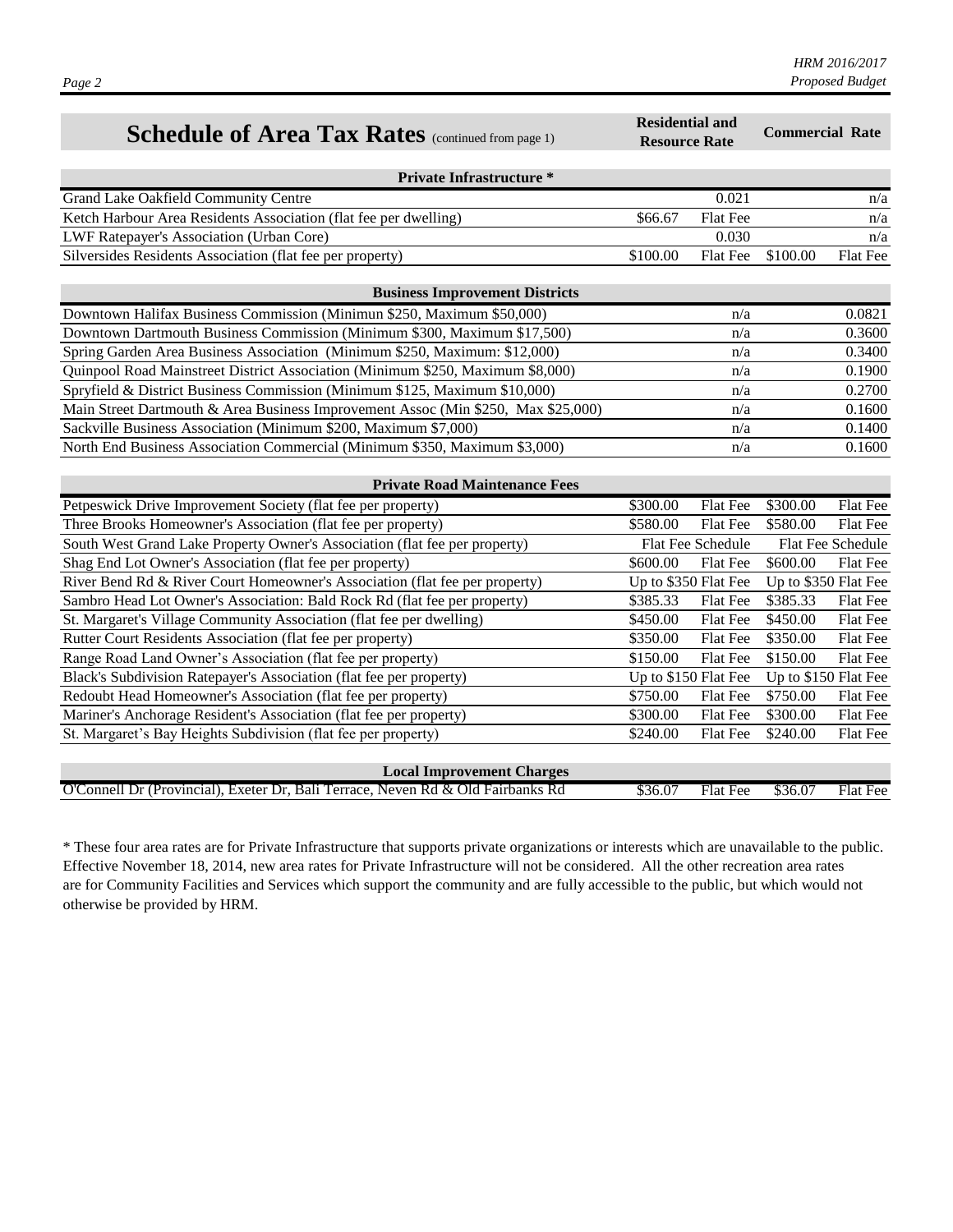#### **Appendix C** *Page 1 SUMMARY OF BUDGETED EXPENDITURES & REVENUES FOR 2016-17 AREA RATED SERVICES* **HALIFAX REGIONAL MUNICIPALITY**

|               |            |                 |                     |                    |                  |            | 2015-16            | 2016-17            |              |
|---------------|------------|-----------------|---------------------|--------------------|------------------|------------|--------------------|--------------------|--------------|
|               |            |                 |                     | 4201               | 4206             | 4202       | Approved           | <b>Proposed</b>    |              |
| 2015-16       | % Change   | 2016-17         |                     | <b>Residential</b> | <b>Resource</b>  | Commercial | <b>Residential</b> | <b>Residential</b> | Increase or  |
| Approved      | 2015-16 to | <b>Proposed</b> | <b>Total Area</b>   | Area Rate          | <b>Area Rate</b> | Area Rate  | <b>Area Rate</b>   | <b>Area Rate</b>   | -Decrease in |
| <b>Budget</b> | 2016-17    | <b>Budget</b>   | <b>Rate Revenue</b> | Revenue            | Revenue          | Revenue    | (S/S100)           | $($ \$/\$100)      | Area Rate    |
|               |            |                 |                     |                    |                  |            |                    |                    |              |

| <b>Provincial Area Rates</b>                                       |             |         |             |             |             |          |              |                 |                 |                  |
|--------------------------------------------------------------------|-------------|---------|-------------|-------------|-------------|----------|--------------|-----------------|-----------------|------------------|
| <b>Mandatory Education</b>                                         | 125,726,000 | 4.7%    | 131,658,400 | 131,658,400 | 107,601,800 | 677,200  | 23,379,400   | 0.302           | 0.307           | 0.005            |
| <b>Property Valuation Services</b>                                 | 7,035,000   | $-0.3%$ | 7.014.100   | 7.014.100   | 6.244.900   | 39.300   | 729,900      | 0.018           | 0.018           | No Change        |
| <b>Corrections Services</b>                                        | 6,525,000   | 3.3%    | 6,739,500   | 6,739,500   | 6,102,700   | 38,400   | 598,400      | 0.017           | 0.017           | No Change        |
| <b>Metropolitan Housing Authority</b>                              | 3,147,000   | 8.7%    | 3,419,900   | 3,419,900   | 2,795,000   | 17,600   | 607,300      | 0.008           | 0.008           | <b>No Change</b> |
| <b>Community Facilities &amp; Services</b>                         |             |         |             |             |             |          |              |                 |                 |                  |
| Musquodoboit Harbour Common Rate                                   | 10,000      | $1.0\%$ | 10,100      | 10,100      | 9,600       | 500      | $\bf{0}$     | 0.005           | 0.005           | No Change        |
| <b>Highland Park Ratepavers Association</b>                        | 8,800       | 2.3%    | 9.000       | 9.000       | 9.000       | 0        | $\bf{0}$     | 0.005           | 0.005           | No Change        |
| <b>Haliburton Highbury Homeowners Association</b>                  | 50,000      | 0.6%    | 50,300      | 50,300      | 50,300      | $\bf{0}$ | $\mathbf{0}$ | 0.023           | 0.023           | No Change        |
| <b>Hammonds Plains Common Rate</b>                                 | 67,000      | 1.5%    | 68,000      | 68,000      | 67,700      | 300      | $\mathbf{0}$ | 0.005           | 0.005           | No Change        |
| <b>Prospect Road and Area Recreation Association</b>               | 86,000      | 1.5%    | 87,300      | 87.300      | 85,600      | 1,700    | $\mathbf{0}$ | 0.012           | 0.012           | No Change        |
|                                                                    |             |         |             |             |             |          |              | \$50.00         | \$50.00         |                  |
| <b>Maplewood Village Residents Association</b>                     | 18.300      | $-0.5%$ | 18,200      | 18,200      | 18,200      | 0        | $\mathbf{0}$ | <b>Flat Fee</b> | <b>Flat Fee</b> | No Change        |
|                                                                    |             |         |             |             |             |          |              | \$20.00         | \$20.00         |                  |
| <b>Mineville Community Association</b>                             | 10,600      | $0.0\%$ | 10,600      | 10,600      | 10,600      | 0        | $\mathbf{0}$ | <b>Flat Fee</b> | <b>Flat Fee</b> | No Change        |
|                                                                    |             |         |             |             |             |          |              | \$50.00         | \$50.00         |                  |
| <b>Kingswood Ratepavers Association</b>                            | 52,500      | $0.0\%$ | 52,500      | 52,500      | 52,500      | 0        | $\bf{0}$     | <b>Flat Fee</b> | <b>Flat Fee</b> | No Change        |
|                                                                    |             |         |             |             |             |          |              | \$50.00         | \$50.00         |                  |
| <b>Westwood Hills Residents Association</b>                        | 34,600      | $0.0\%$ | 34,600      | 34,600      | 34,600      | 0        | $\mathbf{0}$ | <b>Flat Fee</b> | <b>Flat Fee</b> | <b>No Change</b> |
|                                                                    |             |         |             |             |             |          |              | \$50.00         | \$50.00         |                  |
| <b>White Hills Residents Association</b>                           | 27,600      | $0.0\%$ | 27,600      | 27,600      | 27,600      | 0        | $\mathbf{0}$ | <b>Flat Fee</b> | <b>Flat Fee</b> | No Change        |
|                                                                    |             |         |             |             |             |          |              | \$60.00         | \$60.00         |                  |
| <b>St. Margaret's Village at Fox Hollow Homeowners Association</b> | 6.200       | $0.0\%$ | 6,200       | 6,200       | 6,200       | 0        | $\mathbf{0}$ | <b>Flat Fee</b> | <b>Flat Fee</b> | No Change        |
|                                                                    |             |         |             |             |             |          |              | \$65.00         | \$65.00         |                  |
| <b>Glen Arbour Homeowners Association</b>                          | 21,500      | $0.0\%$ | 21,500      | 21,500      | 21,500      | 0        | $\mathbf{0}$ | <b>Flat Fee</b> | <b>Flat Fee</b> | No Change        |
|                                                                    |             |         |             |             |             |          |              | \$45.00         | \$45.00         |                  |
| <b>Frame Subdivision Homeowners' Association</b>                   | 3,700       | $0.0\%$ | 3,700       | 3,700       | 3,700       | $\bf{0}$ | $\bf{0}$     | <b>Flat Fee</b> | <b>Flat Fee</b> | No Change        |
|                                                                    |             |         |             |             |             |          |              | \$50.00         | \$50.00         |                  |
| <b>Lost Creek Community Association</b>                            | 9.000       | $0.0\%$ | 9.000       | 9.000       | 9.000       | 0        | $\mathbf{0}$ | <b>Flat Fee</b> | <b>Flat Fee</b> | No Change        |
|                                                                    |             |         |             |             |             |          |              | \$20.00         | \$20.00         |                  |
| <b>Three Brooks Homeowners Association</b>                         | 3,400       | 2.9%    | 3,500       | 3,500       | 3,500       | 0        | 0            | <b>Flat Fee</b> | <b>Flat Fee</b> | No Change        |
| Sackville Heights Community & Cultural Centre                      | 248,300     | 2.4%    | 254,300     | 254,300     | 226,800     | 500      | 27,000       | 0.010           | 0.010           | No Change        |
| <b>Private Infrastructure</b>                                      |             |         |             |             |             |          |              |                 |                 |                  |
| <b>LWF Ratepavers Association</b>                                  | 193,800     | 1.3%    | 196.300     | 196.300     | 195,900     | 400      | $\mathbf{0}$ | 0.030           | 0.030           | No Change        |
| <b>Grand Lake Oakfield Community Centre</b>                        | 22,800      | 1.3%    | 23,100      | 23,100      | 22,900      | 200      | $\bf{0}$     | 0.021           | 0.021           | <b>No Change</b> |
|                                                                    |             |         |             |             |             |          |              | \$100.00        | \$100.00        |                  |
| <b>Silversides Residents Association</b>                           | 16.300      | $0.6\%$ | 16,400      | 16,400      | 16.400      | 0        | 0            | <b>Flat Fee</b> | <b>Flat Fee</b> | No Change        |
|                                                                    |             |         |             |             |             |          |              | \$66.67         | \$66.67         |                  |
| Ketch Harbour Area Residents Association                           | 10,200      | $0.0\%$ | 10,200      | 10,200      | 10,200      | 0        | $\mathbf{0}$ | <b>Flat Fee</b> | <b>Flat Fee</b> | No Change        |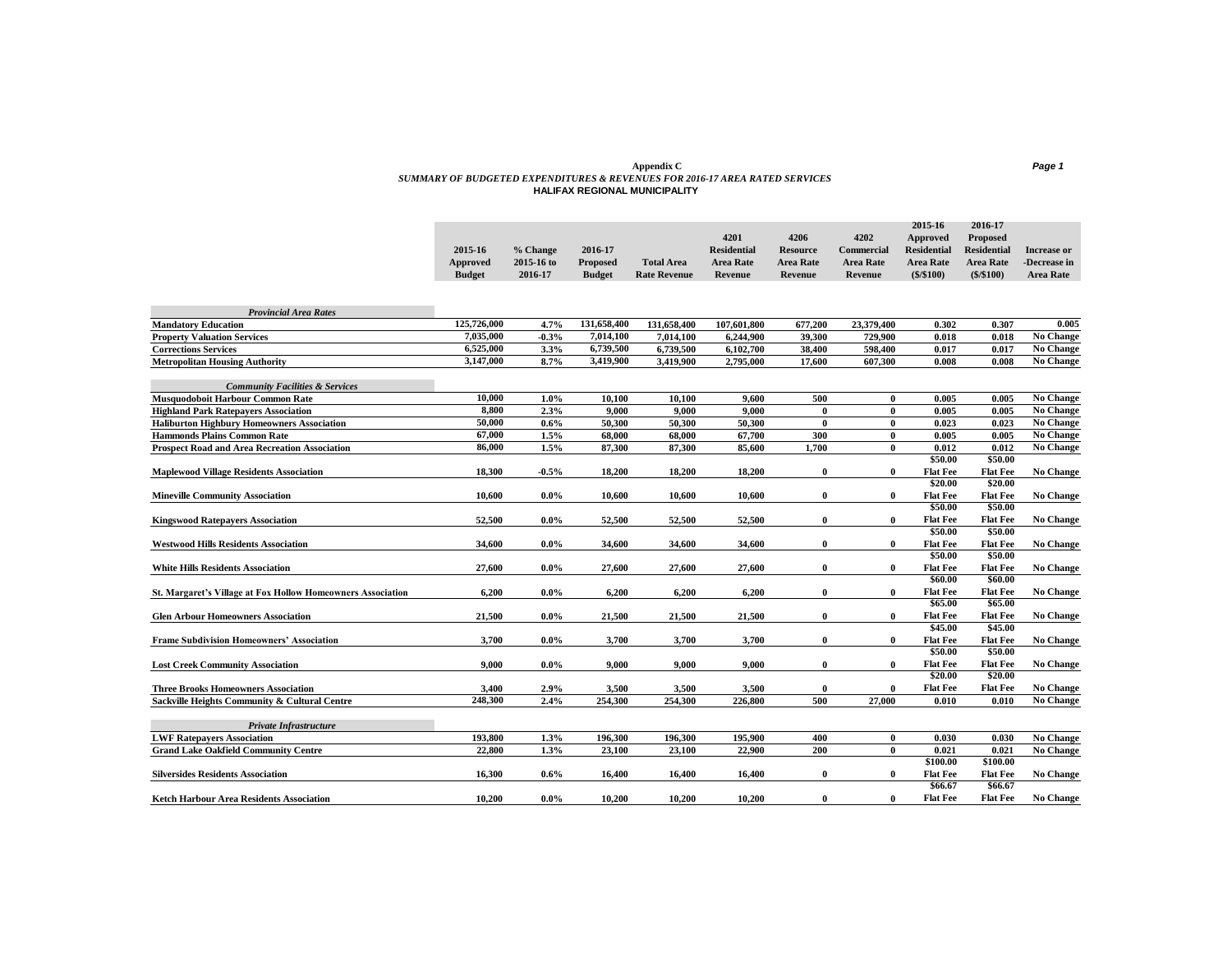| Appendix C | Page 2 |
|------------|--------|
|------------|--------|

|--|

|                                                                                   | 2015-16<br>Approved<br><b>Budget</b> | % Change<br>2015-16 to<br>2016-17 | 2016-17<br><b>Proposed</b><br><b>Budget</b> | <b>Total Area</b><br><b>Rate Revenue</b> | 4201<br><b>Residential</b><br><b>Area Rate</b><br>Revenue | 4206<br><b>Resource</b><br><b>Area Rate</b><br>Revenue | 4202<br>Commercial<br><b>Area Rate</b><br>Revenue | 2015-16<br>Approved<br><b>Residential</b><br><b>Area Rate</b><br>$(\$$ /\$100) | 2016-17<br><b>Proposed</b><br><b>Residential</b><br><b>Area Rate</b><br>$(\$$ /\$100) | <b>Increase or</b><br>-Decrease in<br><b>Area Rate</b> |
|-----------------------------------------------------------------------------------|--------------------------------------|-----------------------------------|---------------------------------------------|------------------------------------------|-----------------------------------------------------------|--------------------------------------------------------|---------------------------------------------------|--------------------------------------------------------------------------------|---------------------------------------------------------------------------------------|--------------------------------------------------------|
| <b>Sidewalks</b>                                                                  |                                      |                                   |                                             |                                          |                                                           |                                                        |                                                   |                                                                                |                                                                                       |                                                        |
| Sheet Harbour & Area Streetscape Program                                          | 40.800                               | 0.2%                              | 40.900                                      | 40.900                                   | 40.900                                                    | $\bf{0}$                                               | $\bf{0}$                                          | \$11.84<br><b>Flat Fee</b>                                                     | \$11.84<br><b>Flat Fee</b>                                                            | No Change                                              |
|                                                                                   |                                      |                                   |                                             |                                          |                                                           |                                                        |                                                   |                                                                                |                                                                                       |                                                        |
| <b>Private Road Maintenance Fees</b>                                              |                                      |                                   |                                             |                                          |                                                           |                                                        |                                                   |                                                                                |                                                                                       |                                                        |
|                                                                                   |                                      |                                   |                                             |                                          |                                                           |                                                        |                                                   | \$200.00                                                                       | \$300.00                                                                              | \$100.00                                               |
| <b>Petpeswick Drive Improvement Society</b>                                       | 3,600                                | 50.0%                             | 5,400                                       | 5,400                                    | 5,400                                                     | $\bf{0}$                                               | $\bf{0}$                                          | <b>Flat Fee</b><br>\$580.00                                                    | <b>Flat Fee</b><br>\$580.00                                                           | <b>Flat Fee</b>                                        |
| <b>Three Brooks Homeowner's Association</b>                                       | 57,400                               | $0.0\%$                           | 57,400                                      | 57,400                                   | 57,400                                                    | $\bf{0}$                                               | $\bf{0}$                                          | <b>Flat Fee</b>                                                                | <b>Flat Fee</b>                                                                       | <b>No Change</b>                                       |
|                                                                                   |                                      |                                   |                                             |                                          |                                                           |                                                        |                                                   | <b>Flat Fee</b>                                                                | <b>Flat Fee</b>                                                                       |                                                        |
| <b>South West Grand Lake Property Owner's Association</b>                         | 33,700                               | $0.0\%$                           | 33,700                                      | 33,700                                   | 33,700                                                    | $\bf{0}$                                               | $\bf{0}$                                          | <b>Schedule</b>                                                                | <b>Schedule</b>                                                                       | <b>No Change</b>                                       |
|                                                                                   |                                      |                                   |                                             |                                          |                                                           |                                                        |                                                   | \$600.00                                                                       | \$600.00                                                                              |                                                        |
| <b>Shag End Lot Owner's Association</b>                                           | 40,800                               | 5.9%                              | 43,200                                      | 43,200                                   | 43,200                                                    | $\bf{0}$                                               | $\bf{0}$                                          | <b>Flat Fee</b>                                                                | <b>Flat Fee</b>                                                                       | No Change                                              |
|                                                                                   |                                      |                                   |                                             |                                          |                                                           |                                                        |                                                   | <b>Up to \$350</b>                                                             | Up to \$350                                                                           |                                                        |
| River Bend Rd & River Court Homeowner's Association                               | 7,800                                | 7.7%                              | 8,400                                       | 8,400                                    | 8,400                                                     | 0                                                      | $\mathbf{0}$                                      | <b>Flat Fee</b><br>\$385.33                                                    | <b>Flat Fee</b><br>\$385.33                                                           | No Change                                              |
| Sambro Head Lot Owner's Association: Bald Rock Rd                                 | 5,800                                | $0.0\%$                           | 5,800                                       | 5,800                                    | 5,800                                                     | $\bf{0}$                                               | $\bf{0}$                                          | <b>Flat Fee</b>                                                                | <b>Flat Fee</b>                                                                       |                                                        |
|                                                                                   |                                      |                                   |                                             |                                          |                                                           |                                                        |                                                   | \$450.00                                                                       | \$450.00                                                                              | <b>No Change</b>                                       |
| <b>St. Margaret's Village Community Association</b>                               | 43,700                               | 3.0%                              | 45,000                                      | 45,000                                   | 45,000                                                    | $\bf{0}$                                               | $\bf{0}$                                          | <b>Flat Fee</b>                                                                | <b>Flat Fee</b>                                                                       | No Change                                              |
|                                                                                   |                                      |                                   |                                             |                                          |                                                           |                                                        |                                                   | \$350.00                                                                       | \$350.00                                                                              |                                                        |
| <b>Rutter Court Residents Association</b>                                         | 4.600                                | $0.0\%$                           | 4,600                                       | 4,600                                    | 4,600                                                     | 0                                                      | $\mathbf{0}$                                      | <b>Flat Fee</b>                                                                | <b>Flat Fee</b>                                                                       | <b>No Change</b>                                       |
|                                                                                   |                                      |                                   |                                             |                                          |                                                           |                                                        |                                                   | \$150.00                                                                       | \$150.00                                                                              |                                                        |
| <b>Range Road Land Owner's Association</b>                                        | 3,300                                | $0.0\%$                           | 3,300                                       | 3,300                                    | 3,300                                                     | $\bf{0}$                                               | $\bf{0}$                                          | <b>Flat Fee</b>                                                                | <b>Flat Fee</b>                                                                       | No Change                                              |
|                                                                                   |                                      |                                   |                                             |                                          |                                                           |                                                        |                                                   | <b>Up to \$150</b>                                                             | <b>Up to \$150</b>                                                                    |                                                        |
| <b>Black's Subdivision Ratepayer's Association</b>                                | 3,800                                | $0.0\%$                           | 3,800                                       | 3,800                                    | 3,800                                                     | 0                                                      | $\bf{0}$                                          | <b>Flat Fee</b>                                                                | <b>Flat Fee</b>                                                                       | No Change                                              |
|                                                                                   |                                      |                                   |                                             |                                          |                                                           |                                                        |                                                   | \$750.00<br><b>Flat Fee</b>                                                    | \$750.00<br><b>Flat Fee</b>                                                           |                                                        |
| <b>Redoubt Head Homeowner's Association</b>                                       | 7,500                                | $0.0\%$                           | 7,500                                       | 7,500                                    | 7,500                                                     | $\bf{0}$                                               | $\bf{0}$                                          | \$300.00                                                                       | \$300.00                                                                              | <b>No Change</b>                                       |
| <b>Mariner's Anchorage Resident's Association</b>                                 | 12,900                               | $0.0\%$                           | 12,900                                      | 12,900                                   | 12,900                                                    | $\bf{0}$                                               | $\mathbf{0}$                                      | <b>Flat Fee</b>                                                                | <b>Flat Fee</b>                                                                       | No Change                                              |
|                                                                                   |                                      |                                   |                                             |                                          |                                                           |                                                        |                                                   | \$240.00                                                                       | \$240.00                                                                              |                                                        |
| <b>St. Margaret's Bay Heights Subdivision</b>                                     | 10,300                               | $0.0\%$                           | 10,300                                      | 10,300                                   | 10,300                                                    | $\bf{0}$                                               | $\mathbf{0}$                                      | <b>Flat Fee</b>                                                                | <b>Flat Fee</b>                                                                       | <b>No Change</b>                                       |
|                                                                                   |                                      |                                   |                                             |                                          |                                                           |                                                        |                                                   |                                                                                |                                                                                       |                                                        |
| <b>Business Improvement Districts</b>                                             |                                      |                                   |                                             |                                          |                                                           |                                                        |                                                   |                                                                                |                                                                                       |                                                        |
| <b>Downtown Dartmouth Business Commission</b>                                     | \$269,600                            | 10.9%                             | \$299,000                                   | 299,000                                  | $\bf{0}$                                                  | $\bf{0}$                                               | 299,000                                           | 0.3600                                                                         | 0.3600                                                                                | No Change                                              |
| <b>Downtown Halifax Business Commission</b>                                       | \$940.300                            | 5.7%                              | \$993,700                                   | 993,700                                  | $\bf{0}$                                                  | $\bf{0}$                                               | 993.700                                           | 0.0863                                                                         | 0.0821                                                                                | $-0.0042$                                              |
| <b>Spring Garden Area Business Association</b>                                    | \$379,100                            | 3.4%                              | \$392,000                                   | 392,000                                  | $\bf{0}$                                                  | 0                                                      | 392,000                                           | 0.3400                                                                         | 0.3400                                                                                | No Change                                              |
| <b>Quinpool Road Mainstreet District Association</b>                              | \$114.000                            | $-4.2%$                           | \$109,200                                   | 109,200                                  | $\bf{0}$                                                  | $\bf{0}$                                               | 109,200                                           | 0.1900                                                                         | 0.1900                                                                                | No Change                                              |
| Spryfield & District Business Commission<br><b>Sackville Business Association</b> | \$92,100<br>\$176,100                | 0.5%<br>5.2%                      | \$92,600<br>\$185,200                       | 92,600<br>185,200                        | $\bf{0}$<br>$\bf{0}$                                      | $\bf{0}$<br>$\bf{0}$                                   | 92,600<br>185,200                                 | 0.2700<br>0.1400                                                               | 0.2700<br>0.1400                                                                      | No Change                                              |
| Main Street Dartmouth & Area Business Improvement Assoc                           | \$93,700                             | 12.6%                             | \$105,500                                   | 105,500                                  | $\bf{0}$                                                  | $\bf{0}$                                               | 105,500                                           | 0.1600                                                                         | 0.1600                                                                                | No Change<br>No Change                                 |
| <b>North End Business Association</b>                                             | \$128,000                            | 32.7%                             | \$169,900                                   | 169,900                                  | 0                                                         | $\bf{0}$                                               | 169,900                                           | 0.1500                                                                         | 0.1600                                                                                | 0.0100                                                 |
|                                                                                   |                                      |                                   |                                             |                                          |                                                           |                                                        |                                                   |                                                                                |                                                                                       |                                                        |
| <b>Local Improvement Charges</b>                                                  |                                      |                                   |                                             |                                          |                                                           |                                                        |                                                   |                                                                                |                                                                                       |                                                        |
| O'Connell Dr (Provincial), Exeter Dr. Bali Terrace, Neven Rd &                    |                                      |                                   |                                             |                                          |                                                           |                                                        |                                                   | \$160.00                                                                       | \$36.07                                                                               | -\$123.93                                              |
| <b>Old Fairbanks Rd</b>                                                           | 6,900                                | $-76.8%$                          | 1.600                                       | 1,600                                    | 1,600                                                     | 0                                                      | $\mathbf{0}$                                      | <b>Flat Fee</b>                                                                | <b>Flat Fee</b>                                                                       | <b>Flat Fee</b>                                        |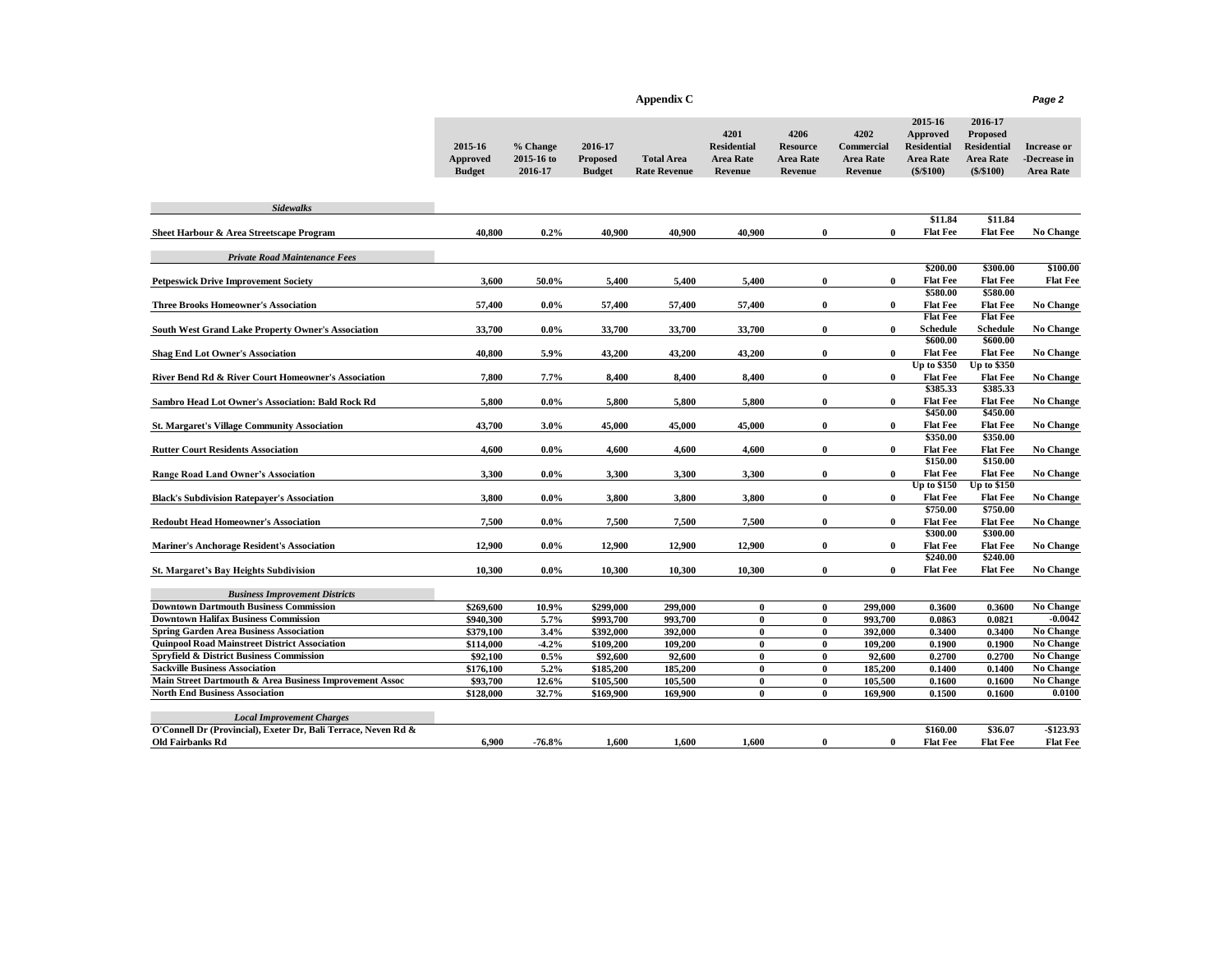# **Appendix D**

# **Business Plans & Budgets for Area-Rated Recreation Services**

## **Recreation Association Page #**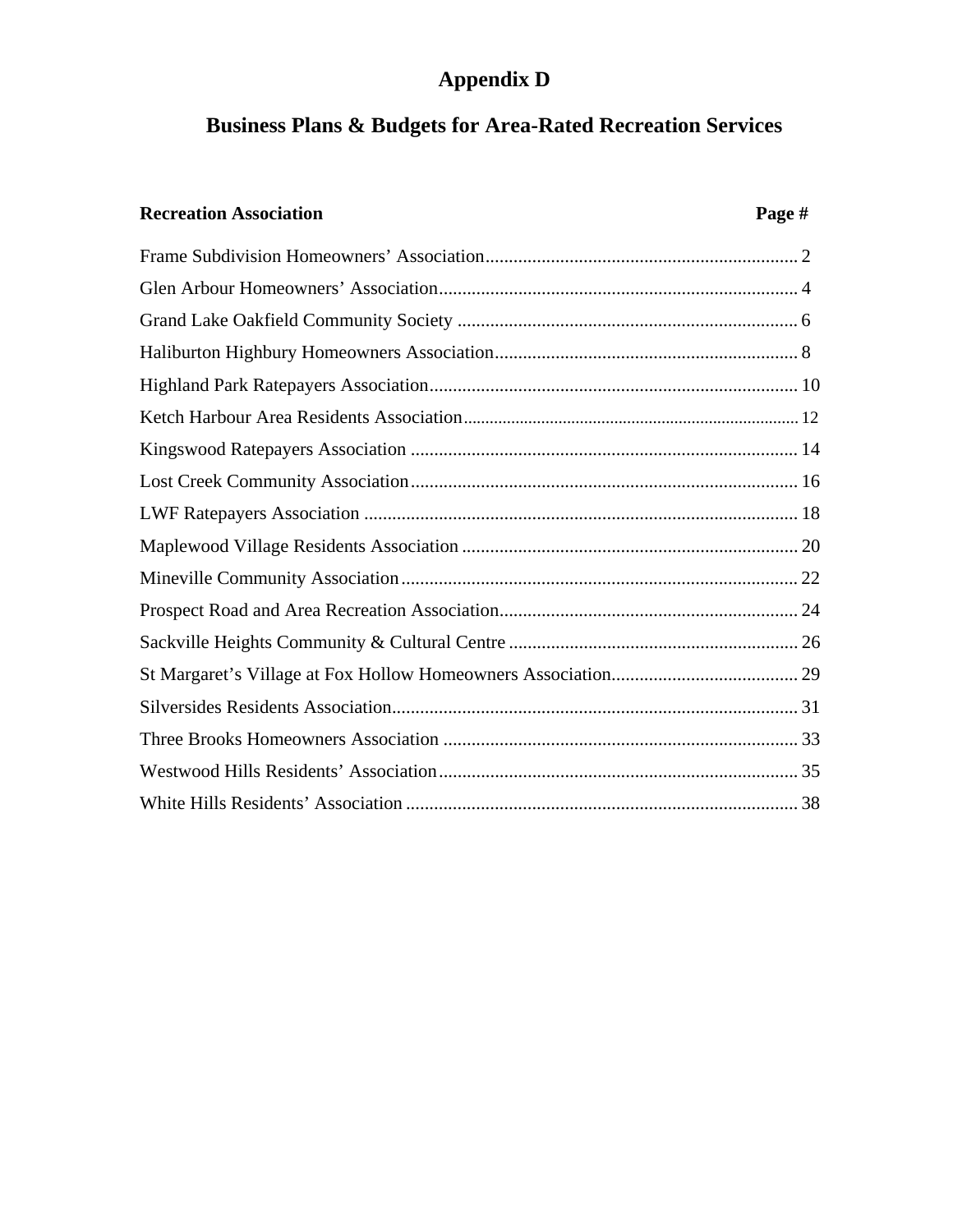|  | Name of Association or Society:   Frame Subdivision Homeowners' Association |                                                                                           |  |  |
|--|-----------------------------------------------------------------------------|-------------------------------------------------------------------------------------------|--|--|
|  |                                                                             | Registry of Joint Stock Companies ID#:   1260418   Registry Status "Active" (Y or N):   Y |  |  |

|                 | <b>Primary Signing Authority</b> | <b>Secondary Signing Authority</b> |  |  |  |
|-----------------|----------------------------------|------------------------------------|--|--|--|
| Name & Title:   | Carolyn Nobes, President         | Laura Snow, Treasurer              |  |  |  |
| Phone number:   |                                  |                                    |  |  |  |
| Mailing         |                                  |                                    |  |  |  |
| Address:        |                                  |                                    |  |  |  |
| E-mail Address: |                                  |                                    |  |  |  |

Business Plan & Budget approved at Annual General Meeting held on: February 24, 2016

#### **Mission and Description of Services Provided**

(including who the services are provided to)

Our mission is to foster a close knit, safe community with access to a safe waterfront for our community members. We organize repairs and maintenance to our existing infrastructure, participate in the beautification and cleaning of our community, organize capital improvements to the waterfront land and organize social events for the community members. We communicate regularly with our community members through email and our Facebook page.

#### **Accomplishments**

(What has your organization accomplished in the past year?)

Floating docks were purchased for the lake to replace old docks which were dangerous. A summer BBQ and Christmas social were held and attended by most of the community. Flyers were printed and sent out to let community members know about our AGM.

#### **Goals for 2016-17**

|    | Repair of the Frame sign at the entrance to the subdivision.           |
|----|------------------------------------------------------------------------|
| Ζ. | Purchase greenery for the gazebo park and entrance to the subdivision. |
|    | Repair stairs leading to the floating dock.                            |
| 4. | Hold quarterly community events.                                       |
|    | Hold a Spring cleaning event in the community.                         |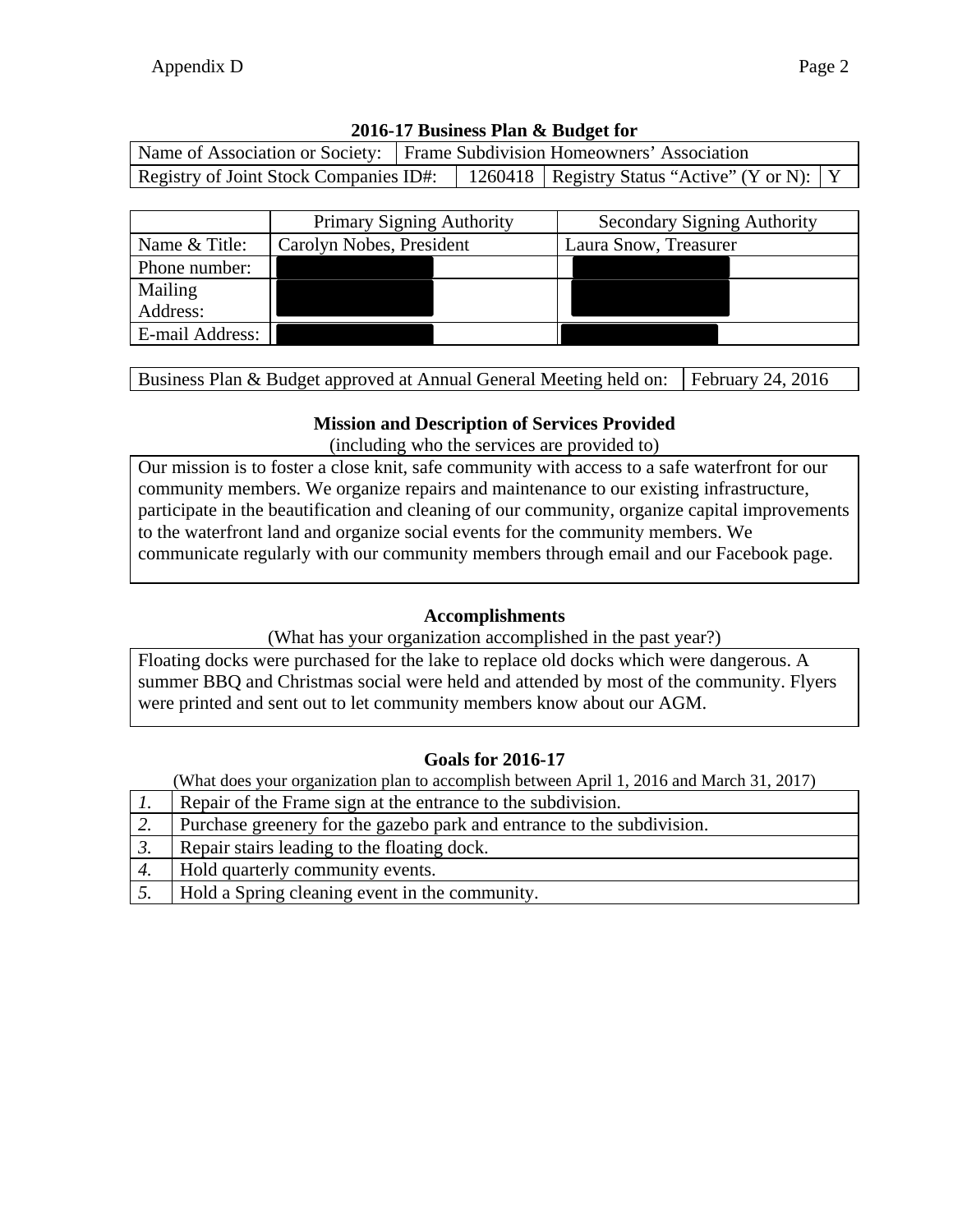| Purpose of Area Rate:                        | To fundraise for community improvement and     |
|----------------------------------------------|------------------------------------------------|
|                                              | events.                                        |
| Will the Purpose or Amount of the Area       | No.                                            |
| Rate change in 2016-17?                      |                                                |
| If so, how and why has it changed, and have  | n/a                                            |
| the majority of homeowners voted to          |                                                |
| approve the change?                          |                                                |
| 2016-17 Area Rate will be:                   | \$45.00 flat fee per property                  |
| Area subject to Area Rate:                   | Frame subdivision, Waverley                    |
| Year Area Rate to Expire (if applicable):    | n/a                                            |
| Do you anticipate a surplus or a deficit at  | Accumulated surplus to March 31, 2016: \$2,570 |
| the end of this year $(2015-16)$ ? How much? |                                                |
| If a surplus exists at the end of the fiscal | It will be applied to the 2016-2017 budget.    |
| year, how is it to be applied?               |                                                |

# **Revenue Budget for 2016-17**

|      | <b>Description of Revenue Source</b>                   | Amount $(\$)$ |
|------|--------------------------------------------------------|---------------|
| 4201 | Residential Area Rate Revenue                          | \$3,700       |
|      | <b>Total Revenues</b> (must equal total expenditures): | \$3,700       |

| <b>Description of Planned Expenditures</b>                     | Amount (\$) |
|----------------------------------------------------------------|-------------|
| 6207 Office Supplies                                           | 300         |
| 6302 Legal Fees                                                | 100         |
| 6499 Other Supplies                                            | 300         |
| 6603 Grounds and Landscaping                                   | 3,400       |
| 6605 Municipal Taxes                                           | 100         |
| 6704 Equipment Rental                                          | 700         |
| 6910 Signage                                                   | 400         |
| 6912 Advertising and Promotion                                 | 100         |
| 6933 Community Events                                          | 800         |
| 6999 Other Goods and Services                                  | 100         |
| 9001 Prior Year (Surplus)/Deficit                              | (2,600)     |
| <b>Total Planned Expenditures</b> (must equal total revenues): | \$3,700     |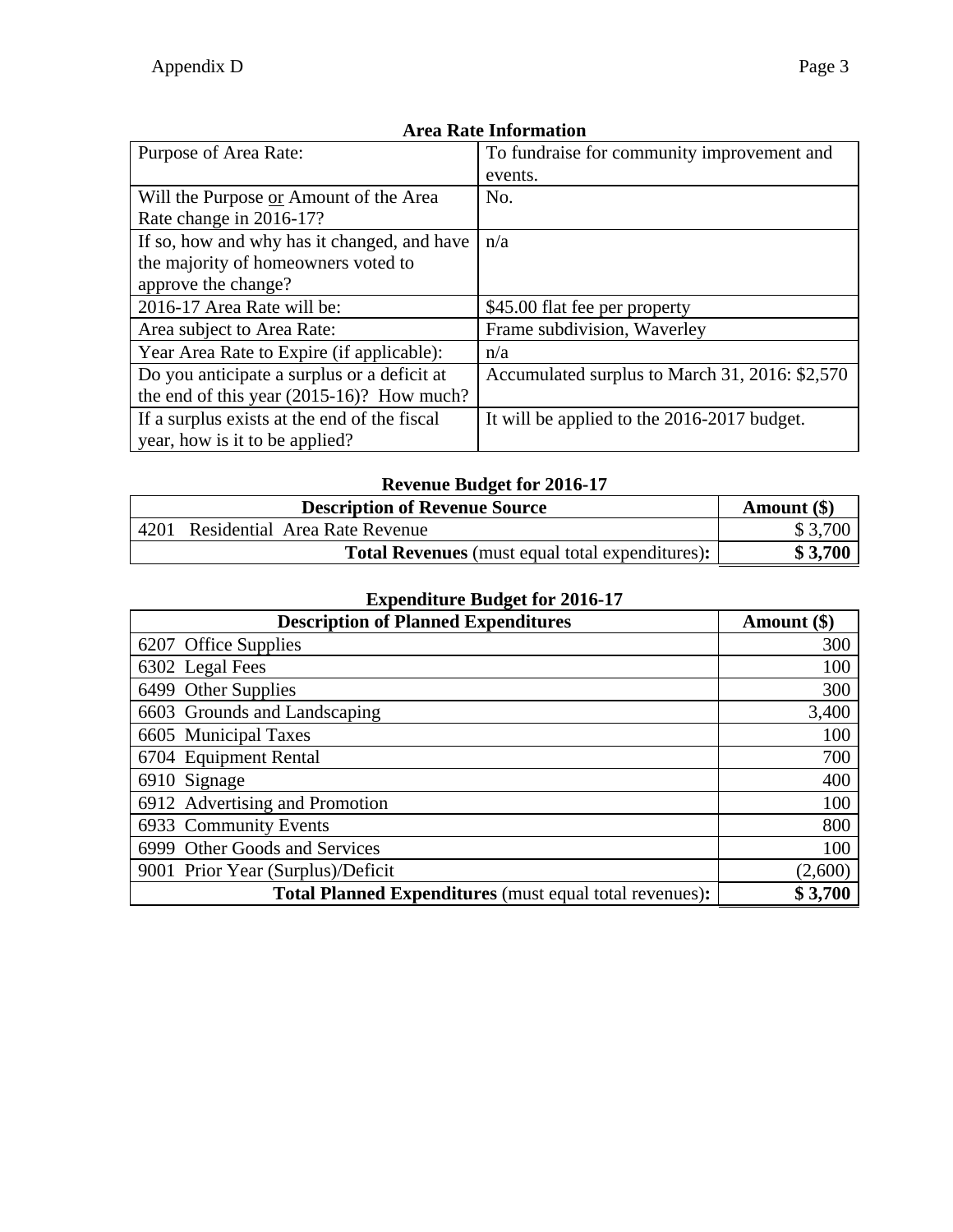### **Three Year (2016-17to 2018-19) Business Plan & Budget for**

| Name of Association or Society: Glen Arbour Homeowners' Association |  |                                                                                      |  |
|---------------------------------------------------------------------|--|--------------------------------------------------------------------------------------|--|
|                                                                     |  | Registry of Joint Stock Companies ID# 3040794   Registry Status "Active" (Y or N): Y |  |

|                 | <b>Primary Signing Authority</b> | <b>Secondary Signing Authority</b> |
|-----------------|----------------------------------|------------------------------------|
| Name & Title:   | D.A.Botchett, Treasurer          | Joan Ramsay, Secretary             |
| Phone number:   |                                  |                                    |
| Mailing         |                                  |                                    |
| Address:        |                                  |                                    |
| E-mail Address: |                                  |                                    |

2016-17Business Plan & Budget approved at Semi-Annual General Meeting held on: Oct. 26, 2015

## **Mission and Description of ServicesProvided**

(including who the services are provided to)

To encourage a safe and welcoming community for the residents of Glen Arbour. To enhance the beauty of our community and maintain our property values. To provide a united voice and forum for communications with our elected representatives so they can best represent our collective interests. To involve as many residents as possible in order to enhance a community spirit. To provide recreational facilities for members and families.

## **Accomplishments**

Maintained and expanded flower beds in common areas including playgrounds. Successfully lobbied representatives to enforce by-laws and deed covenants restricting commercial use of properties. Paid forward an additional \$7,216 towards our future tennis courts making a total of \$16,715 to date. Provided children's parties for residents. Expanded our website keeping residents informed of items of interest.

## **Goals for 2016-17 to 2018-19**

(What does your organization plan to accomplish between May 1, 2016 and April 30, 2019)

|                  | Assist in the building of tennis courts                                                                  |
|------------------|----------------------------------------------------------------------------------------------------------|
|                  | Continue to maintain & expand our beautification efforts                                                 |
| $\mathfrak{Z}$ . | Continue to meet frequently with our elected representatives to they can best represent<br>our interests |
| 4.               | Expand our children's programs                                                                           |
|                  | Expand our members direct involvement in our various activities                                          |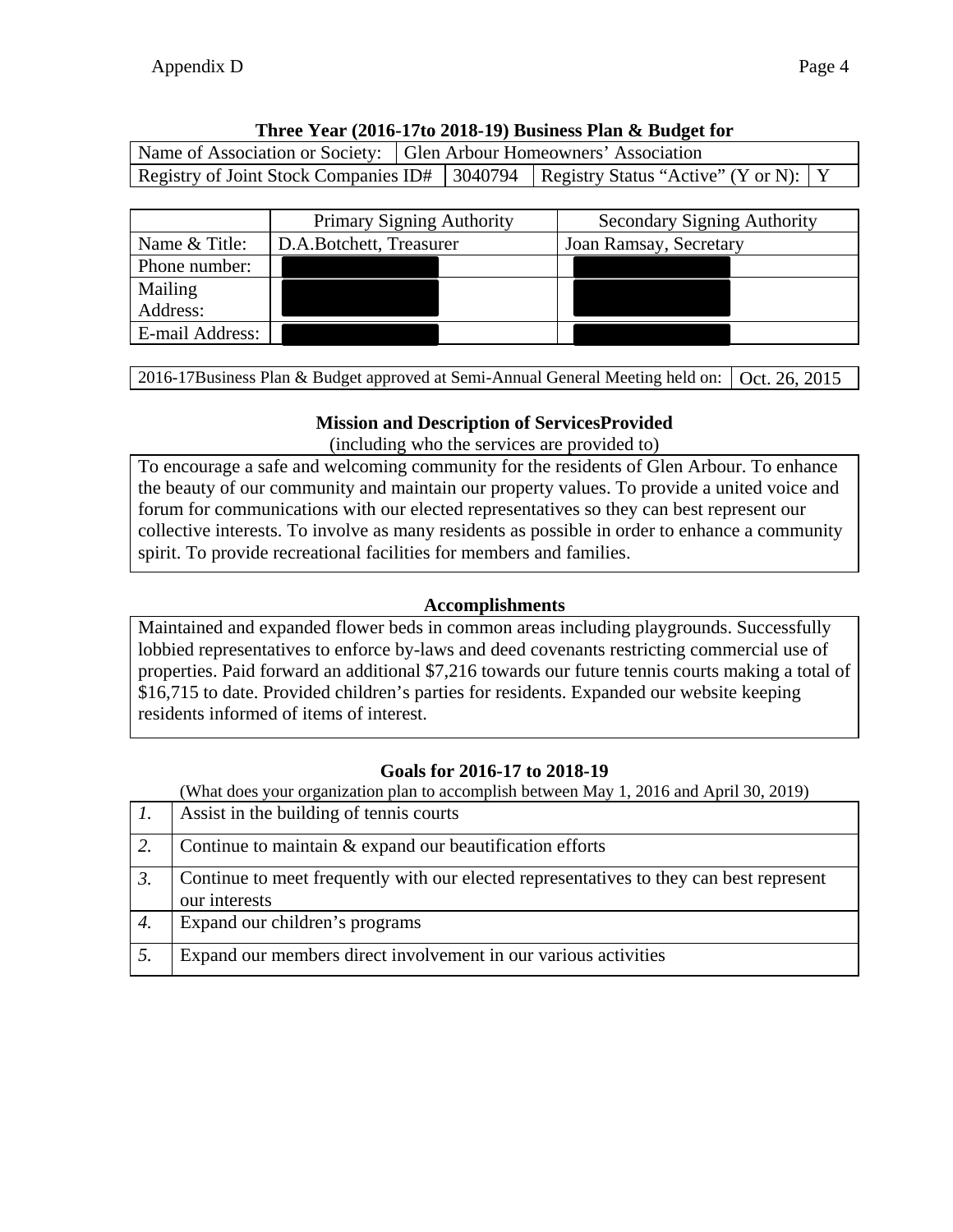| Purpose of Area Rate:                           | Funding for Glen Arbour Home Owners            |
|-------------------------------------------------|------------------------------------------------|
|                                                 | Association and its projects                   |
| Will the Purpose or Amount of the Area Rate     | N <sub>0</sub>                                 |
| change in 2016-17 or the following two          |                                                |
| years?                                          |                                                |
| If so, how and why has it changed, and have     | n/a                                            |
| the majority of homeowners voted to approve     |                                                |
| the change?                                     |                                                |
| Area Rate for 2016-17 to 2018-19 will be:       | \$65.00 flat fee per property                  |
| Area subject to Area Rate:                      | Phases 1 - 7 Glen Arbour sub-division          |
| Year Area Rate to Expire (if applicable):       | n/a                                            |
| Do you anticipate a surplus or a deficit at the | Accumulated surplus to April 30, 2016:         |
| end of this year $(2015-16)$ ? How much?        | \$10,414                                       |
| If a surplus exists at the end of 2015-         | Accumulated surpluses are allocated to a major |
| 16,2016-17 or 2017-18 how is it to be applied?  | recreation project (tennis courts)             |

#### **Revenue Budget for 2016-17 to 2018-19 (Note: Fiscal year is May 1 – April 30)**

|      | <b>Description of Revenue Source</b>                   | 2016-17  | 2017-18  | 2018-19  |
|------|--------------------------------------------------------|----------|----------|----------|
| 4201 | Residential Area Rate Revenue                          | \$21,500 | \$21,500 | \$21,500 |
|      | <b>Total Revenues</b> (must equal total expenditures): | \$21,500 | \$21,500 | \$21,500 |

#### **Expenditure Budget for 2016-17 to 2018-19**

| $20.80$ and $20.80$ and $20.80$ and $20.80$ and $20.80$ and $20.80$ and $20.80$ and $20.80$ and $20.80$ and $20.80$ and $20.80$ and $20.80$ and $20.80$ and $20.80$ and $20.80$ and $20.80$ and $20.80$ and $20.80$ and $20.8$ |             |              |          |
|--------------------------------------------------------------------------------------------------------------------------------------------------------------------------------------------------------------------------------|-------------|--------------|----------|
| <b>Description of Planned Expenditures</b>                                                                                                                                                                                     | 2016-17     | 2017-18      | 2018-19  |
| 6603 Grounds and Landscaping                                                                                                                                                                                                   | 9,000<br>\$ | 9,000<br>\$. | 9,000    |
| 6933 Community Events (Children's Events)                                                                                                                                                                                      | 1,500       | 1,800        | 1,800    |
| 6928 Committee Expenses                                                                                                                                                                                                        | 500         | 500          | 500      |
| 6943 Health & Wellness (Recreation)                                                                                                                                                                                            | 500         | 1,250        | 1,250    |
| 6299 Other Office Expenses (Web Site)                                                                                                                                                                                          | 800         | 800          | 800      |
| 6612 Safety Systems                                                                                                                                                                                                            | 250         | 800          | 800      |
| 6919 Special Projects (tennis courts)                                                                                                                                                                                          | 19,350      | 7,350        | 7,350    |
| 9000 Prior Year (Surplus)/Deficit                                                                                                                                                                                              | (10, 400)   |              |          |
| Total Planned Expenditures (must equal total revenues):                                                                                                                                                                        | \$21,500    | \$21,500     | \$21,500 |
| Note: Budgate for 2017/18 and 2018/10 subject to Board approval and possible minor changes                                                                                                                                     |             |              |          |

Note: Budgets for 2017/18 and 2018/19 subject to Board approval and possible minor changes. If required updates will be made after Annual General Meeting.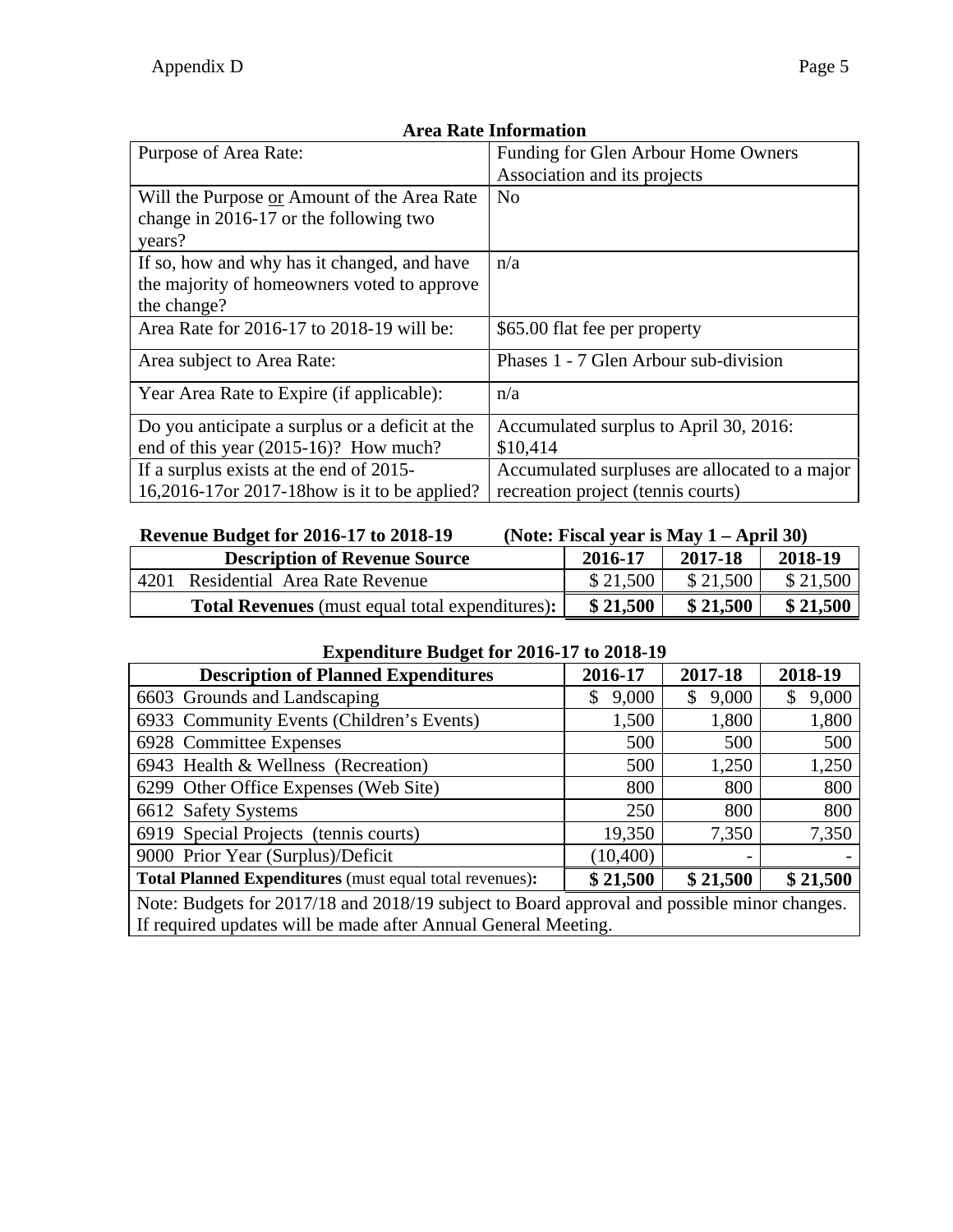| Name of Association or Society: Grand Lake Oakfield Community Society |  |  |                                                                                           |  |
|-----------------------------------------------------------------------|--|--|-------------------------------------------------------------------------------------------|--|
|                                                                       |  |  | Registry of Joint Stock Companies ID#:   1266581   Registry Status "Active" (Y or N):   Y |  |
|                                                                       |  |  |                                                                                           |  |

|                 | Primary Signing Authority |  | <b>Secondary Signing Authority</b> |  |  |
|-----------------|---------------------------|--|------------------------------------|--|--|
| Name & Title:   | Murray Tate               |  | Robert Kamperman                   |  |  |
| Phone number:   |                           |  |                                    |  |  |
| Mailing         |                           |  |                                    |  |  |
| Address:        |                           |  |                                    |  |  |
| E-mail Address: |                           |  |                                    |  |  |

Business Plan & Budget approved at Annual General Meeting held on:  $\vert$  May 15, 2016

### **Mission and Description of Services Provided**

(including who the services are provided to)

We provide a gathering space for all members of our community. We provide space for the ladies auxiliary to host events, such as dances, fairs, bridge club, darts, exercise programs, funeral and wedding parties. We own a ball field and playground that is a central location for children and their families to gather. We have formed a Trails Committee, joined NS Trails Federation and are planning to seek funding approval for an active transportation corridor from Wellington to Enfield.

#### **Accomplishments**

(What has your organization accomplished in the past year?)

Over the past year we have completely replaced our heating system and completed excavation work around the parking area to improve drainage. Minor improvements to the playground have been completed as well. We have maintained hall usage at previous year levels. We continue to have support from our Councilor regarding the land transaction near our ballfield however this process is stalled with very limited communication from staff. Our organization is becoming relevant within the community again.

### **Goals for 2016-17**

|    | Complete exterior site improvements on back side of hall                            |
|----|-------------------------------------------------------------------------------------|
| 2. | Fit up lower level per plans to a point that we are ready for drywall.              |
|    | Assist in the finalization of the land transaction between Oakfield Estates and HRM |
| 4. | Seek funding for the active transportation corridor                                 |
|    | Continue to enhance our visibility                                                  |
| 6. | Continue to make the hall relevant for our community.                               |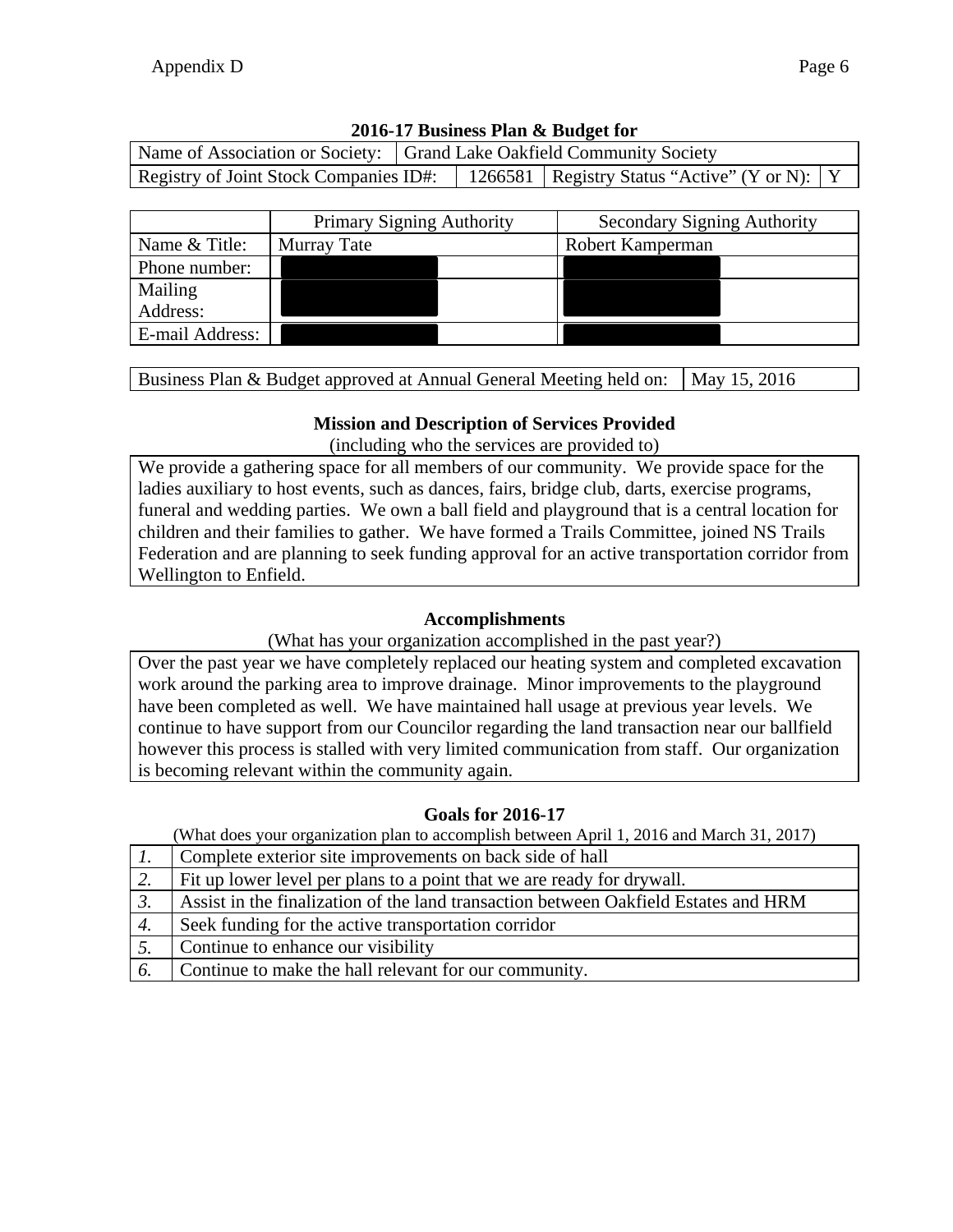| AN CU AWAC AMADI MUUDIL                      |                                                |  |  |  |
|----------------------------------------------|------------------------------------------------|--|--|--|
| Purpose of Area Rate:                        | Hall maintenance, playground upkeep, mortgage  |  |  |  |
|                                              | payment                                        |  |  |  |
| Will the Purpose or Amount of the Area       | N <sub>0</sub>                                 |  |  |  |
| Rate change in 2016-17?                      |                                                |  |  |  |
| If so, how and why has it changed, and have  | No                                             |  |  |  |
| the majority of homeowners voted to          |                                                |  |  |  |
| approve the change?                          |                                                |  |  |  |
| 2016-17 Area Rate will be:                   | \$ 0.021 per \$100 of taxable assessment       |  |  |  |
| Area subject to Area Rate:                   | Grand Lake and Oakfield                        |  |  |  |
| Year Area Rate to Expire (if applicable):    | n/a                                            |  |  |  |
| Do you anticipate a surplus or a deficit at  | Accumulated surplus to March 31, 2016: \$5,597 |  |  |  |
| the end of this year $(2015-16)$ ? How much? |                                                |  |  |  |
| If a surplus exists at the end of the fiscal | <b>Interior Improvements</b>                   |  |  |  |
| year, how is it to be applied?               |                                                |  |  |  |

# **Revenue Budget for 2016-17**

| <b>Description of Revenue Source</b> |                                                        | Amount $(\$)$ |
|--------------------------------------|--------------------------------------------------------|---------------|
|                                      | 4201 Residential Area Rate Revenue                     | \$22,900      |
|                                      | 4206 Resource Area Rate Revenue                        | 200           |
|                                      | <b>Total Revenues</b> (must equal total expenditures): | \$23,100      |

| <b>Description of Planned Expenditures</b>                     | Amount $(\$)$ |
|----------------------------------------------------------------|---------------|
| 6399 Contract Services                                         | 21,800        |
| 6603 Grounds and Landscaping                                   | 4,000         |
| 8010 Other Interest                                            | 500           |
| 8013 Loan Principal Repayment                                  | 2,400         |
| 9000 Prior Year (Surplus) / Deficit                            | (5,600)       |
| <b>Total Planned Expenditures</b> (must equal total revenues): | \$23,100      |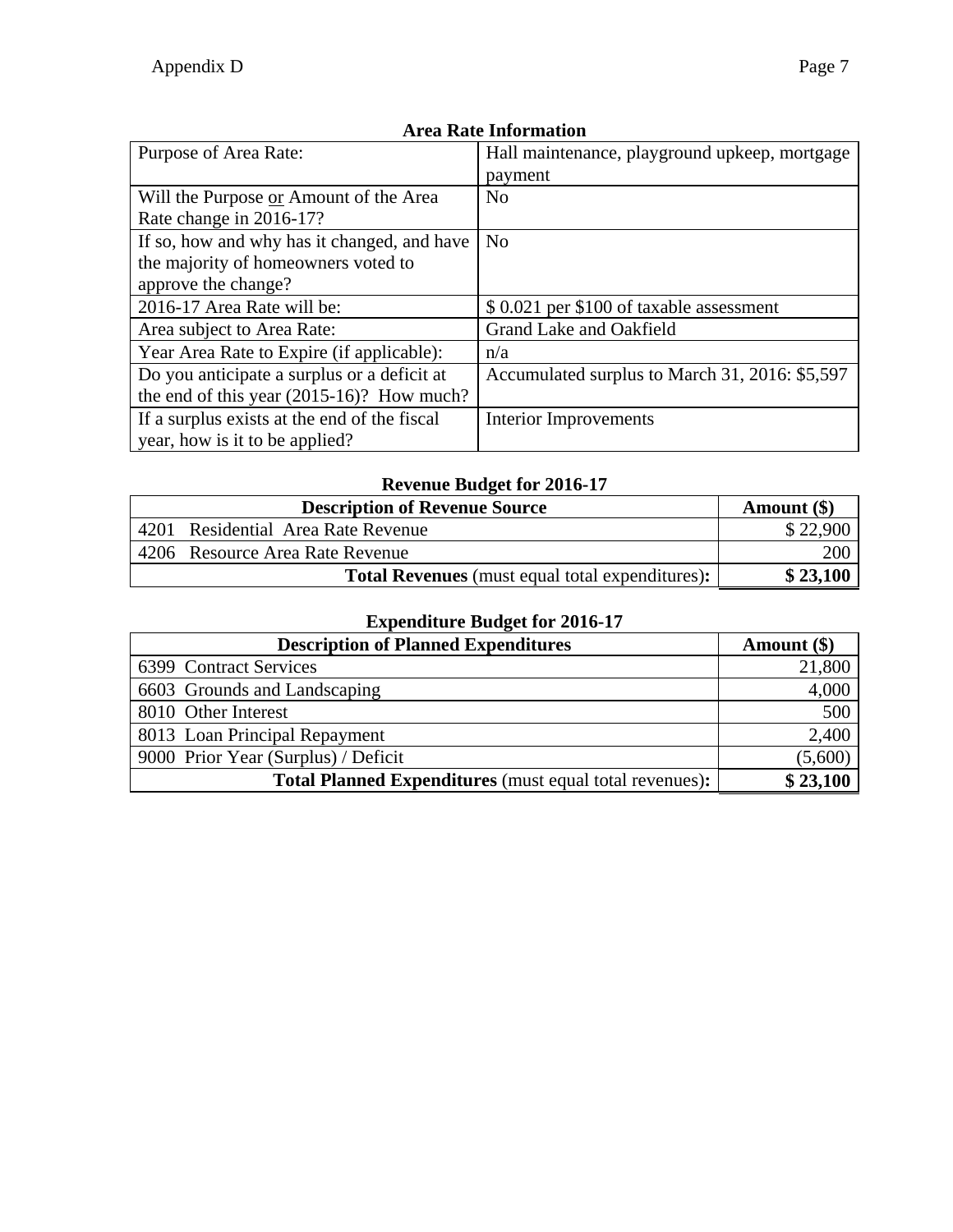|                                        | Name of Association or Society:   Haliburton Highbury Homeowners Association |  |                                                  |  |
|----------------------------------------|------------------------------------------------------------------------------|--|--------------------------------------------------|--|
| Registry of Joint Stock Companies ID#: |                                                                              |  | 1648112   Registry Status "Active" (Y or N):   Y |  |

|                 | <b>Primary Signing Authority</b> | <b>Secondary Signing Authority</b> |
|-----------------|----------------------------------|------------------------------------|
| Name & Title:   | Marc Adams, Chairman             | Cathy Weaver, Treasurer            |
| Phone number:   |                                  |                                    |
| Mailing         |                                  |                                    |
| Address:        |                                  |                                    |
| E-mail Address: |                                  |                                    |

| Business Plan & Budget approved at Annual | Pending approval at May 2016 Annual |
|-------------------------------------------|-------------------------------------|
| General Meeting held on:                  | General Meeting                     |

### **Mission and Description of Services Provided**

(including who the services are provided to)

- For the homeowners of Haliburton Hills, Haliburton Heights and Highbury areas:
- assist with protecting and improving property values and homeowner rights
- development and general maintenance of recreational areas within our subdivision
- hosting community activities

### **Accomplishments**

(What has your organization accomplished in the past year?)

- general maintenance of recreational areas
- community activities: Family Skate, Clean Up Day, Family Fun Day, Christmas tree lighting
- set dates and promotion of two neighbourhood yard sales
- completed installation of accessible swing set and paved access walkway at Buckingham Park
- completed development plans for walking trails in Haliburton Park; construction scheduled to begin Spring 2016
- preliminary plans for redevelopment of play area in Bristol Park

### **Goals for 2016-17**

|           | Cobequid Consulting to construct trails at Haliburton Park (funds to be provided from |
|-----------|---------------------------------------------------------------------------------------|
|           | capital funds of Association)                                                         |
| 2.        | Work towards finalizing plans for redevelopment of play area at Bristol Park          |
| $\beta$ . | Ongoing park maintenance                                                              |
| 4.        | Community activities: Family Skate, Clean Up Day, Family Fun Day, Christmas tree      |
|           | lighting, as well new activities as planned through year                              |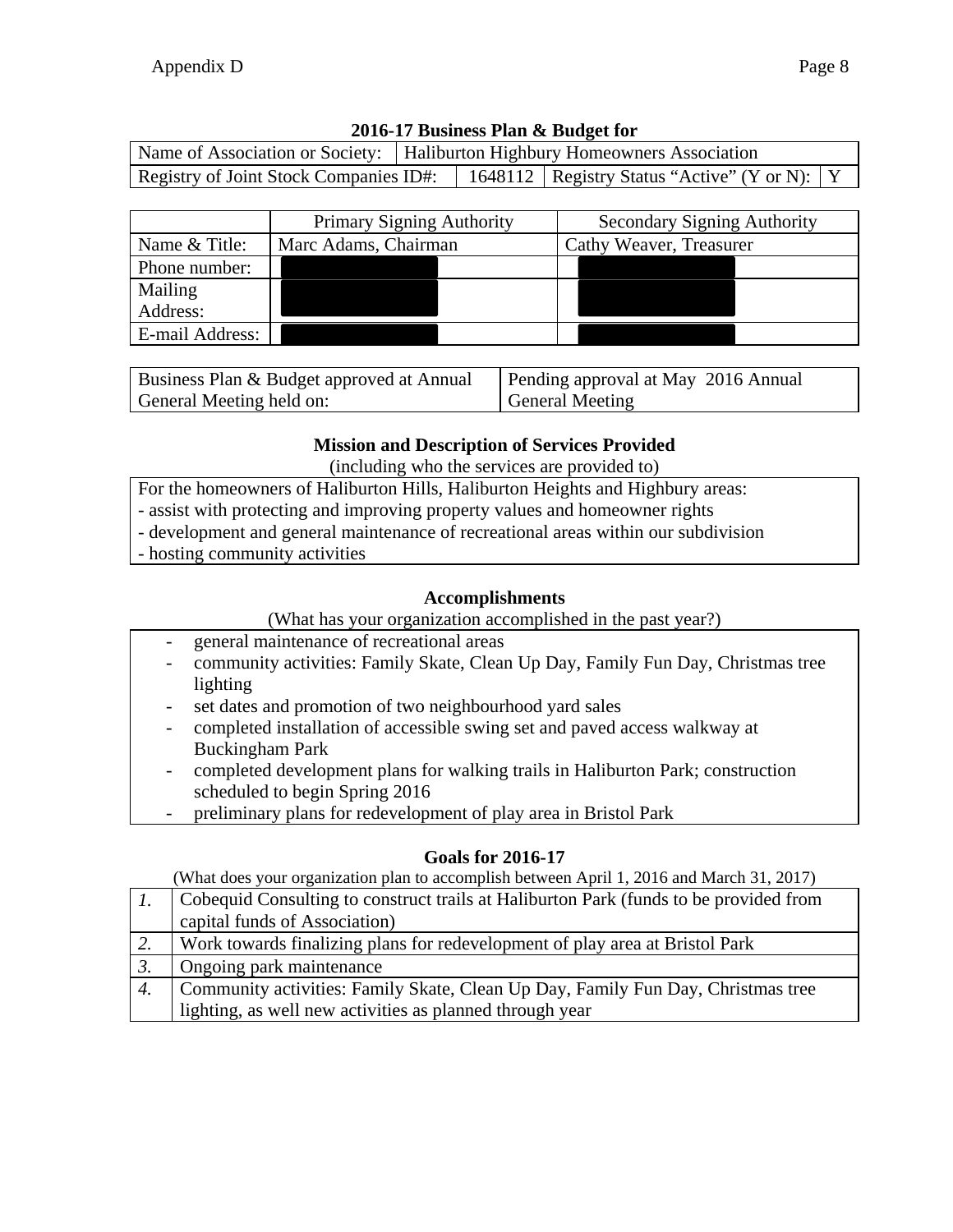| Purpose of Area Rate:                        | To fund activities and projects as discussed |
|----------------------------------------------|----------------------------------------------|
|                                              |                                              |
|                                              | above                                        |
| Will the Purpose or Amount of the Area       | N <sub>0</sub>                               |
| Rate change in 2016-17?                      |                                              |
| If so, how and why has it changed, and have  | n/a                                          |
| the majority of homeowners voted to          |                                              |
| approve the change?                          |                                              |
| 2016-17 Area Rate will be:                   | \$0.023 per \$100 of taxable assessment      |
| Area subject to Area Rate:                   | Haliburton Heights and Hills, and Highbury   |
|                                              | subdivisions                                 |
| Year Area Rate to Expire (if applicable):    | n/a                                          |
| Do you anticipate a surplus or a deficit at  | Accumulated surplus to March 31, 2016:       |
| the end of this year $(2015-16)$ ? How much? | \$105,091                                    |
| If a surplus exists at the end of the fiscal | Capital projects not yet completed from the  |
| year, how is it to be applied?               | previous year (development of walking trails |
|                                              | and play area)                               |

# **Revenue Budget for 2016-17**

|      | Amount (\$)                                            |          |
|------|--------------------------------------------------------|----------|
| 4201 | Residential Area Rate Revenue                          | \$50,300 |
|      | <b>Total Revenues</b> (must equal total expenditures): | \$50,300 |

| <b>Description of Planned Expenditures</b>                     | Amount $(\$)$ |
|----------------------------------------------------------------|---------------|
| 6207 Office Supplies (Admin, Insurance)                        | 4,700         |
| 6399 Contract Services (Capital projects)                      | 138,000       |
| 6603 Grounds and Landscaping                                   | 5,000         |
| 6933 Community Events                                          | 7,700         |
| 9000 Prior Year (Surplus) / Deficit                            | (\$105,100)   |
| <b>Total Planned Expenditures</b> (must equal total revenues): | \$50,300      |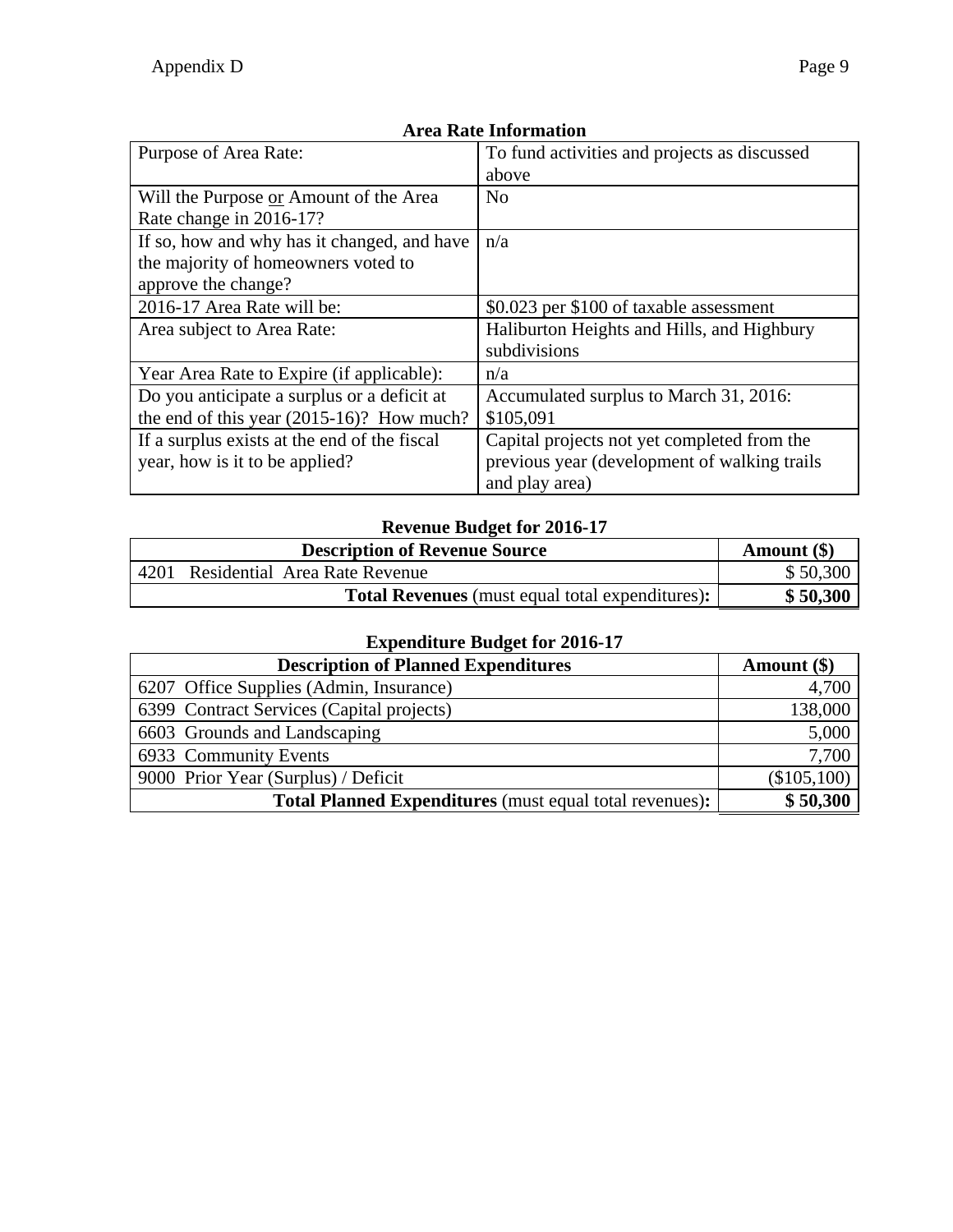| Name of Association or Society: | Highland Park Ratepayers Association |  |                                                                                             |  |
|---------------------------------|--------------------------------------|--|---------------------------------------------------------------------------------------------|--|
|                                 |                                      |  | Registry of Joint Stock Companies ID#:   1272644   Registry Status "Active" (Y or N):   Yes |  |

|                 | <b>Primary Signing Authority</b> | <b>Secondary Signing Authority</b> |
|-----------------|----------------------------------|------------------------------------|
| Name & Title:   | Pamela Craig, Treasurer          | Jenny Lipton, Secretary            |
| Phone number:   |                                  |                                    |
| Mailing         |                                  |                                    |
| Address:        |                                  |                                    |
| E-mail Address: |                                  |                                    |

Business Plan & Budget approved at Annual General Meeting held on: January 19, 2016

### **Mission and Description of Services Provided**

(including who the services are provided to)

To bring together the members of the Highland Park Community for the purpose of promoting Community betterment and in particular, to organize members in a body dedicated to the advancement and orderly development of the Community.

#### **Accomplishments**

(What has your organization accomplished in the past year?)

We continue to do the annual events: Spring Clean Up, Park Yard Sale, and Community Fun Day.

We continue to work with HRM on Timberlane Terrace Development. However approval to install a culvert has been put on hold while HRM determines a larger HRM plan. We are awaiting approval to continue further.

### **Goals for 2016-17**

|           | <b>Community Yard Sale</b>                             |
|-----------|--------------------------------------------------------|
| 2.        | Community Family Fun day                               |
| $\beta$ . | <b>Install Culvert in Timberlane Terrace</b>           |
| 4.        | Photograph common areas to update map of Highland Park |
|           | Movie in the Park                                      |
| 6.        | Clean $NS - Clean$ up of the park                      |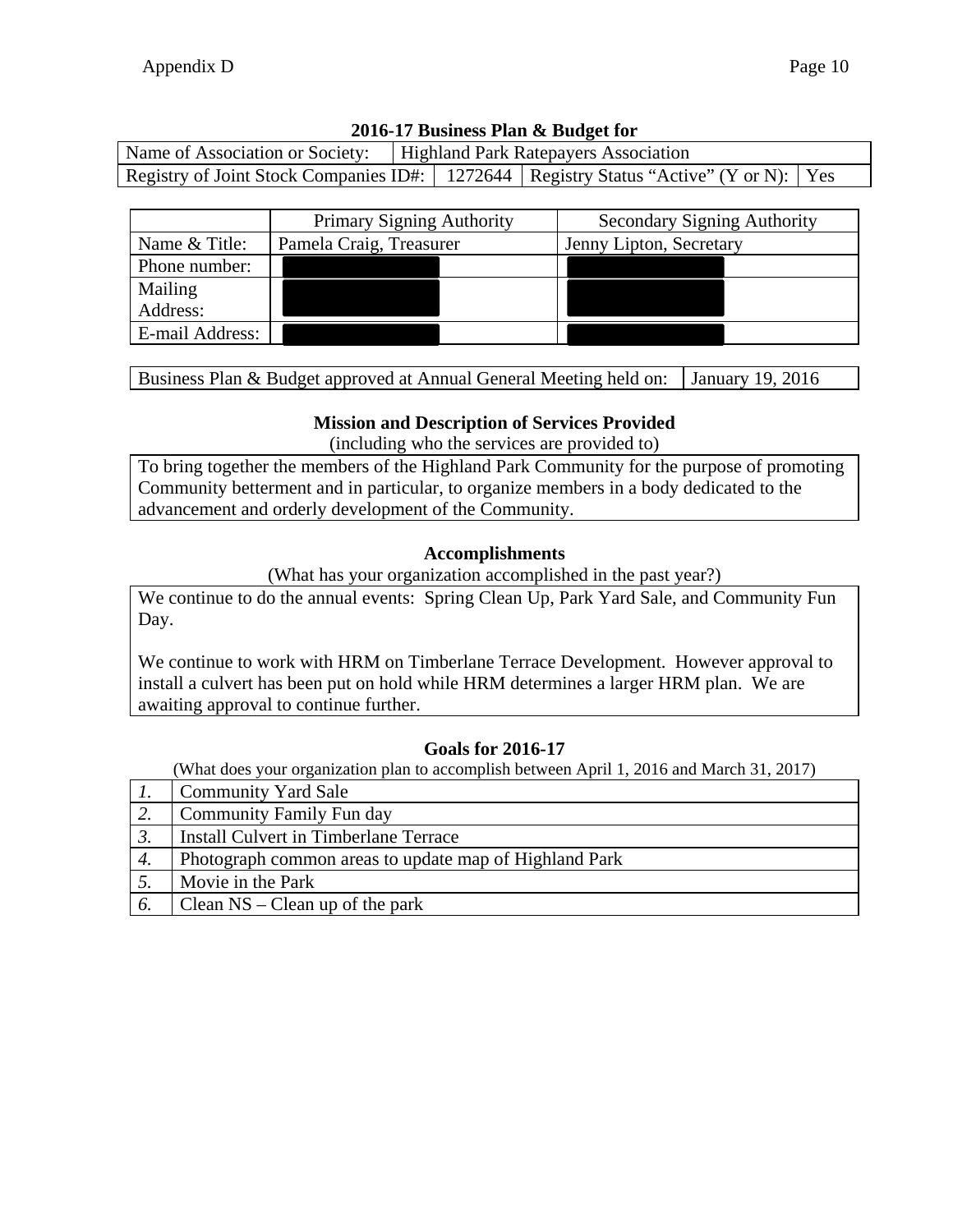| Purpose of Area Rate:                        | To invest in development of park and       |
|----------------------------------------------|--------------------------------------------|
|                                              | community                                  |
| Will the Purpose or Amount of the Area       | N <sub>o</sub>                             |
| Rate change in 2016-17?                      |                                            |
| If so, how and why has it changed, and have  | n/a                                        |
| the majority of homeowners voted to          |                                            |
| approve the change?                          |                                            |
| 2016-17 Area Rate will be:                   | \$0.005 per \$100 of taxable assessment    |
| Area subject to Area Rate:                   | <b>Highland Park</b>                       |
| Year Area Rate to Expire (if applicable):    | n/a                                        |
| Do you anticipate a surplus or a deficit at  | Accumulated surplus to March 31, 2016:     |
| the end of this year $(2015-16)$ ? How much? | \$33,164                                   |
| If a surplus exists at the end of the fiscal | Held in trust until the value supports the |
| year, how is it to be applied?               | investment in Timberlane Terrace.          |

# **Revenue Budget for 2016-17**

|      | <b>Description of Revenue Source</b>                   | Amount $(\$)$ |
|------|--------------------------------------------------------|---------------|
| 4201 | Residential Area Rate Revenue                          | 9,000         |
|      | <b>Total Revenues</b> (must equal total expenditures): | 9.000         |

| <b>Description of Planned Expenditures</b>                     | Amount $(\$)$ |
|----------------------------------------------------------------|---------------|
| 6603 Grounds and Landscaping                                   | 5,000         |
| 6912 Advertising and Promotion                                 | 200           |
| 6919 Special Projects                                          | 36,900        |
| 6999 Other Goods and Services                                  | 100           |
| 9000 Prior Year (Surplus) / Deficit                            | (33,200)      |
| <b>Total Planned Expenditures</b> (must equal total revenues): | 9.000         |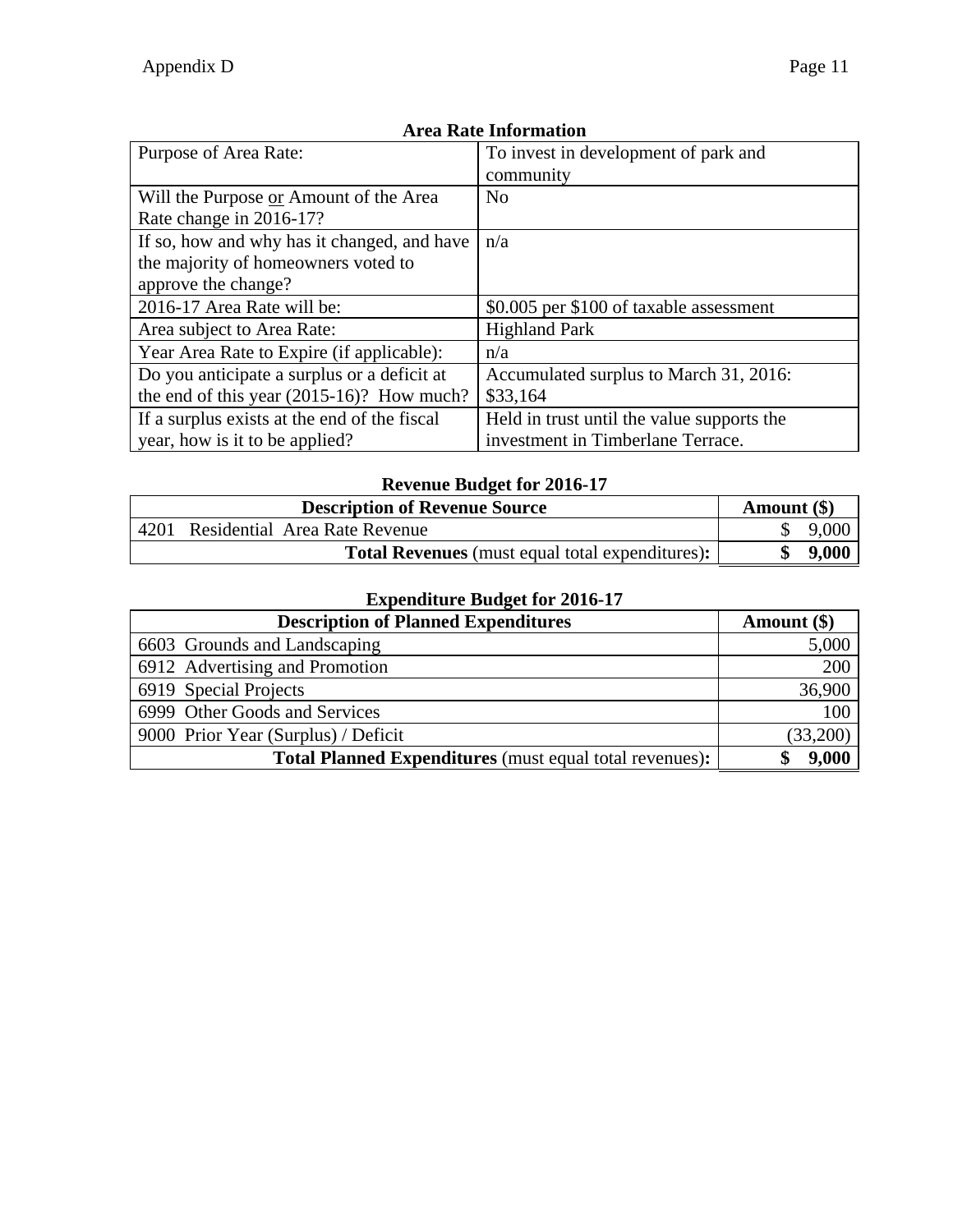| 2016-17 Business Plan & Budget for |  |  |
|------------------------------------|--|--|
|                                    |  |  |

| Name of Association or Society:   Ketch Harbour Area Residents Association |  |  |                                                  |  |  |
|----------------------------------------------------------------------------|--|--|--------------------------------------------------|--|--|
| Registry of Joint Stock Companies ID#:                                     |  |  | 3049784   Registry Status "Active" (Y or N):   Y |  |  |

|                 | <b>Primary Signing Authority</b> | <b>Secondary Signing Authority</b> |
|-----------------|----------------------------------|------------------------------------|
| Name & Title:   | John Himmelman – Co-Chair        | Peter Rose - Treasurer             |
| Phone number:   |                                  |                                    |
| Mailing         |                                  |                                    |
| Address:        |                                  |                                    |
| E-mail Address: |                                  |                                    |

Business Plan & Budget approved at Annual General Meeting held on: Yet to be held

#### **Mission and Description of Services Provided**

(including who the services are provided to)

The mission of the Ketch Harbour Area Residents Association is to:

- Act as a liason between the residents of Ketch Harbour and the various levels of government (Federal, Provincial and Municipal).
- Facilitates community events for the development of a vibrant, engaged community.
- Works to develop and maintain communal areas for the enjoyment of all residents.
- Foster healthy lifestyles through adult and children's recreational programs.

#### **Accomplishments**

(What has your organization accomplished in the past year?)

The Association hosted an annual picnic and winter holiday event. During the summer months the Association hosted weekly ice cream socials at the wharf, hosted the annual Canada Day parade and fireworks. Repairs/improvements were made to the wharf. Community dories were painted and repaired. Hosted several gatherings at the wharf and park. Two new community floats were constructed and launched. Obtained deeded ownership to the old fire station. Established utilities and insurance on the old fire station building and we have established three new community committees to oversee fundraising and grants proposals, communication, and a building committee to determine, through community consultation, the future use and renovations to the fire station. We have begun to undertake the construction efforts needed to convert the fire station into a multi-purpose community space/hall including removal of garage doors and frame in new windows and doors, installation of new energy efficient heating system, new roof, interior renovations to include two barrier free washrooms as well as a new kitchen.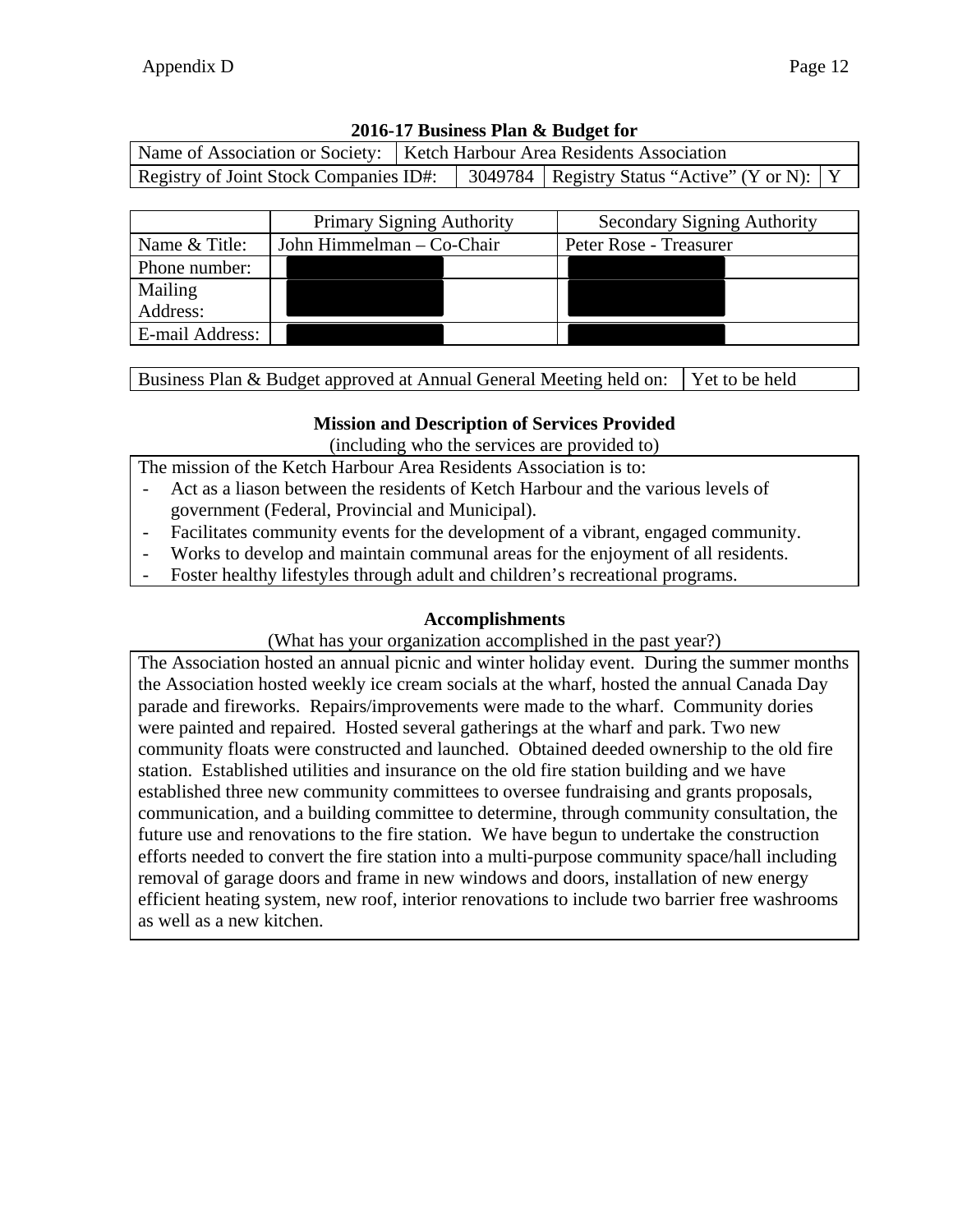Ĺ

### **Goals for 2016-17**

(What does your organization plan to accomplish between April 1, 2016 and March 31, 2017)

| $\overline{l}$ . | Post signage for users on community property                                            |
|------------------|-----------------------------------------------------------------------------------------|
| <sup>2</sup>     | Install new community sign at new community hall space.                                 |
| $\overline{3}$ . | Minor repairs to community wharf decking.                                               |
| $\overline{4}$ . | Install 1 heavier mooring.                                                              |
| 5.               | Continue development of old fire station into a useable community hall space.           |
| 6.               | Inspect community moorings.                                                             |
| $\overline{7}$ . | Work with community committees to continue to expand engagement of all community        |
|                  | members by increasing the functions within the community throughout the year.           |
| 8.               | Complete the exterior of community hall space with siding, awning, vestibule, and deck. |

| Purpose of Area Rate:                        | To fund outdoor recreation facilities and related |  |  |  |
|----------------------------------------------|---------------------------------------------------|--|--|--|
|                                              | community events.                                 |  |  |  |
| Will the Purpose or Amount of the Area       | The purpose will change.                          |  |  |  |
| Rate change in 2016-17?                      |                                                   |  |  |  |
| If so, how and why has it changed, and have  | The area rate will now also be used towards the   |  |  |  |
| the majority of homeowners voted to          | operation and continued efforts to complete the   |  |  |  |
| approve the change?                          | community hall space. This was unanimously        |  |  |  |
|                                              | voted on at the 2013/2014 AGM and then again      |  |  |  |
|                                              | at the 2014/2015 AGM.                             |  |  |  |
| 2016-17 Area Rate will be:                   | \$66.67 flat fee per dwelling                     |  |  |  |
| Area subject to Area Rate:                   | Ketch Harbour                                     |  |  |  |
| Year Area Rate to Expire (if applicable):    | n/a                                               |  |  |  |
| Do you anticipate a surplus or a deficit at  | Accumulated surplus to March 31, 2016: \$6,118    |  |  |  |
| the end of this year $(2015-16)$ ? How much? |                                                   |  |  |  |
| If a surplus exists at the end of the fiscal | Toward maintenance of community owned             |  |  |  |
| year, how is it to be applied?               | property such as wharf and community hall.        |  |  |  |
|                                              |                                                   |  |  |  |

#### **Area Rate Information**

### **Revenue Budget for 2016-17**

| <b>Description of Revenue Source</b>                           | Amount (\$) |
|----------------------------------------------------------------|-------------|
| Residential Area Rate Revenue<br>4201                          | \$10,200    |
| <b>Total Revenues</b> (must equal total expenditures):         | \$10,200    |
| <b>Expenditure Budget for 2016-17</b>                          |             |
| <b>Description of Planned Expenditures</b>                     | Amount (\$) |
| 6299 Other Office Expenses                                     | 100         |
| 6705 Equip Repairs & Maintenance                               | 9,900       |
| 6933 Community Events                                          | 700         |
| 8003 Insurance Policy & Premiums                               | 3,500       |
| 8017 Bank Charges                                              | 100         |
| 6607 Electricity (Hall NS Power Bill)                          | 1,500       |
| 6603 Grounds and Landscaping                                   | 500         |
| 9000 Prior Year (Surplus)/Deficit                              | (6,100)     |
| <b>Total Planned Expenditures</b> (must equal total revenues): | \$10,200    |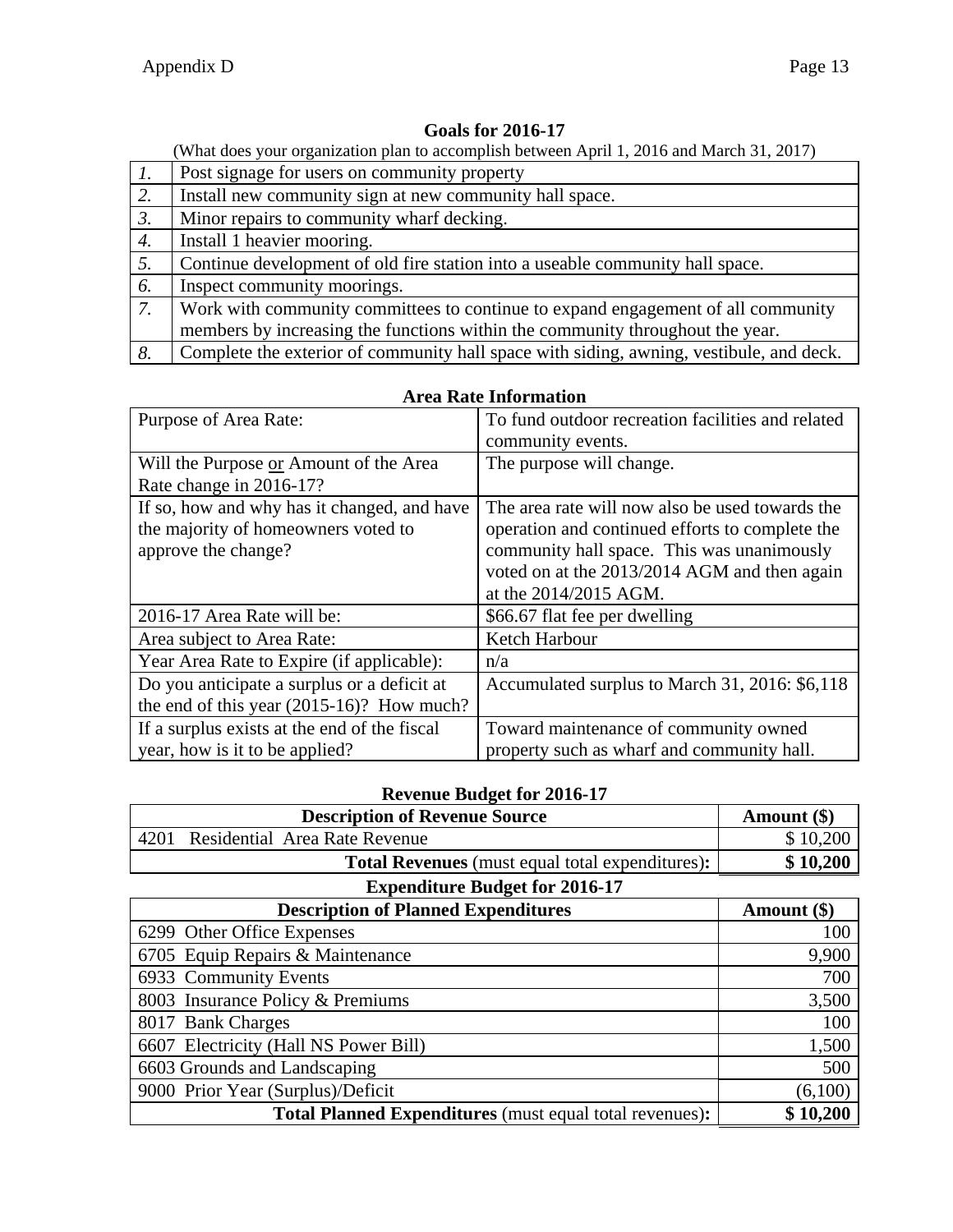|                                        | Name of Association or Society:   Kingswood Ratepayers Association |  |                                                  |  |
|----------------------------------------|--------------------------------------------------------------------|--|--------------------------------------------------|--|
| Registry of Joint Stock Companies ID#: |                                                                    |  | 2450949   Registry Status "Active" (Y or N):   Y |  |

|                 | <b>Primary Signing Authority</b> | <b>Secondary Signing Authority</b> |
|-----------------|----------------------------------|------------------------------------|
| Name & Title:   | Denn Guptill, Chair              | Jim Kochanoff, Treasurer           |
| Phone number:   |                                  |                                    |
| Mailing         |                                  |                                    |
| Address:        |                                  |                                    |
| E-mail Address: |                                  |                                    |

Business Plan & Budget approved at Annual General Meeting held on: November 16, 2015

### **Mission and Description of Services Provided**

(including who the services are provided to)

Our **mandate** is to maintain and enhance the quality of life for residents of the Kingswood community through community beautification, parks, trails, recreational amenities, community events, resident advocacy, community safety, and information services.

### **Accomplishments**

(What has your organization accomplished in the past year?)

#### **Resident Survey**

Over 200 residents responded to online survey for Kingswood providing the upcoming development strategy in the subdivision.

### **New Construction**

Approval to build multipurpose sport court on Kingswood Drive. Construction to begin in Spring 2016.

### **Community Events**

Refuge Community fundraiser, Christmas decorating contest and Carol Sing in December, Community Clean-up Day in June, Yard Sale in June, BBQ & Family Fun Day in September, Halloween Decorating Contest.

## **Goals for 2016-17**

- *1.* Construction of sports court on Kingswood Dr.
- 2. Planning future projects based on resident survey
- 3. Continual upgrade of trails 4. Replacement of one of the park's playgrounds
- 5. Signage at subdivision entrance
- *6.* Continuing communication to residents
- *7.* Foster community spirit by supporting and/or organizing social events.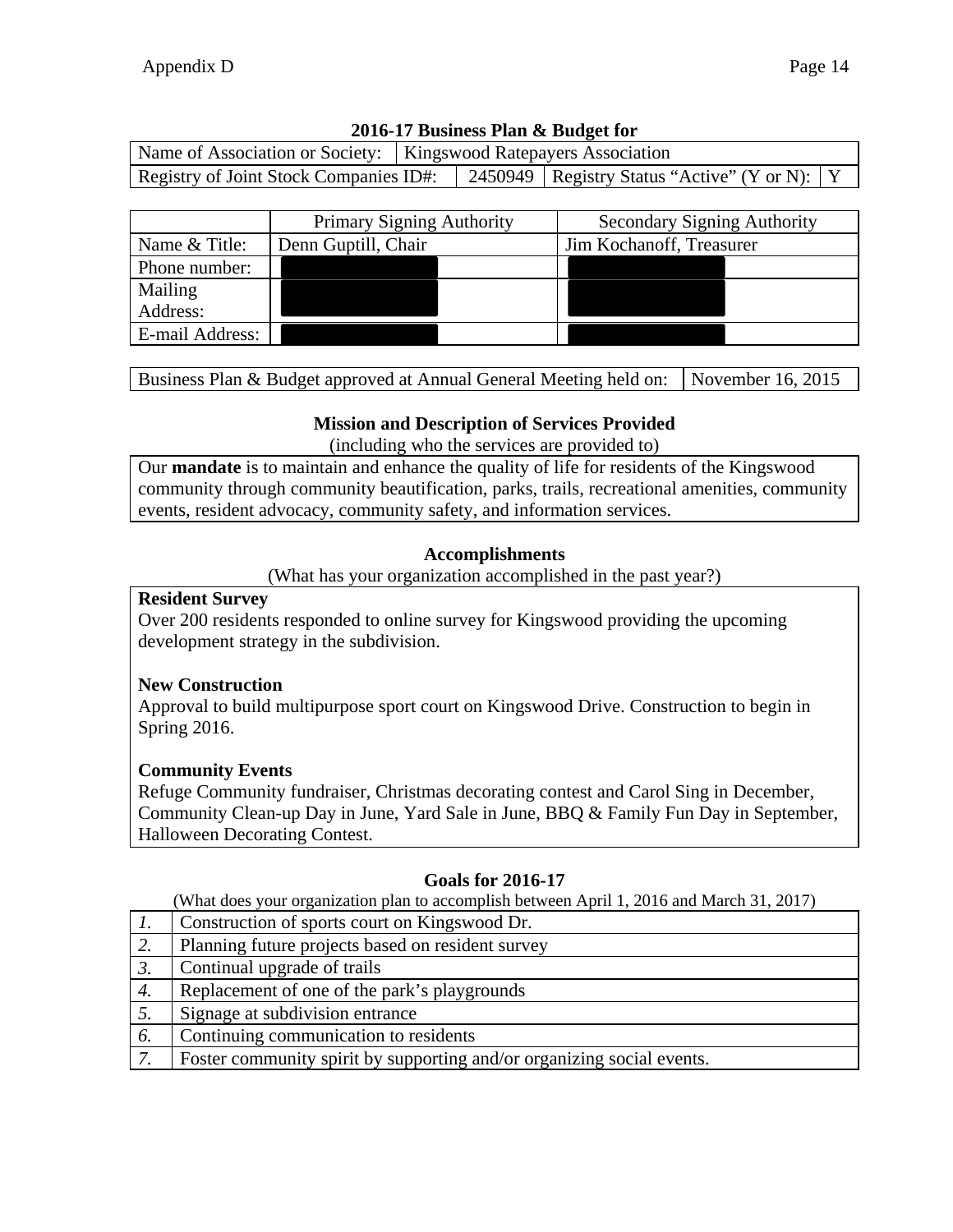| Purpose of Area Rate:                        | To fund projects and events in subdivision   |
|----------------------------------------------|----------------------------------------------|
| Will the Purpose or Amount of the Area       | No                                           |
| Rate change in 2016-17?                      |                                              |
| If so, how and why has it changed, and have  | n/a                                          |
| the majority of homeowners voted to          |                                              |
| approve the change?                          |                                              |
| 2016-17 Area Rate will be:                   | \$50.00 flat fee per property                |
| Area subject to Area Rate:                   | Kingswood South, Kingswood on the Lakes,     |
|                                              | Kingswood West, Queenswood, and Blue         |
|                                              | <b>Mountain Estates.</b>                     |
| Year Area Rate to Expire (if applicable):    | n/a                                          |
| Do you anticipate a surplus or a deficit at  | Accumulated surplus to March 31, 2016:       |
| the end of this year $(2015-16)$ ? How much? | \$353,656                                    |
| If a surplus exists at the end of the fiscal | Towards suggested changes in resident survey |
| year, how is it to be applied?               | including dog park and improvements to beach |
|                                              | and trails                                   |

# **Revenue Budget for 2016-17**

|      | Amount (\$)                                            |          |
|------|--------------------------------------------------------|----------|
| 4201 | Residential Area Rate Revenue                          | \$52,500 |
|      | <b>Total Revenues</b> (must equal total expenditures): | \$52,500 |

| <b>Description of Planned Expenditures</b>                                         | Amount $(\$)$ |
|------------------------------------------------------------------------------------|---------------|
| 6299 Other Office Expenses                                                         | 3,000         |
| 6919 Special Projects (sports courts, trails, signage, dock, picnic tables, fence) | 391,200       |
| 6933 Community Events                                                              | 10,000        |
| 8003 Insurance Policies and Premiums                                               | 2,000         |
| 9000 Prior Year (Surplus)/Deficit                                                  | (353,700)     |
| <b>Total Planned Expenditures</b> (must equal total revenues):                     | \$52,500      |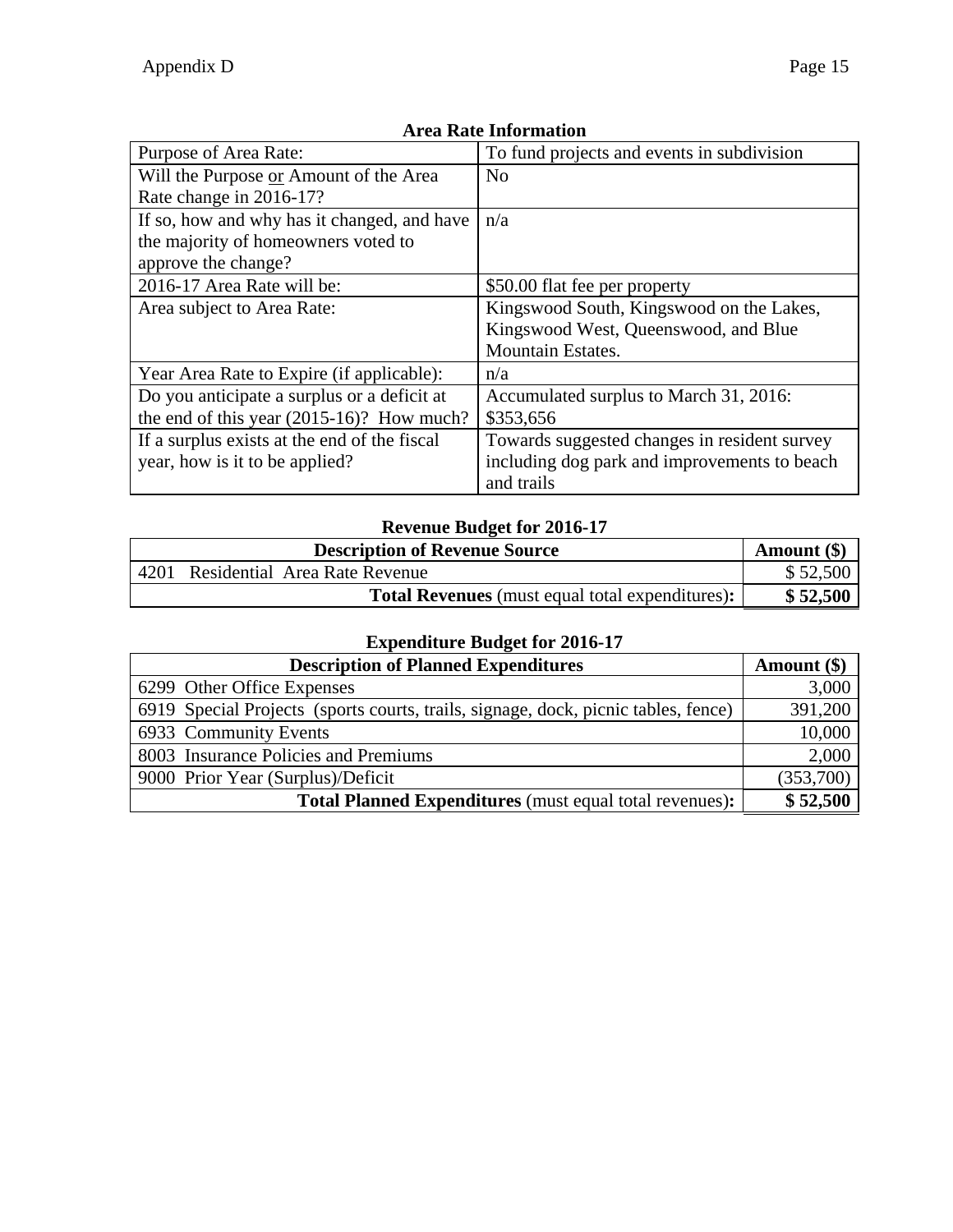| Name of Association or Society: Lost Creek Community Association |                           |  |                                                                                           |  |
|------------------------------------------------------------------|---------------------------|--|-------------------------------------------------------------------------------------------|--|
|                                                                  |                           |  | Registry of Joint Stock Companies ID#:   3233149   Registry Status "Active" (Y or N):   Y |  |
|                                                                  |                           |  |                                                                                           |  |
|                                                                  | Primary Signing Authority |  | <b>Secondary Signing Authority</b>                                                        |  |

|                 | Primary Signing Authority | <b>Secondary Signing Authority</b> |
|-----------------|---------------------------|------------------------------------|
| Name & Title:   | <b>Todd Van Ritchie</b>   | Rory Buchanan                      |
| Phone number:   |                           |                                    |
| Mailing         |                           |                                    |
| Address:        |                           |                                    |
| E-mail Address: |                           |                                    |

Business Plan & Budget approved at Annual General Meeting held on:  $\vert$  April 20, 2016

### **Mission and Description of Services Provided**

(Including who the services are provided to)

The Lost Creek Community Association is a volunteer-led group of residents who have been and continue to work to better our community. The group intends to continue to develop the designated parkland within the community to improve the quality of life for those in and around the community. We serve to address concerns residents have in the community. We organize community events including an annual community barbeque. Our overall vision is to make our community a safe and vibrant place to live.

### **Accomplishments**

(What has your organization accomplished in the past year?)

- We have held another successful community BBQ for residents and neighbours.
- Solicited feedback from residents regarding upgrade options for parkland at 345 Heatherglen Drive.
- Applied for and received Wellness Grant from the Cobequid Community Health Board.

### **Goals for 2016-17**

| $\overline{l}$ . | Community event - Spring cleanup day                                                   |
|------------------|----------------------------------------------------------------------------------------|
| $\overline{2}$ . | Community event - Annual end of summer barbeque                                        |
| $\overline{3}$ . | Research and plan for further development at 345 Heatherglen (designated parkland)     |
| $\overline{4}$ . | Solicit feedback from residents in regards to path between Lost Creek Drive and        |
|                  | Heatherglen Drive                                                                      |
| $\overline{5}$ . | Continue to respond to community concerns ( <i>i.e.</i> speeding, garbage)             |
| 6.               | Discuss possible new parkland in Phase 8 development                                   |
| $\overline{7}$ . | Explore and cost out signage to address speeding                                       |
| $\overline{8}$ . | Work with local counsellor and traffic control on a three way stop at Laurel Ridge and |
|                  | Heatherglen Drive.                                                                     |
| $\overline{9}$ . | Community event - Christmas lights competition                                         |
| <i>10.</i>       | Support community schools as necessary                                                 |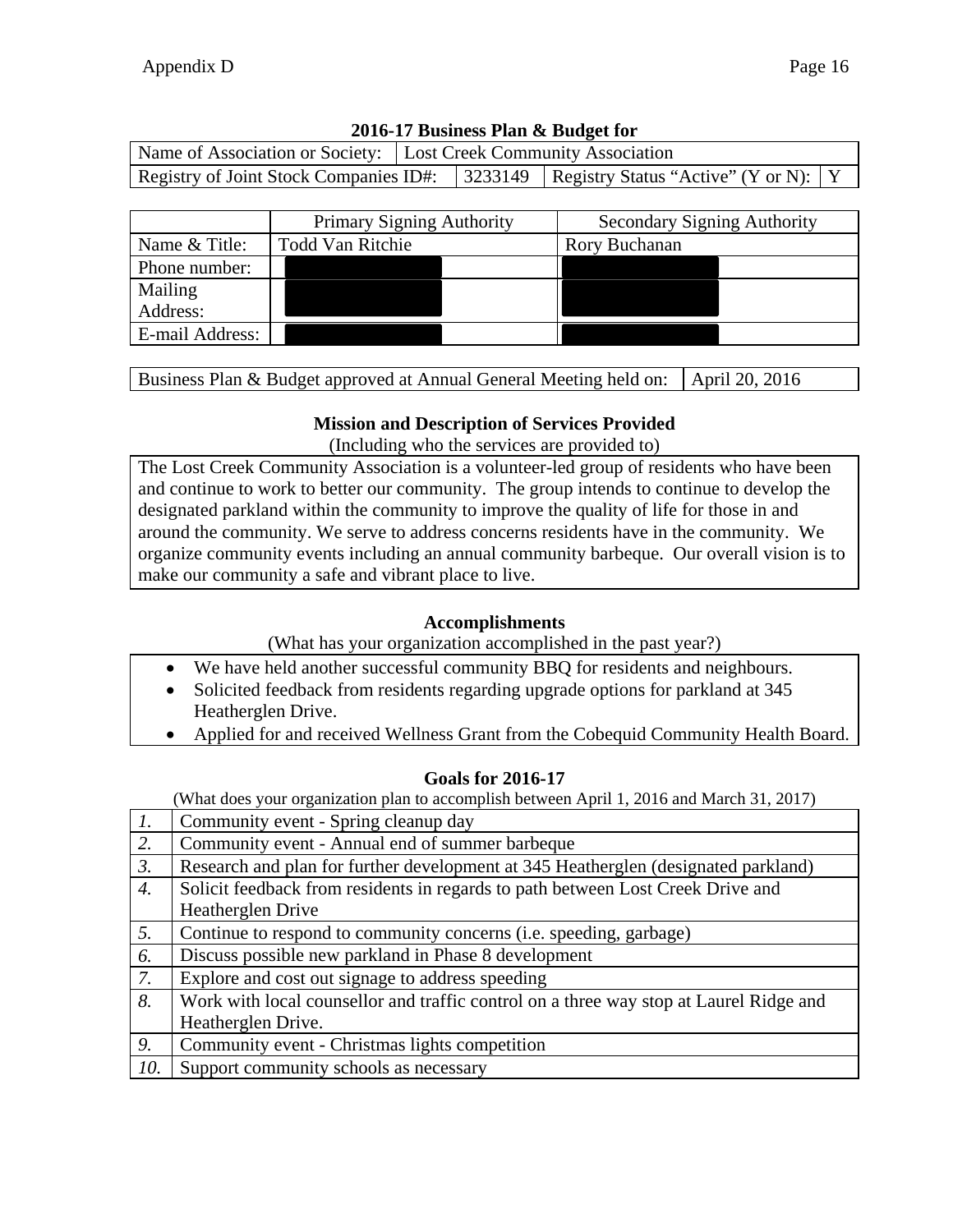| Purpose of Area Rate:                        | For community activities and to further fund the |  |
|----------------------------------------------|--------------------------------------------------|--|
|                                              | development of the park.                         |  |
| Will the Purpose or Amount of the Area       | No                                               |  |
| Rate change in 2016-17?                      |                                                  |  |
| If so, how and why has it changed, and have  | N/A                                              |  |
| the majority of homeowners voted to          |                                                  |  |
| approve the change?                          |                                                  |  |
| 2016-17 Area Rate will be:                   | \$50.00 flat fee per property                    |  |
| Area subject to Area Rate:                   | Lost Creek subdivision                           |  |
| Year Area Rate to Expire (if applicable):    | Will expire after 2017-18                        |  |
| Do you anticipate a surplus or a deficit at  | Accumulated surplus to March 31, 2016:           |  |
| the end of this year $(2015-16)$ ? How much? | \$17,633                                         |  |
| If a surplus exists at the end of the fiscal | Surplus will be used for further parkland        |  |
| year, how is it to be applied?               | developments or community events.                |  |

#### **Revenue Budget for 2016-17**

|      | <b>Description of Revenue Source</b>                   | Amount (\$) |
|------|--------------------------------------------------------|-------------|
| 4201 | Residential Area Rate Revenue                          | \$9,000     |
|      | <b>Total Revenues</b> (must equal total expenditures): | \$9,000     |

| <b>Description of Planned Expenditures</b>                     | Amount $(\$)$ |
|----------------------------------------------------------------|---------------|
| 6933 Community Events                                          | \$2,000       |
| 6910 Signage                                                   | 2,000         |
| 6399 Contract Services                                         | 22,600        |
| 9000 Prior Year Surplus/Deficit                                | (17,600)      |
| <b>Total Planned Expenditures</b> (must equal total revenues): | \$9,000       |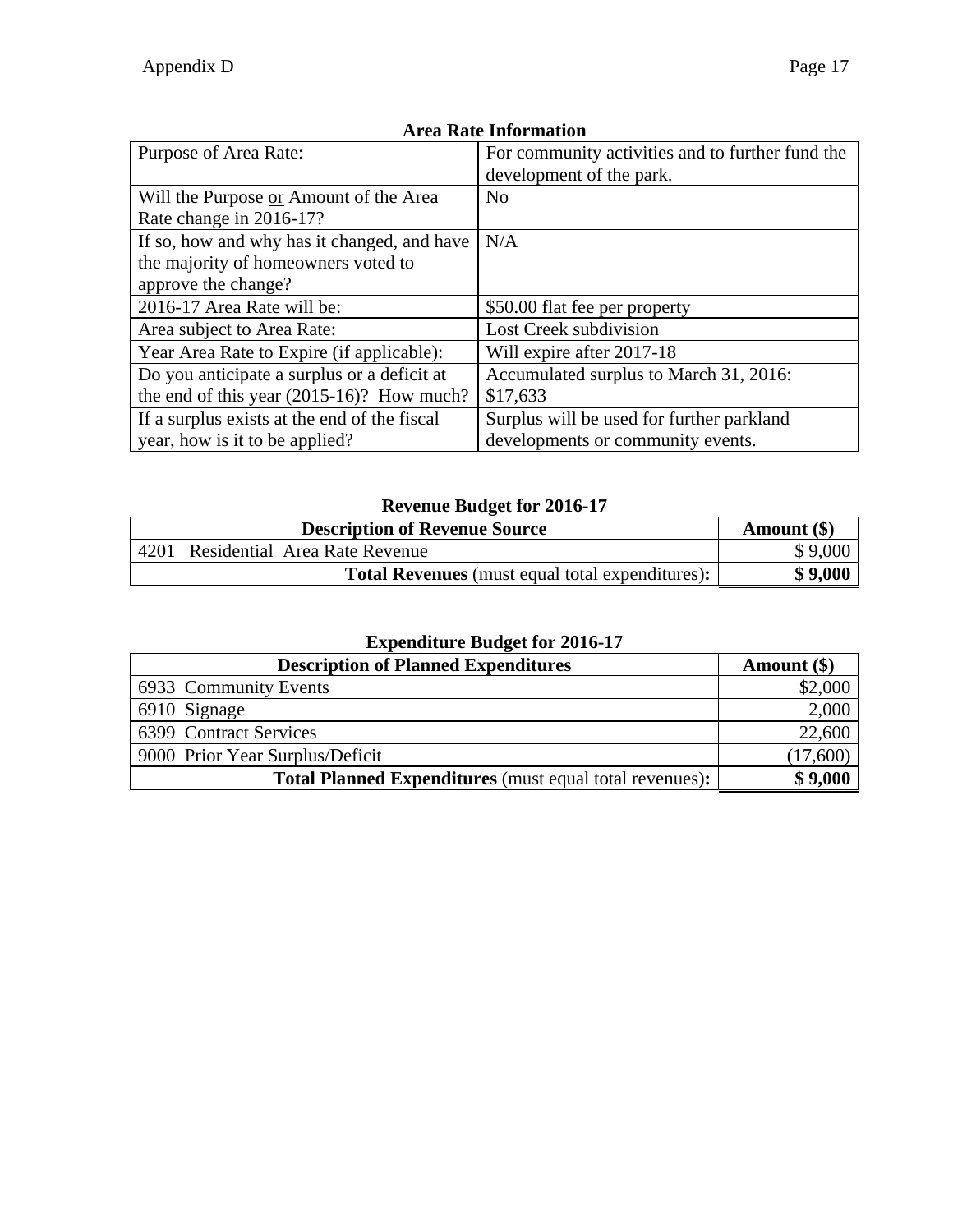| 2010-17 Business Plan & Budget for                           |  |  |                                                                                         |  |  |
|--------------------------------------------------------------|--|--|-----------------------------------------------------------------------------------------|--|--|
| Name of Association or Society:   LWF Ratepayers Association |  |  |                                                                                         |  |  |
|                                                              |  |  | Registry of Joint Stock Companies ID#: 3236227   Registry Status "Active" (Y or N):   Y |  |  |

|                 | <b>Primary Signing Authority</b> | <b>Secondary Signing Authority</b> |
|-----------------|----------------------------------|------------------------------------|
| Name & Title:   | Janice MacNeil, Secretary        | Ian Wilkie                         |
| Phone number:   |                                  |                                    |
| Mailing         |                                  |                                    |
| Address:        |                                  |                                    |
| E-mail Address: |                                  |                                    |

Business Plan & Budget approved at advertised public Board Meeting held on: April 11, 2016

## **Mission and Description of Services Provided**

(including who the services are provided to)

To fund various community rec programs, including those provided by the Windsor Junction Community Centre ("WJCC") and the Lakeview Homeowners' Association ("LHA"). To broaden our funding capabilities to allow us to participate as requested in other recreational and community based events in the Lakeview, Windsor Junction and Fall River area as a whole. Currently, we support programs at the WJCC offering day camps, swim lessons, lifeguarding and junior leadership programs for youth. We also support Lakeview activities for youth using the park facilities. We continue to support various local annual events such as Canal Days and Keloose, and look forward to partnering with other organizations in the area that provide recreation and community oriented facilities, events and activities.

### **Accomplishments**

(What has your organization accomplished in the past year?)

In the past year we have continued to develop the role of the LWF Ratepayers' Association as an independent funding body for area rec programs. While we continue to support those programs historically associated with the LWFRA, such as the WJCC and LHA, we have further developed our role in offering opportunities to other area programs and events by making funds available to those requesting them. We will continue to develop this side through a more transparent application and grant process in the coming year, while maintaining the discipline in all our grant processes.

### **Goals for 2016-17**

| $\perp$ .        | We will ensure the timely funding of the WJCC and LHA requirements.                  |
|------------------|--------------------------------------------------------------------------------------|
| 2.               | We will further enhance the discipline we have created in 2013 of the LWFRA Board to |
|                  | create a fully transparent and robust approval and disbursement process.             |
| $\mathfrak{Z}$ . | We will expand our reach into the community to open the doors for further funding    |
|                  | opportunities to other programs and events not previously supported by the LWFRA.    |
| 4.               | We will continue to manage the Seniors Friendly Centre on Fall River Road as we move |
|                  | forward in the process to ultimately own the property.                               |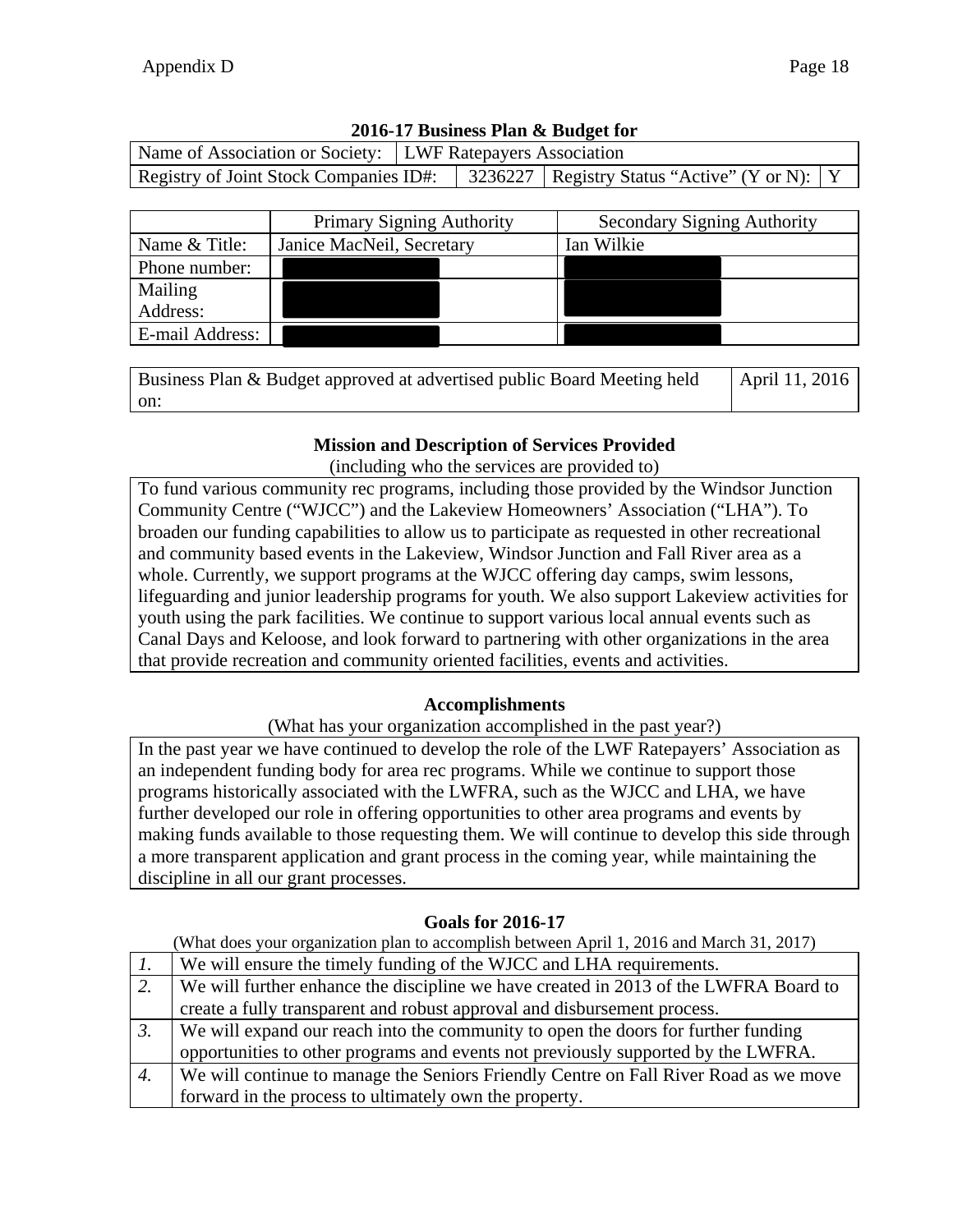| Purpose of Area Rate:                                                                                     | Recreation and community based program<br>funding and support.                            |
|-----------------------------------------------------------------------------------------------------------|-------------------------------------------------------------------------------------------|
| Will the Purpose or Amount of the Area<br>Rate change in 2016-17?                                         | N <sub>o</sub>                                                                            |
| If so, how and why has it changed, and have<br>the majority of homeowners voted to<br>approve the change? | n/a                                                                                       |
| 2016-17 Area Rate will be:                                                                                | \$0.03 per \$100 of taxable assessment                                                    |
| Area subject to Area Rate:                                                                                | Sections of Lakeview, Windsor Junction and<br><b>Fall River</b>                           |
| Year Area Rate to Expire (if applicable):                                                                 | n/a                                                                                       |
| Do you anticipate a surplus or a deficit at<br>the end of this year $(2015-16)$ ? How much?               | Accumulated surplus to March 31, 2016:<br>\$67,434                                        |
| If a surplus exists at the end of the fiscal<br>year, how is it to be applied?                            | Surplus to be used for further requests in the<br>community that fall within our mandate. |

### **Revenue Budget for 2016-17**

| <b>Description of Revenue Source</b>                   | Amount $(\$)$ |
|--------------------------------------------------------|---------------|
| Residential Area Rate Revenue<br>4201                  | \$195,900     |
| 4206 Resource Area Rate Revenue                        | 400           |
| <b>Total Revenues</b> (must equal total expenditures): | \$196,300     |

| <b>Description of Planned Expenditures</b>                     | Amount (\$) |
|----------------------------------------------------------------|-------------|
| 6205 Printing & Reproduction                                   | 200         |
| 6207 Office Supplies                                           | 200         |
| $6003$ Wages – Regular                                         | 146,100     |
| 6301 Professional Fees (Audit fees)                            | 3,000       |
| 6404 Recreation Programming Supplies                           | 500         |
| 6607 Electricity                                               | 1,000       |
| 6912 Advertising and Promotion                                 | 1,300       |
| 6933 Community Events                                          | 110,600     |
| 8003 Insurance Policies and Premiums                           | 800         |
| 9000 Prior Year (Surplus)/Deficit                              | (67, 400)   |
| <b>Total Planned Expenditures</b> (must equal total revenues): | \$196,300   |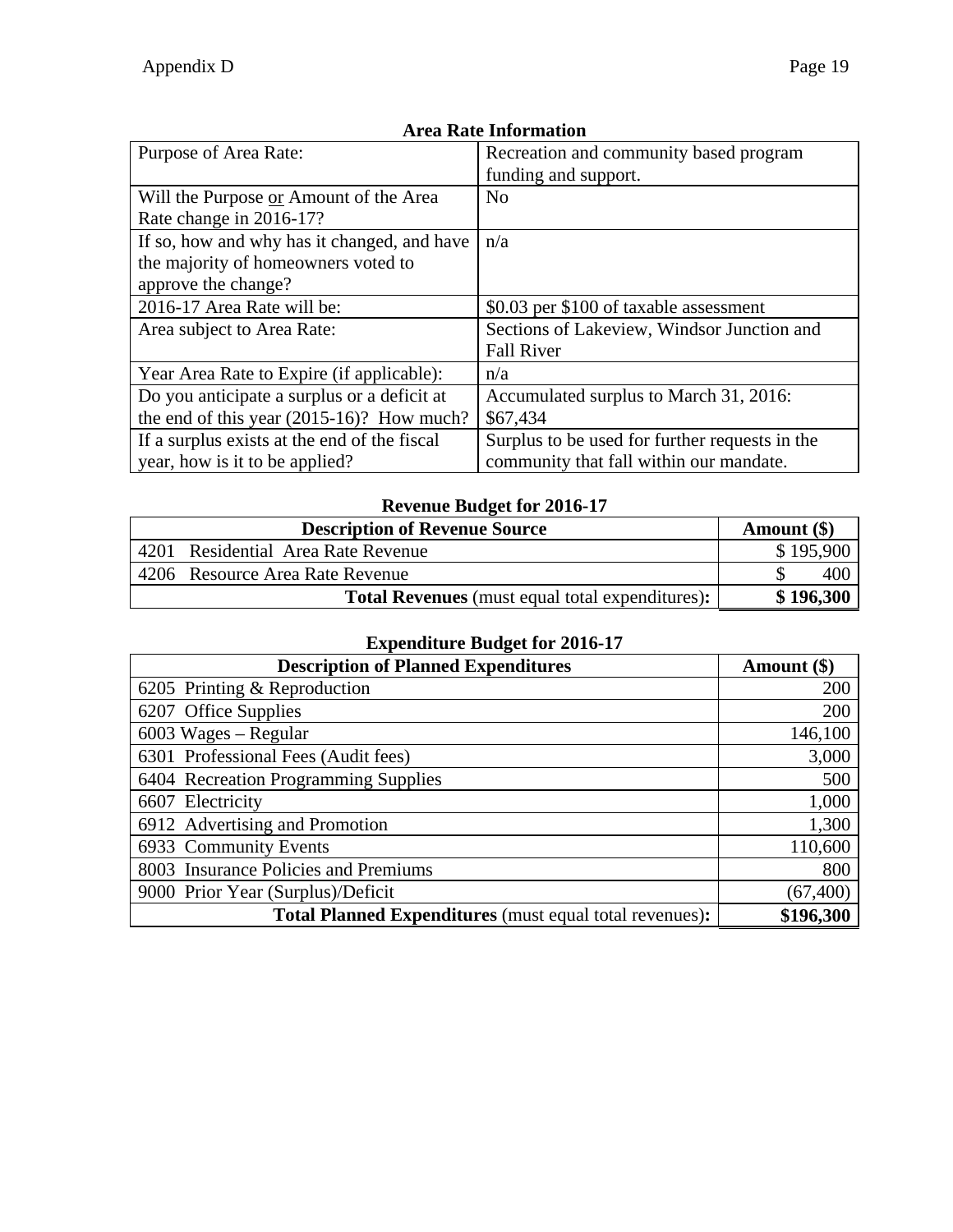| Name of Association or Society:   Maplewood Village Residents Association |  |                                                                                           |  |
|---------------------------------------------------------------------------|--|-------------------------------------------------------------------------------------------|--|
|                                                                           |  | Registry of Joint Stock Companies ID#:   1508363   Registry Status "Active" (Y or N):   Y |  |

|                                      | <b>Primary Signing Authority</b> | <b>Secondary Signing Authority</b> |  |
|--------------------------------------|----------------------------------|------------------------------------|--|
| Name & Title:<br>Todd Brayman, Chair |                                  | Renay Lefebvre                     |  |
| Phone number:                        |                                  |                                    |  |
| Mailing                              |                                  |                                    |  |
| Address:                             |                                  |                                    |  |
| E-mail Address:                      |                                  |                                    |  |

| Business Plan & Budget approved at Special Meeting held on: | April 24, 2016 |
|-------------------------------------------------------------|----------------|

#### **Mission and Description of Services Provided**

(including who the services are provided to)

The objects of the association are:

- a) To foster and promote the continuing association of residents concerned with the social,
- physical and economic development of the community;

b) To encourage residents to participate in programs and activities initiated by the Association and/or governments;

c) To cooperate and exchange information with other organizations sharing similar concerns;

d) To obtain and disseminate information and act on matters that may affect the Maplewood Village (and area) community;

e) To acquire by way of grant, gift, purchase, bequest, devise or otherwise, real and personal property and to use and apply such property to the realization of the objects of the Association;

f) To buy, own, hold, lease, mortgage, sell and convey such real and personal property as may

be necessary or desirable in the carrying out of the objects of the Association.

### **Accomplishments**

(What has your organization accomplished in the past year?)

- 1. Holiday Carol Singing in Micmac Park, with Hot Chocolate
- 2. Community Yard Sale, held with neighbours in White Hills Subdivision.
- 3. Regular community updates to our Facebook Page
- 4. Email communication with Maplewood Residents regarding safety issues or other

community matters (ex. Lost/found animals, coyote sightings; HRM community meetings, neighborhood news, etc)

5. Monthly Community Sign Updates

6. Community Spring Clean Up

7. Back to School Movie under the Stars in Patterson Park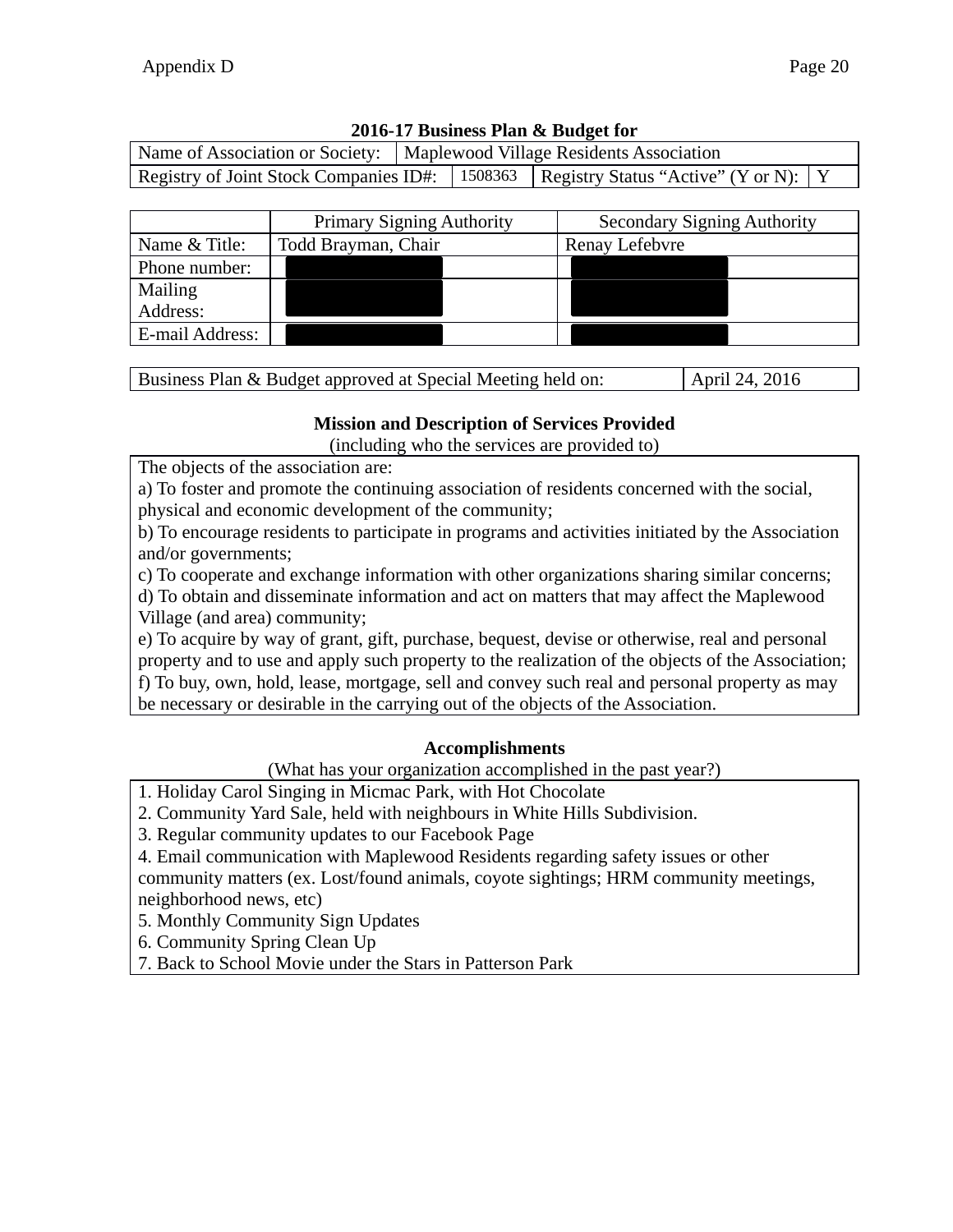| $\mathcal{I}$ .  | Engage our Members to plan for future of our Association                       |  |  |  |  |
|------------------|--------------------------------------------------------------------------------|--|--|--|--|
| 2                | <b>Community Yard Sale</b>                                                     |  |  |  |  |
| $\mathfrak{Z}$ . | Regular updates to the Community Sign on Micmac Drive and repairs to this sign |  |  |  |  |
| 4.               | Consideration to adding a new Community Sign at another location in Maplewood  |  |  |  |  |
| 5.               | Community Social Event, "Maplewood Movie under the Stars"                      |  |  |  |  |
| 6.               | Work with the City to make improvements to Salty Dips Park                     |  |  |  |  |
| 7.               | Facebook, Email                                                                |  |  |  |  |
| 8.               | March AGM                                                                      |  |  |  |  |
| 9.               | Recruitment of Volunteers and Recreation Planning                              |  |  |  |  |
| 10.              | <b>Landscaping Community Parks</b>                                             |  |  |  |  |
| II.              | Spring Community Clean Up and Pizza Party                                      |  |  |  |  |

### **Goals for 2016-17**

## **Area Rate Information**

| Purpose of Area Rate:                        | <b>Fund our Community Projects</b>            |
|----------------------------------------------|-----------------------------------------------|
| Will the Purpose or Amount of the Area       | N <sub>0</sub>                                |
| Rate change in 2016-17?                      |                                               |
| If so, how and why has it changed, and       | n/a                                           |
| have the majority of homeowners voted to     |                                               |
| approve the change?                          |                                               |
| 2015-16 Area Rate will be:                   | \$50.00 flat fee per property                 |
| Area subject to Area Rate:                   | Maplewood on the Lakes as per HRM Map         |
| Year Area Rate to Expire (if applicable):    | n/a                                           |
| Do you anticipate a surplus or a deficit at  | Accumulated surplus to March 31, 2016:        |
| the end of this year (2015-16)? How          | \$119,176                                     |
| much?                                        |                                               |
| If a surplus exists at the end of the fiscal | Carry over in account to fund future projects |
| year, how is it to be applied?               |                                               |

### **Revenue Budget for 2016-17**

| <b>Description of Revenue Source</b>                   | Amount $(\$)$ |
|--------------------------------------------------------|---------------|
| 4201 Residential Area Rate Revenue                     | \$18,200      |
| <b>Total Revenues</b> (must equal total expenditures): | \$18,200      |

| <b>Description of Planned Expenditures</b>                     | Amount $(\$)$ |
|----------------------------------------------------------------|---------------|
| 6202 Courier/Postage                                           | 1,000         |
| 6205 Printing & Reproduction                                   | 500           |
| 6207 Office Supplies                                           | 200           |
| 6299 Other Office Expenses                                     | 100           |
| 6603 Grounds and Landscaping                                   | 1,500         |
| 6910 Signage                                                   | 5,000         |
| 6919 Special Projects                                          | 121,300       |
| 6933 Community Events                                          | 7,800         |
| 9000 Prior Year (Surplus)/Deficit                              | (119,200)     |
| <b>Total Planned Expenditures</b> (must equal total revenues): | \$18,200      |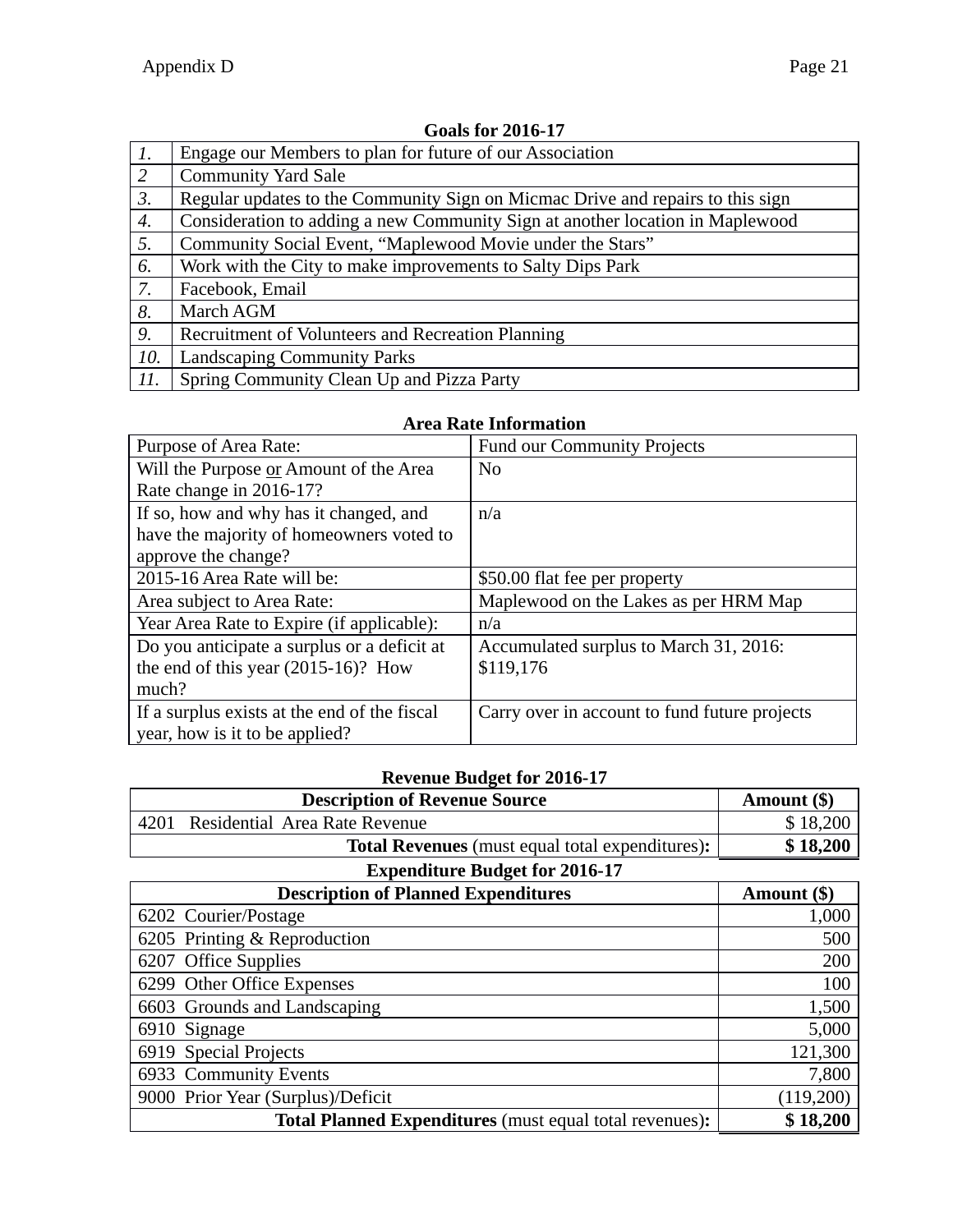|                                        | Name of Association or Society:   Mineville Community Association |  |                                                  |  |
|----------------------------------------|-------------------------------------------------------------------|--|--------------------------------------------------|--|
| Registry of Joint Stock Companies ID#: |                                                                   |  | 3029296   Registry Status "Active" (Y or N):   Y |  |

|                 | <b>Primary Signing Authority</b> | <b>Secondary Signing Authority</b> |
|-----------------|----------------------------------|------------------------------------|
| Name & Title:   | <b>Grant MacDonald</b>           | Gerry McDonald                     |
| Phone number:   |                                  |                                    |
| Mailing         |                                  |                                    |
| Address:        |                                  |                                    |
| E-mail Address: |                                  |                                    |

Business Plan & Budget approved at Annual General Meeting held on:

### **Mission and Description of Services Provided**

(including who the services are provided to)

- Maintain and expand existing park facilities to provide quality places for community use and involvement.
- To develop events which will involve the community.
- To make our trails and parks safe and clean places for families to enjoy year round.
- To provide community with regular information on matters of concern to the residents.

To keep our community in touch with each other and with what the MCA is doing or planning in relation to upcoming events.

### **Accomplishments**

(What has your organization accomplished in the past year?)

Werner Park structure was replaced. Play structures for children 0-12 years installed. Nikki Park upgrades continue. Bennett Park property and building maintenance. Roads cleaned up. Trails maintained in 6 parks.

## **Goals for 2016-17**

| $\mathcal{I}$ .  | Hire students to maintain parks and trails.                                          |
|------------------|--------------------------------------------------------------------------------------|
| 2.               | Complete the play areas for Werner park.                                             |
| $\mathfrak{Z}$ . | Hire students to work with the local environment and make improvements where needed. |
| 4.               | Upgrade access and usability of Nikki Park.                                          |
| 5.               | Community Clean up.                                                                  |
| 6.               | Put on community events throughout the year.                                         |
| 7.               | Maintain parks and trails.                                                           |
| 8.               | Refresh building at Bennett Park.                                                    |
| 9.               | Reintroduce seasonal Ice Cream stand for children in the community.                  |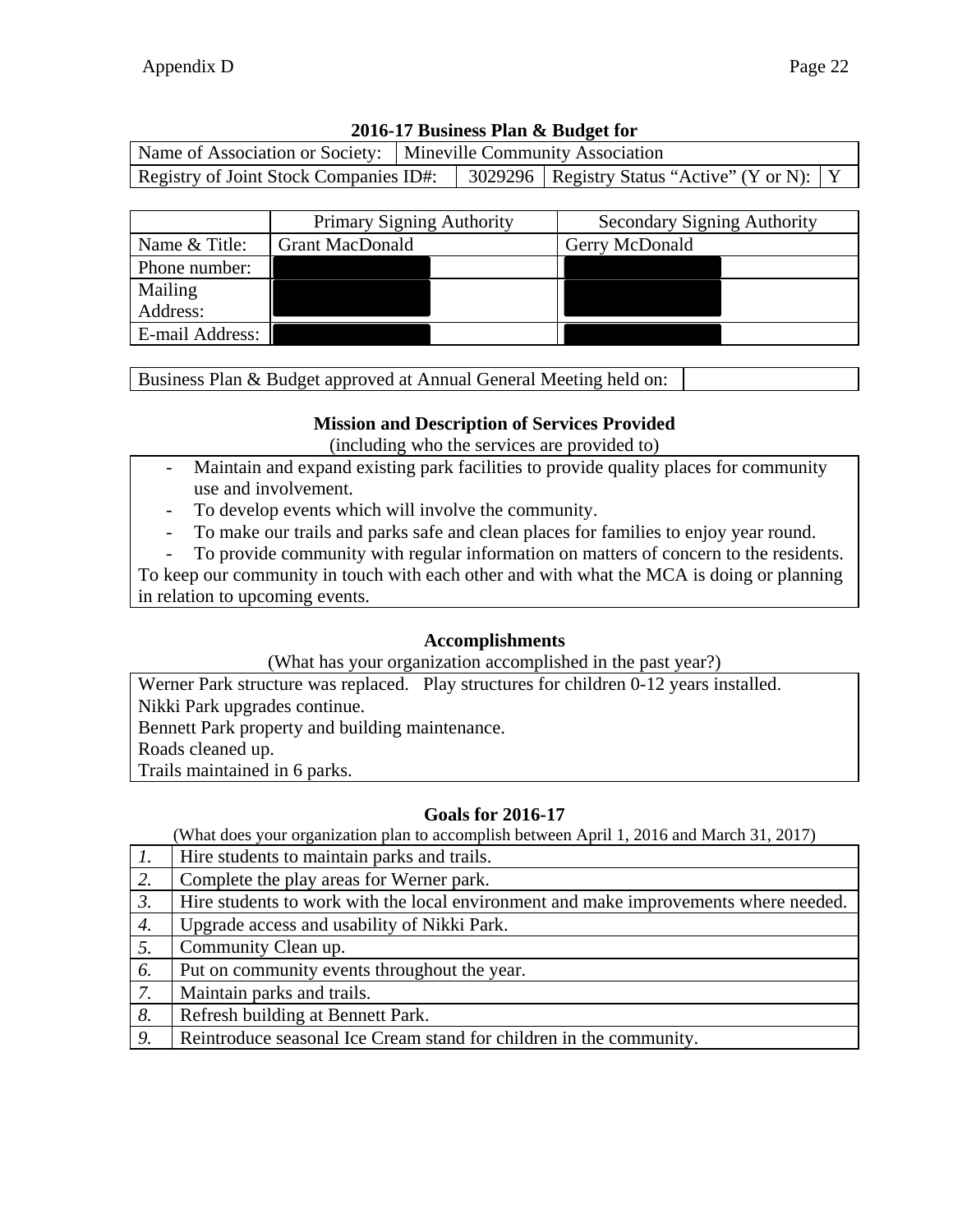| Purpose of Area Rate:                        | To fund community activities and recreational |  |
|----------------------------------------------|-----------------------------------------------|--|
|                                              | amenities in the community.                   |  |
| Will the Purpose or Amount of the Area       | N <sub>0</sub>                                |  |
| Rate change in 2016-17?                      |                                               |  |
| If so, how and why has it changed, and have  | n/a                                           |  |
| the majority of homeowners voted to          |                                               |  |
| approve the change?                          |                                               |  |
| 2016-17 Area Rate will be:                   | \$20.00 flat fee per property                 |  |
| Area subject to Area Rate:                   | Mineville                                     |  |
| Year Area Rate to Expire (if applicable):    | n/a                                           |  |
| Do you anticipate a surplus or a deficit at  | Accumulated surplus to March 31, 2016:        |  |
| the end of this year $(2015-16)$ ? How much? | \$28,031                                      |  |
| If a surplus exists at the end of the fiscal | Surplus to be applied to Parks and trails     |  |
| year, how is it to be applied?               | maintenance and upgrades                      |  |

# **Revenue Budget for 2016-17**

| <b>Description of Revenue Source</b> |  | Amount $(\$)$                                          |          |
|--------------------------------------|--|--------------------------------------------------------|----------|
| 4201                                 |  | Residential Area Rate Revenue                          | \$10,600 |
|                                      |  | <b>Total Revenues</b> (must equal total expenditures): | \$10,600 |

| <b>Description of Planned Expenditures</b>                         | Amount (\$) |
|--------------------------------------------------------------------|-------------|
| 6205 Printing & Reproduction                                       | 500         |
| 6399 Contract Services (Nikki Park construction etc)               | 18,700      |
| 6603 Grounds and Landscaping                                       | 5,000       |
| 6607 Electricity (Echo Link, Eastlink)                             | 1,000       |
| 6705 Equipment Repairs & Maintenance                               | 1,000       |
| 6933 Community Events                                              | 12,100      |
| 8003 Insurance Policy & Premiums (NS Trails & Intercity Insurance) | 300         |
| 9000 Prior Year (Surplus)/Deficit                                  | (28,000)    |
| <b>Total Planned Expenditures</b> (must equal total revenues):     | \$10,600    |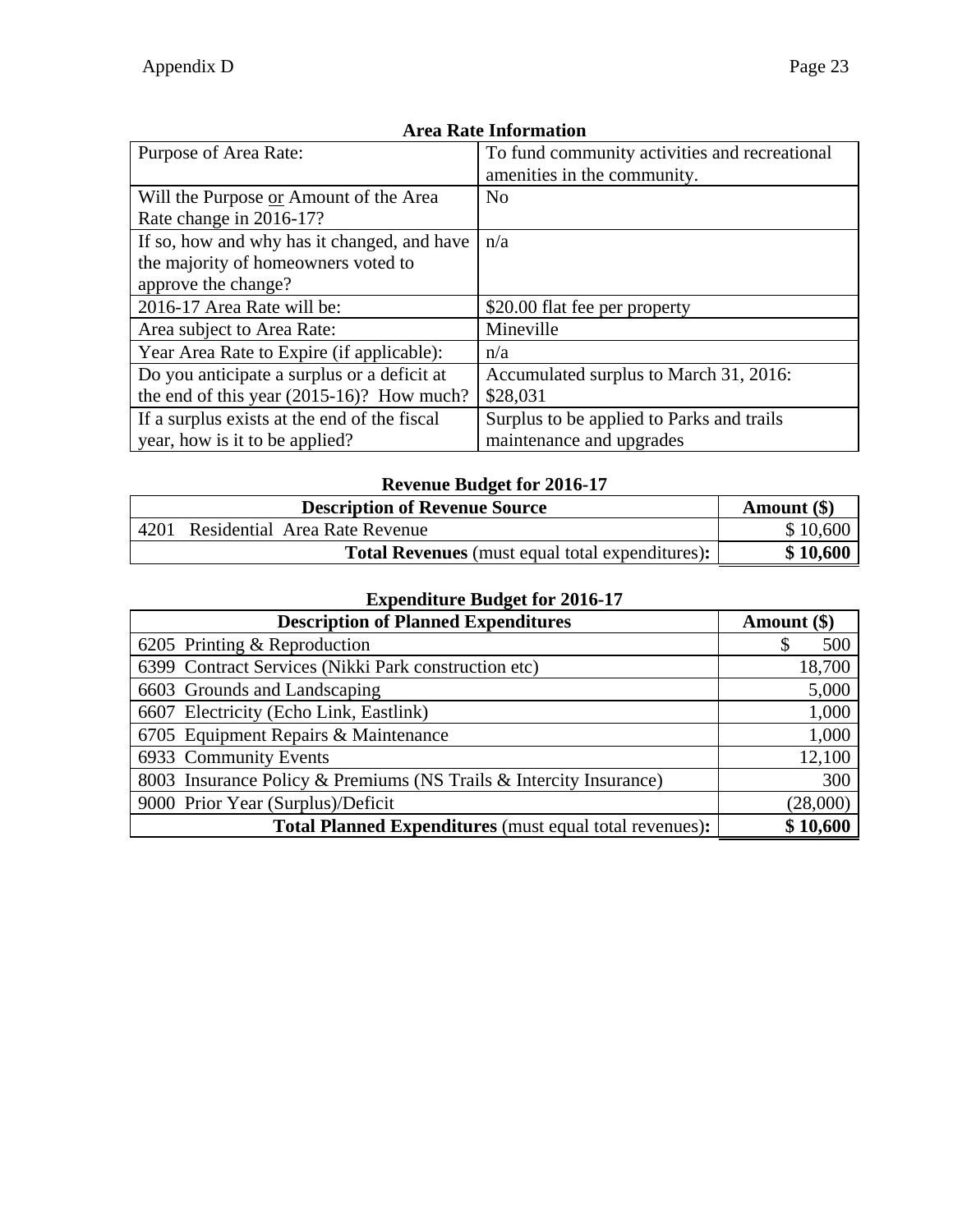|                 | <b>Primary Signing Authority</b> | <b>Secondary Signing Authority</b> |
|-----------------|----------------------------------|------------------------------------|
| Name & Title:   | Steve Adams, Councillor          | Kelly Carlton, Chair PRRA          |
| Phone number:   | 902-497-8818                     |                                    |
| Mailing         | P.O. Box 1749                    |                                    |
| Address:        | Halifax, NS B3J 3A5              |                                    |
| E-mail Address: | Stephen.Adams@halifax.ca         |                                    |

Registry of Joint Stock Companies ID#: 2262444 Registry Status "Active" (Y or N): Y

Name of Association or Society: | Prospect Road and Area Recreation Association

Business Plan & Budget approved at Annual General Meeting held on: May  $30^{th}$ , 2016

#### **Mission and Description of Services Provided**

(including who the services are provided to)

To work in partnership to support community groups in the development of recreational opportunities for citizens residing between Goodwood and West Dover, along the Prospect Road.

#### **Accomplishments**

(What has your organization accomplished in the past year?)

- Monthly meetings (Sept. to Nov. and Feb. to June).
- Work with HRM on upgrades to our local fields ongoing.
- Update our application form for grant opportunities.
- Call for grants and hold a presentation meeting of the grants. Also hold an approval meeting with key HRM staff, PRRA Executive, and Councillor Adams.
- Continually working with HRM staff on new community projects.
- Publish awarded grants to the community through Prospect Communities.com.
- Continue to work with Outdoor Recreation sub-committee with the Prospect Road Community Centre.
- Development of green spaces and recreation spaces by homeowners groups.
- Develop and update association financial records on a spreadsheet.
- Organized summer field inspections over our area from Goodwood to Dover to ensure the mowing contract is being upheld.

#### **Goals for 2016-17**

|                  | <b>Award Community Grants.</b>                                                    |
|------------------|-----------------------------------------------------------------------------------|
| 2.               | Work with PRCC to develop more outdoor recreation on Centre site.                 |
| $\mathfrak{Z}$ . | Prospect Road Recreation Association Web Site link with Prospect Communities Site |
| 4.               | Continue to award youth grants throughout the year.                               |
| 5.               | Develop Tender for Mowing Contract                                                |
| 6.               | Manage the area mowing contract                                                   |
| 7.               | Continue to update PRRA Spread Sheet, ongoing basis to keep up to date with HRM   |
| 8.               | Work with community of Dover for a Community Sign                                 |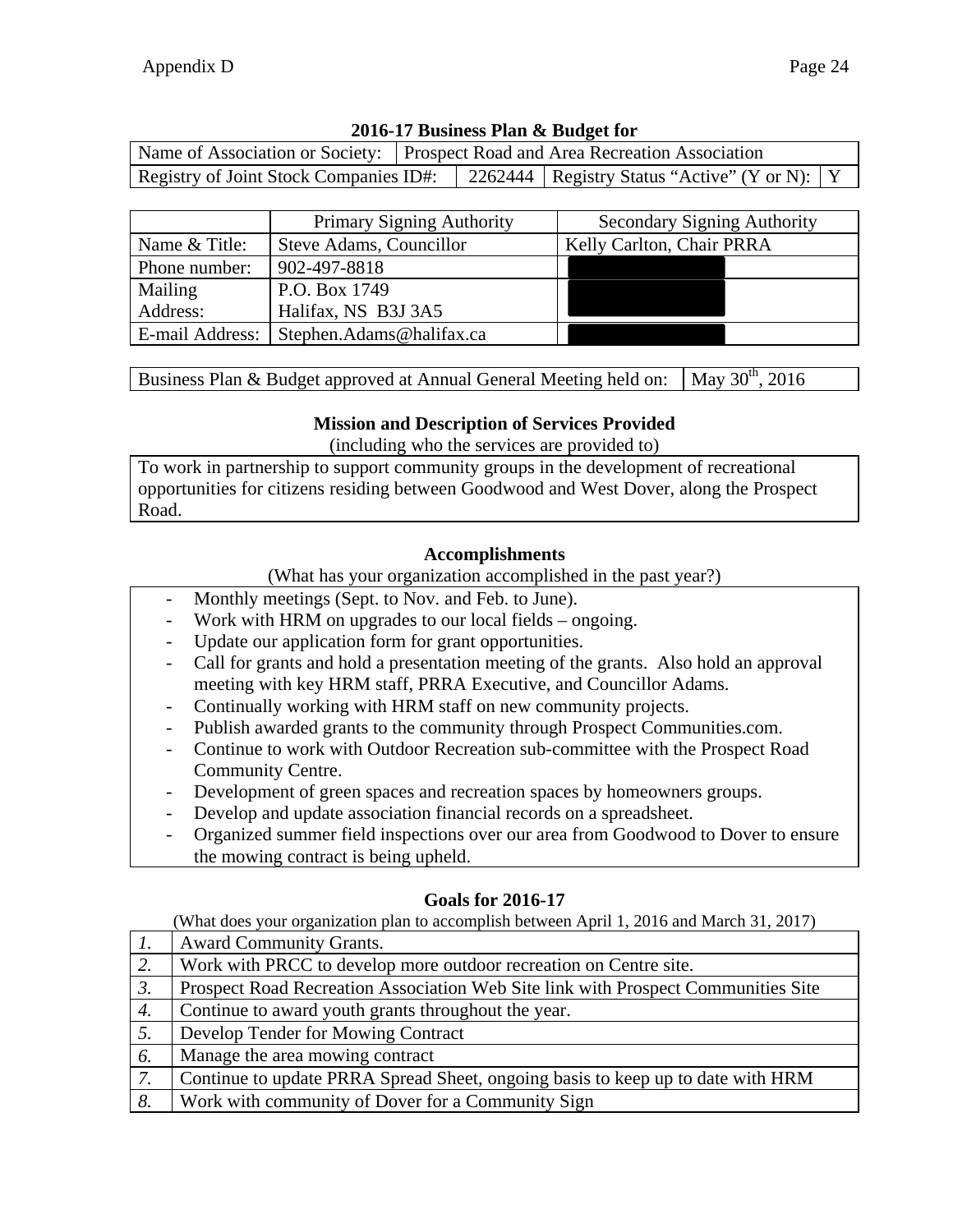| Purpose of Area Rate:                        | To provide funding to support community              |  |
|----------------------------------------------|------------------------------------------------------|--|
|                                              |                                                      |  |
|                                              | groups in the development of recreational            |  |
|                                              | opportunities.                                       |  |
| Will the Purpose or Amount of the Area       | N <sub>0</sub>                                       |  |
| Rate change in 2016-17?                      |                                                      |  |
| If so, how and why has it changed, and have  | n/a                                                  |  |
| the majority of homeowners voted to          |                                                      |  |
| approve the change?                          |                                                      |  |
| 2016-17 Area Rate will be:                   | \$0.012 per \$100 of taxable assessment              |  |
| Area subject to Area Rate:                   | Goodwood to West Dover on Prospect Road              |  |
| Year Area Rate to Expire (if applicable):    | n/a                                                  |  |
| Do you anticipate a surplus or a deficit at  | Accumulated surplus to March 31, 2016:               |  |
| the end of this year $(2015-16)$ ? How much? | \$71,143 which includes carryovers for projects      |  |
|                                              | ongoing and just in development                      |  |
| If a surplus exists at the end of the fiscal | If surplus exists at the end of this year it will be |  |
| year, how is it to be applied?               | directed to the Prospect Road Community              |  |
|                                              | Centre                                               |  |

### **Revenue Budget for 2016-17**

| <b>Description of Revenue Source</b>                   | Amount $(\$)$ |
|--------------------------------------------------------|---------------|
| 4201 Residential Area Rate Revenue                     | \$85,600      |
| 4206 Resource Area Rate Revenue                        |               |
| <b>Total Revenues</b> (must equal total expenditures): | \$87,300      |

| <b>Description of Planned Expenditures</b>                     | Amount $(\$)$ |
|----------------------------------------------------------------|---------------|
| 8001 Transfer to Outside Agencies                              | 158,400       |
| 9000 Prior Year Surplus/Deficit                                | (71,100)      |
|                                                                |               |
| <b>Total Planned Expenditures</b> (must equal total revenues): | \$87,300      |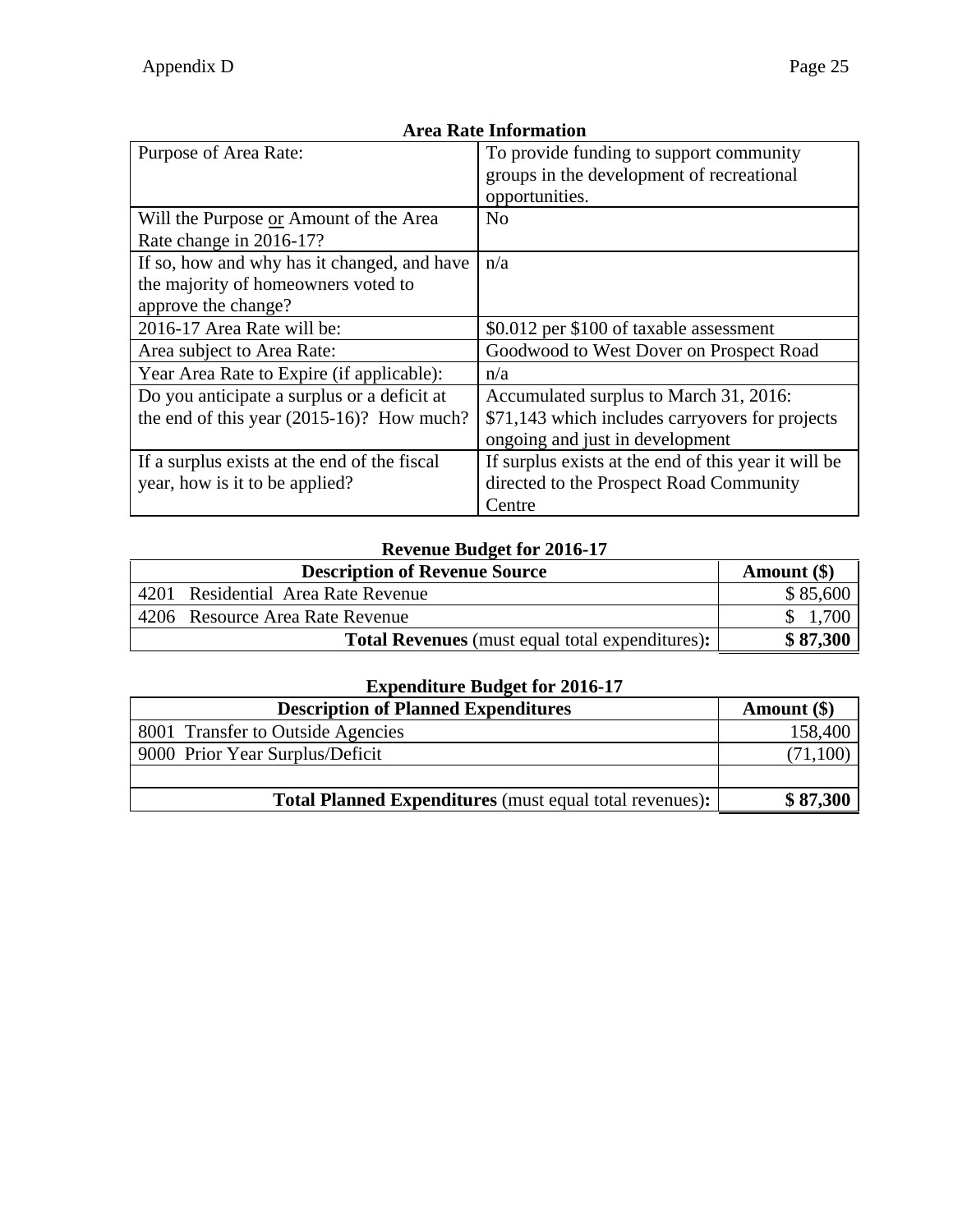|                                        |  | Name of Association or Society: $\vert$ Sackville Heights Community & Cultural Centre |                                                  |  |
|----------------------------------------|--|---------------------------------------------------------------------------------------|--------------------------------------------------|--|
| Registry of Joint Stock Companies ID#: |  |                                                                                       | 3093876   Registry Status "Active" (Y or N):   Y |  |

|                 | <b>Primary Signing Authority</b> | <b>Secondary Signing Authority</b> |
|-----------------|----------------------------------|------------------------------------|
| Name & Title:   | Claude Cajolais                  | Patti Kent                         |
| Phone number:   |                                  |                                    |
| Mailing         |                                  |                                    |
| Address:        |                                  |                                    |
| E-mail Address: |                                  |                                    |

Business Plan & Budget approved at Annual General Meeting held on: June 9, 2016

### **Mission and Description of Services Provided**

(Including who the services are provided to)

- To provide facilities and programs within the properties of the SHCC which enhance the health, culture, wellness, and spirit of the members of the Community of Sackville, Nova Scotia.
- To manage any facilities and programs in accordance with the management agreement that SHCC Society undertakes.
- To promote, sponsor, organize, and support any activity which is conducive to recreation, leisure, and cultural development in the community.
- To acquire by way of grant, gift, purchase, bequest, devise or otherwise, real and personal property and to use and apply such property to the realization of the objectives of the Society.
- To buy, own, hold, lease, mortgage, sell and convey such real and personal property as may be necessary or desirable in the carrying out of the objectives of the Society.

### **Accomplishments**

(What has your organization accomplished in the past year?)

- Completed the HRM's Board Rating Tool Review. Working on areas of improvement.
- Using HRM Reporting structure under the Facility Lease Agreement.
- Employed a summer student to update us on social media, teaching lessons, assisting in computer repairs, assisting in other duties with the IT Coordinator and Facility Manager.
- Repaired side parking.
- Updated building access and improved security.
- Hired a Facility Manager.
- Internal upgrades to the building including painting, communal benches, and upgraded security cameras.
- Assisted building tenants with their IT needs along with community members.
- Held Christmas events for community.
- Board Development Session facilitated by HRM staff.
- Developed a Free Children's Lending Library.
- Adopted a logo to begin a process of branding the Centre.
- Hosted a gathering of building tenants to assist in creating "community" at the Centre.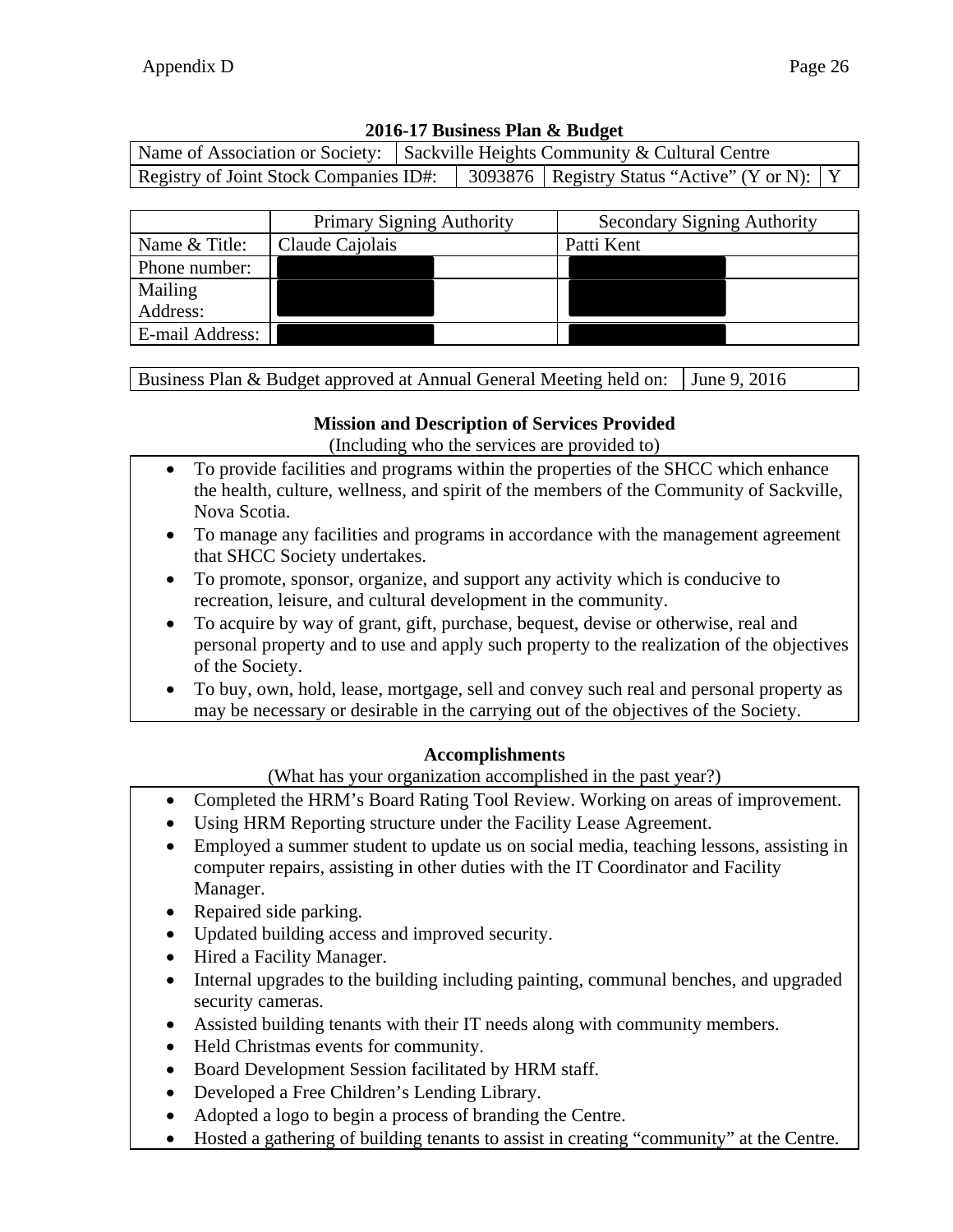### **Goals for 2016-17**

|                  | What does your organization plan to accomplish between April 1, 2016 and March 31, 2017) |  |  |  |
|------------------|------------------------------------------------------------------------------------------|--|--|--|
| $\mathcal{I}$ .  | Continue to improve the Board Rating Tool.                                               |  |  |  |
| 2.               | To engage the community in recreation opportunities.                                     |  |  |  |
| $\mathfrak{Z}$ . | To widely promote the Centre in our catchment area.                                      |  |  |  |
| 4.               | Investigate funding sources to upgrade the acoustics in the gym.                         |  |  |  |
| 5.               | Research the cost and installation of new siding for the building.                       |  |  |  |
| 6.               | To increase accessibility of the Centre in conjunction with HRM.                         |  |  |  |
| 7.               | To recruit a youth representative to the Board of Directors.                             |  |  |  |
| 8.               | To increase diversity on the Board of Directors.                                         |  |  |  |
| 9.               | To widely promote the IT services to the community of Sackville.                         |  |  |  |
| 10.              | To improve the Centre's website and visibility with a public relations/marketing plan.   |  |  |  |

### **Area Rate Information**

| Purpose of Area Rate:                        | To assist in the financial running of the Centre |
|----------------------------------------------|--------------------------------------------------|
| Will the Purpose or Amount of the Area       | No                                               |
| Rate change in 2016-17?                      |                                                  |
| If so, how and why has it changed, and have  | n/a                                              |
| the majority of homeowners voted to          |                                                  |
| approve the change?                          |                                                  |
| 2016-17 Area Rate will be:                   | \$0.01 per \$100 of taxable assessment           |
| Area subject to Area Rate:                   | Lower, Middle and Upper Sackville                |
| Year Area Rate to Expire (if applicable):    | n/a                                              |
| Do you anticipate a surplus or a deficit at  | Accumulated deficit to March 31, 2016: \$1,010   |
| the end of this year $(2015-16)$ ? How much? |                                                  |
| If a surplus exists at the end of the fiscal | Building upgrades                                |
| year, how is it to be applied?               |                                                  |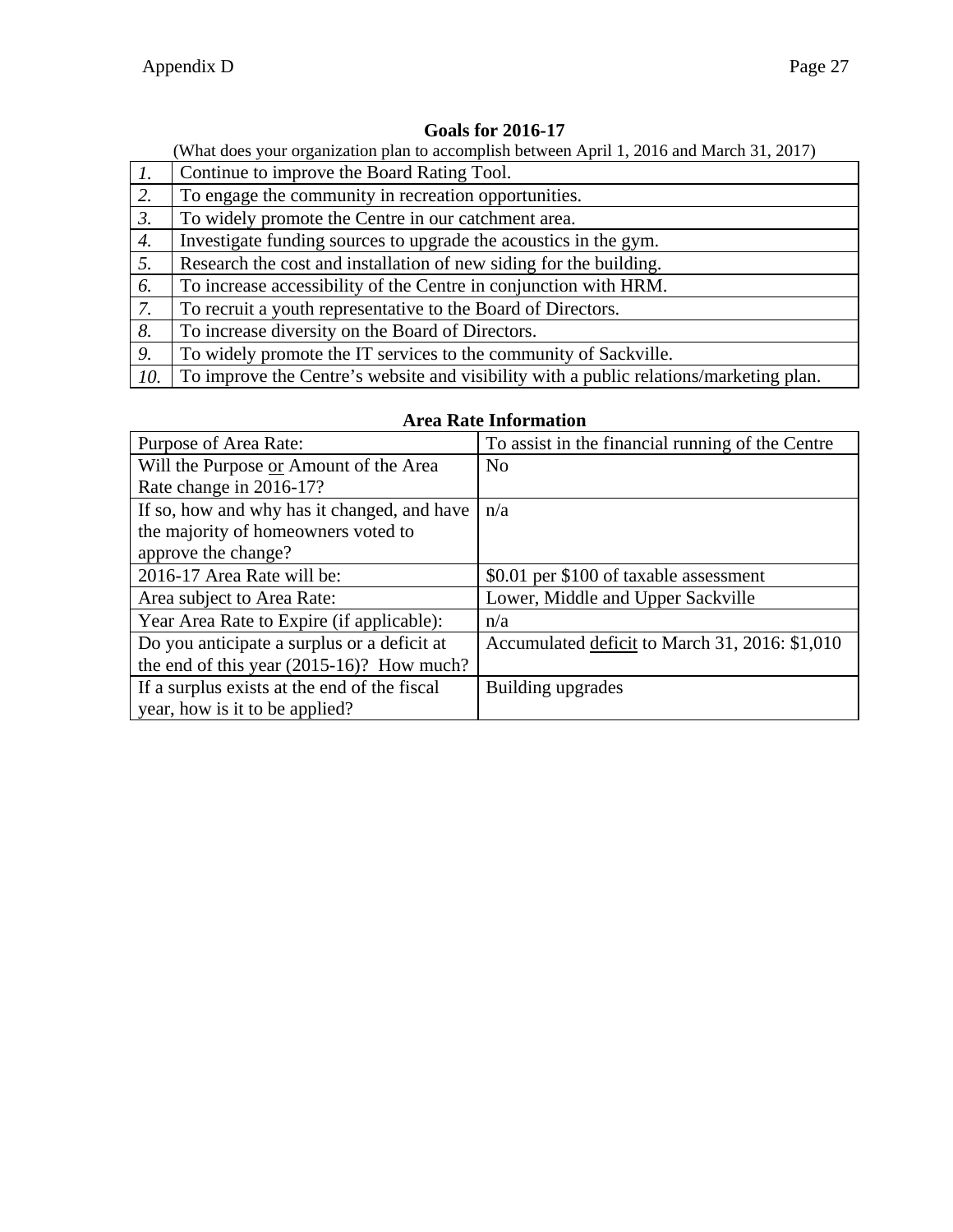| Revenue Buuget for 2010-17 |                                                        |               |  |  |  |
|----------------------------|--------------------------------------------------------|---------------|--|--|--|
|                            | <b>Description of Revenue Source</b>                   | Amount $(\$)$ |  |  |  |
|                            | 4201 Residential Area Rate Revenue                     | \$226,800     |  |  |  |
|                            | 4202 Commercial Area Rate Revenue                      | 27,000        |  |  |  |
|                            | 4206 Resource Area Rate Revenue                        | 500           |  |  |  |
|                            | <b>Total Revenues</b> (must equal total expenditures): | \$254,300     |  |  |  |

## **Revenue Budget for 2016-17**

| <b>Description of Planned Expenditures</b>              | Amount (\$) |
|---------------------------------------------------------|-------------|
| 6201 Telephone                                          | \$<br>2,000 |
| 6299 Other Office Expenses                              | 3,000       |
| 6308 Snow Removal                                       | 9,000       |
| 6311 Security                                           | 1,500       |
| 6312 Refuse Collection                                  | 4,000       |
| 6399 Contract Services                                  | 154,400     |
| 6407 Cleaning/Sanitary Supplies                         | 5,000       |
| 6606 Heating Fuel                                       | 22,000      |
| 6607 Electricity                                        | 22,000      |
| 6608 Water                                              | 5,000       |
| 6610 Building - Exterior                                | 10,400      |
| 6611 Building - Interior                                | 10,000      |
| 6612 Safety Systems                                     | 1,000       |
| 6701 Equipment Purchase                                 | 2,000       |
| 6705 Equipment Repairs & Maintenance                    | 1,000       |
| 6905 Training & Education                               | 1,000       |
| 9000 Prior Year (Surplus)/Deficit                       | 1,000       |
| Total Planned Expenditures (must equal total revenues): | \$254,300   |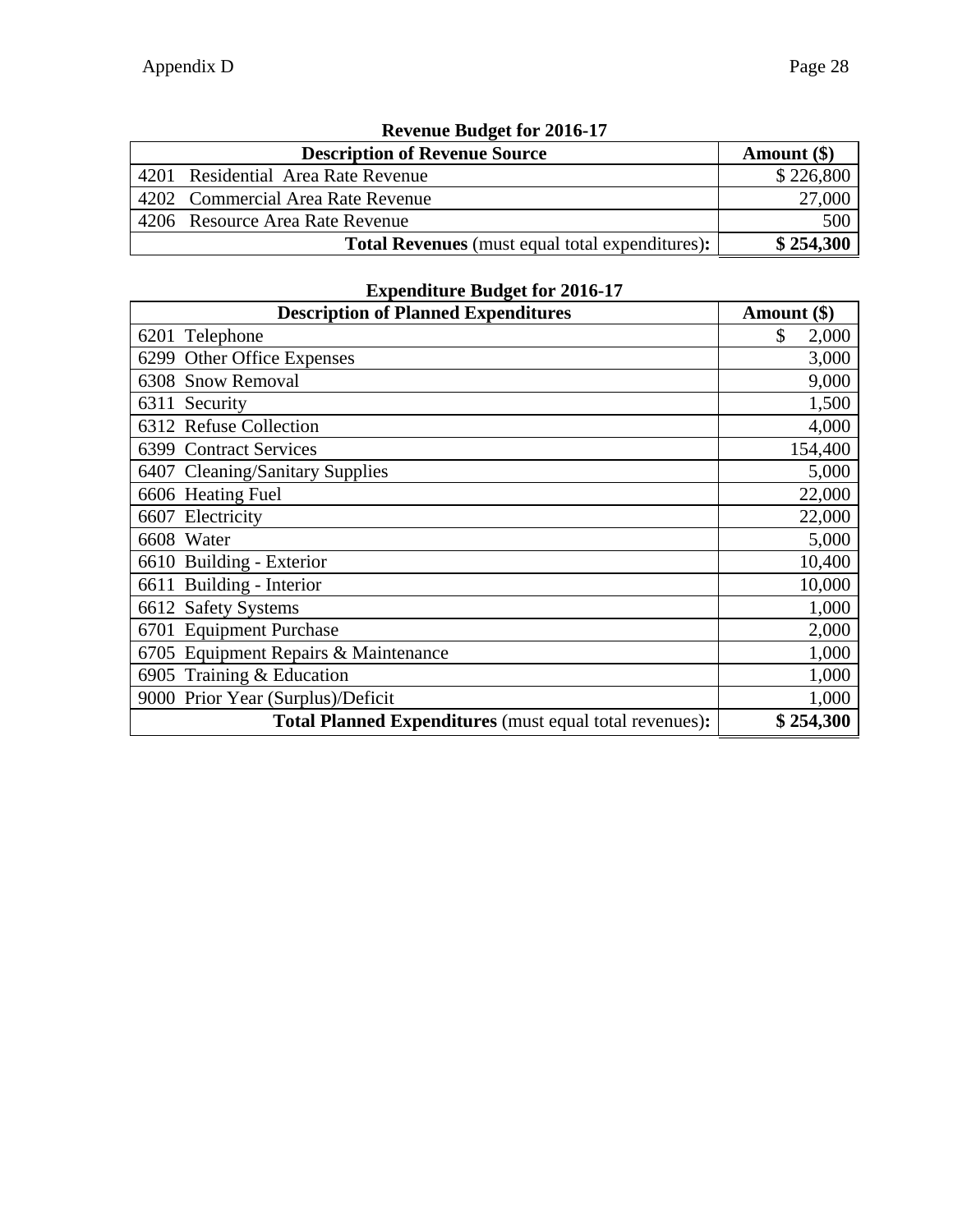| Name of Association or Society: St Margaret's Village at Fox Hollow Homeowners Assoc |  |                                                  |  |
|--------------------------------------------------------------------------------------|--|--------------------------------------------------|--|
| Registry of Joint Stock Companies ID#:                                               |  | 3092432   Registry Status "Active" (Y or N):   Y |  |

|                 | <b>Primary Signing Authority</b> |  | <b>Secondary Signing Authority</b> |  |
|-----------------|----------------------------------|--|------------------------------------|--|
| Name & Title:   | Mark Beland                      |  | Katherine Norris                   |  |
| Phone number:   |                                  |  |                                    |  |
| Mailing         |                                  |  |                                    |  |
| Address:        |                                  |  |                                    |  |
| E-mail Address: |                                  |  |                                    |  |

Business Plan & Budget approved at Annual General Meeting held on:  $\vert$  May 26, 2016

### **Mission and Description of Services Provided**

(including who the services are provided to)

To provide financial support to those activities and infrastructures as directed by the rate payers of the Fox Hollow Subdivision in Upper Tantallon.

#### **Accomplishments**

(What has your organization accomplished in the past year?)

- 1. Maintenance of a community contact list as part of our neighbourhood communication plan.
- 2. Community based social activities including a spring BBQ/yard sale and a community Christmas Tree lighting ceremony.
- 3. Establishment and maintenance of an outdoor skating rink.
- 4. Identification of new community initiatives and future projects.

### **Goals for 2016-17**

| $\mathcal{I}$ .  | Annual AGM May 26, 2016                                          |
|------------------|------------------------------------------------------------------|
| 2.               | Community Yard Sale June 4, 2016                                 |
| $\beta$ .        | Spring BBQ June 4, 2016                                          |
| $\overline{4}$ . | Christmas Tree Lighting Ceremony December 2016                   |
| 5.               | Winter Community Activity Day 2017 TBA                           |
| 6.               | Design, purchase and installation of a community sign            |
| 7.               | Beautification and landscaping around the existing court shed    |
| 8.               | Purchase and installation of a new piece of playground equipment |
| 9.               | Beautification of the area around our community mailboxes        |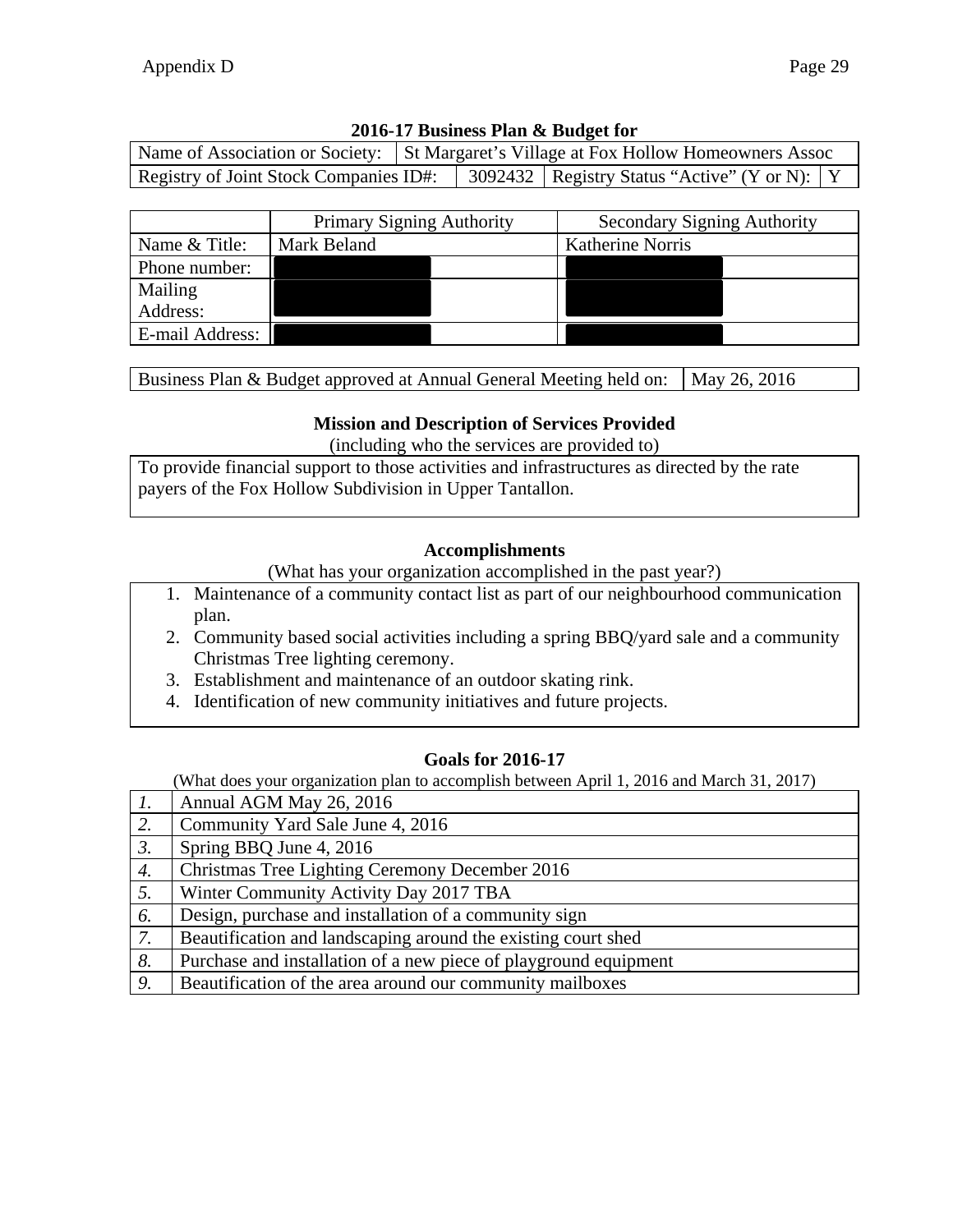| Purpose of Area Rate:                        | To financially support our mission statement |
|----------------------------------------------|----------------------------------------------|
| Will the Purpose or Amount of the Area       | N <sub>o</sub>                               |
| Rate change in 2016-17?                      |                                              |
| If so, how and why has it changed, and have  | n/a                                          |
| the majority of homeowners voted to          |                                              |
| approve the change?                          |                                              |
| 2016-17 Area Rate will be:                   | \$60.00 flat fee per property                |
| Area subject to Area Rate:                   | Fox Hollow at St Margaret's Bay              |
| Year Area Rate to Expire (if applicable):    | n/a                                          |
| Do you anticipate a surplus or a deficit at  | Accumulated surplus to March 31, 2016:       |
| the end of this year $(2015-16)$ ? How much? | \$13,404                                     |
| If a surplus exists at the end of the fiscal | New piece of playground equipment            |
| year, how is it to be applied?               |                                              |

# **Revenue Budget for 2016-17**

|      | <b>Description of Revenue Source</b>                   | Amount $(\$)$ |
|------|--------------------------------------------------------|---------------|
| 4201 | Residential Area Rate Revenue                          | \$6,200       |
|      | <b>Total Revenues</b> (must equal total expenditures): | $\cdot$ 6,200 |

| <b>Description of Planned Expenditures</b>                     | Amount $(\$)$ |
|----------------------------------------------------------------|---------------|
| 6399 Contract Services (AGM/Joint Stocks)                      | 100           |
| 6603 Grounds and Landscaping                                   | 1,000         |
| 6910 Signage                                                   | 6,500         |
| 6933 Community Events                                          | 500           |
| 6941 Playground Equipment                                      | 11,500        |
| 9000 Prior Year (Surplus)/Deficit                              | (13,400)      |
| <b>Total Planned Expenditures</b> (must equal total revenues): | \$6,200       |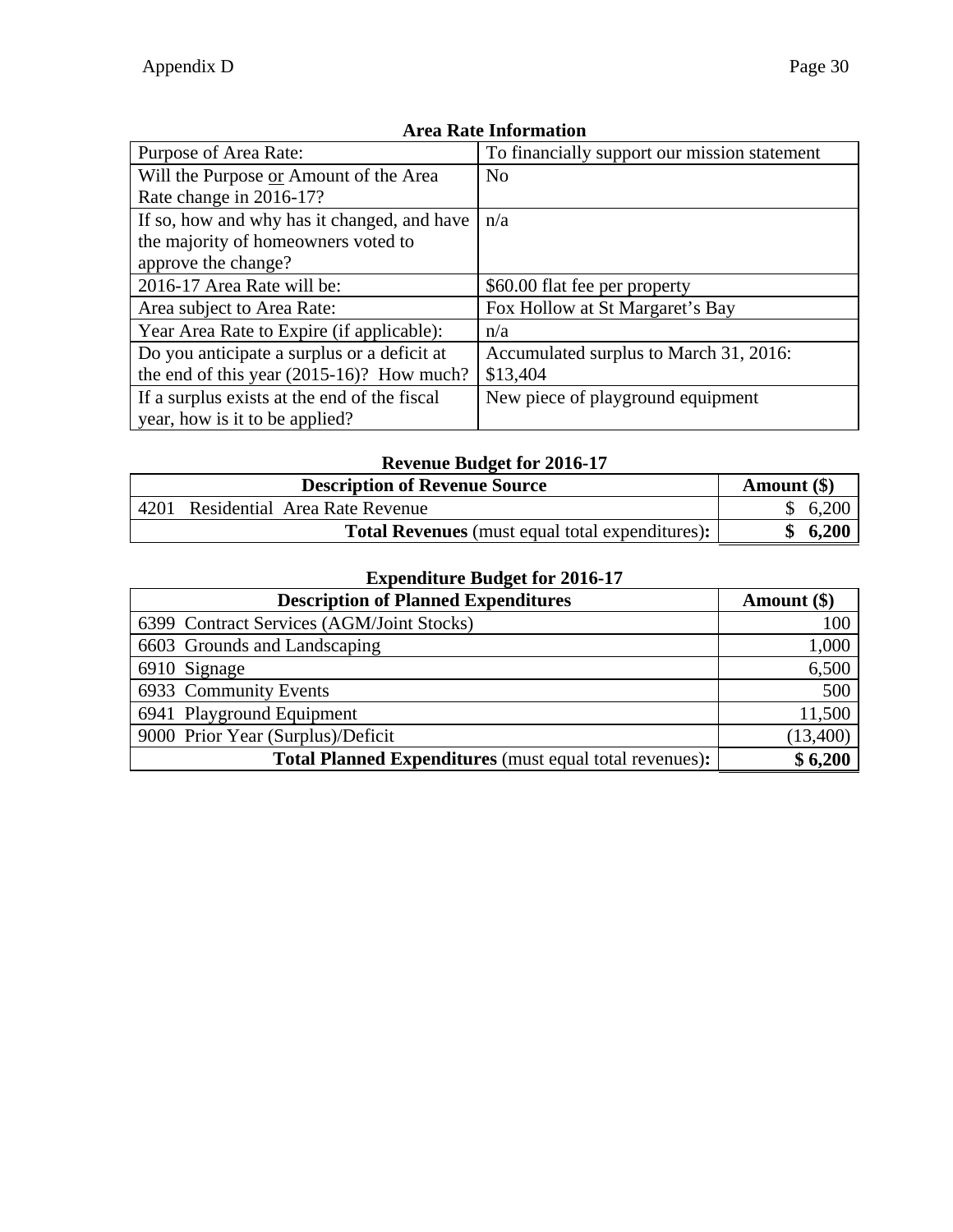| Name of Association or Society: Silversides Residents Association |  |                                                  |  |
|-------------------------------------------------------------------|--|--------------------------------------------------|--|
| Registry of Joint Stock Companies ID#:                            |  | 1290142   Registry Status "Active" (Y or N):   Y |  |

|                 | <b>Primary Signing Authority</b> | <b>Secondary Signing Authority</b> |
|-----------------|----------------------------------|------------------------------------|
| Name & Title:   | Patrick MacDonald                | Ian Andrew                         |
| Phone number:   |                                  |                                    |
| Mailing         |                                  |                                    |
| Address:        |                                  |                                    |
| E-mail Address: |                                  |                                    |

Business Plan & Budget approved at Annual General Meeting held on: 04/09/2016

### **Mission and Description of Services Provided**

(including who the services are provided to)

Upkeep common grounds for the residents of Silversides subdivision. Where possible provide funds for community events.

## **Accomplishments**

(What has your organization accomplished in the past year?)

Provided lifeguards to the beach, maintenance of the common areas.

## **Goals for 2016-17**

|    | Port-a-potty at the beach and possibly the park |
|----|-------------------------------------------------|
| 2. | Fix retaining wall at the beach                 |
|    | Upkeep common areas                             |
| 4. | Plant new flower bed(s) at entrances            |
|    | New additions at tennis court                   |
| O. | Some funds for park repairs                     |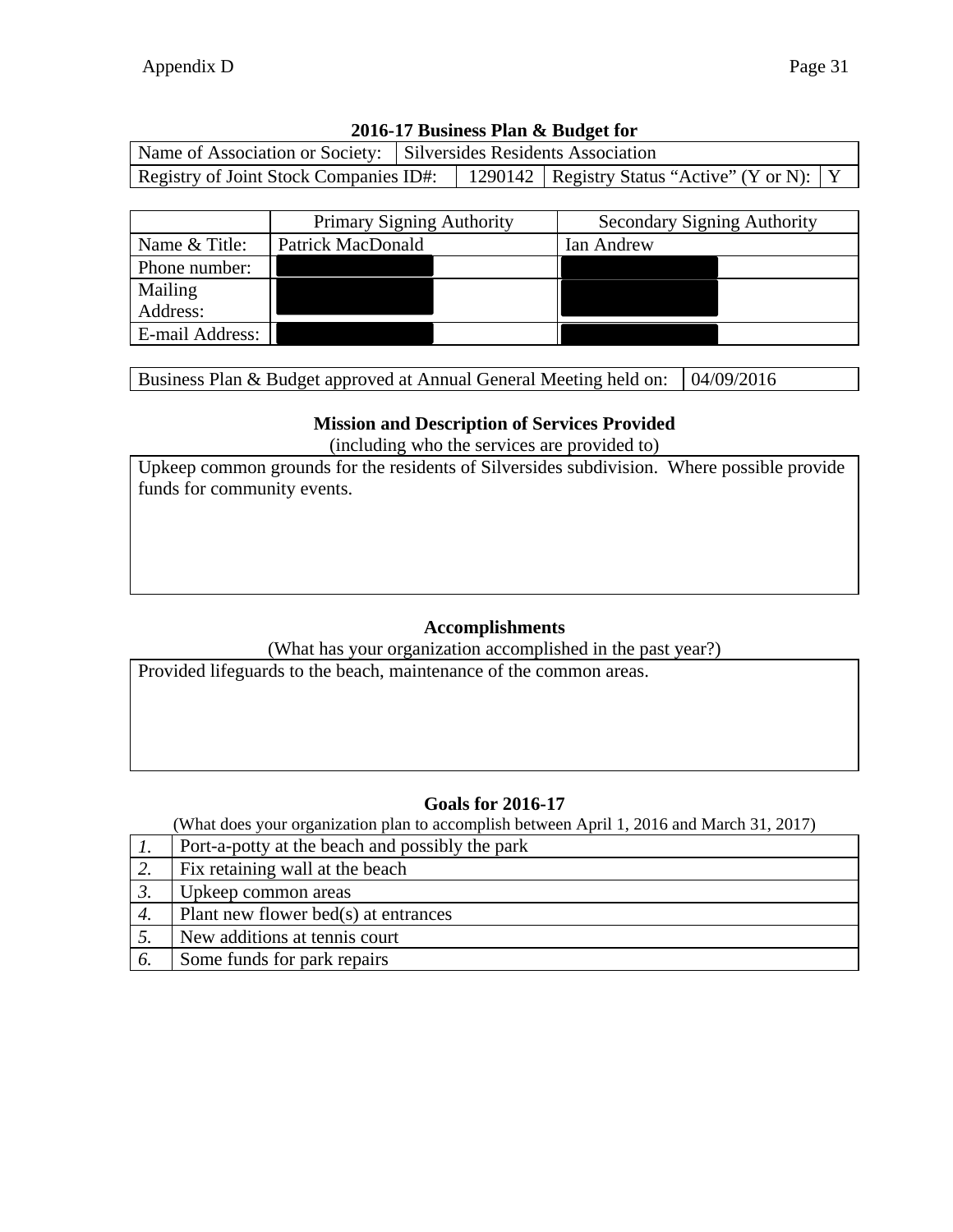| Purpose of Area Rate:                        | Upkeep and fixes for common areas      |  |
|----------------------------------------------|----------------------------------------|--|
| Will the Purpose or Amount of the Area       | N <sub>o</sub>                         |  |
| Rate change in 2016-17?                      |                                        |  |
| If so, how and why has it changed, and have  | n/a                                    |  |
| the majority of homeowners voted to          |                                        |  |
| approve the change?                          |                                        |  |
| 2016-17 Area Rate will be:                   | \$100.00 flat fee per property         |  |
| Area subject to Area Rate:                   | Silversides subdivision                |  |
| Year Area Rate to Expire (if applicable):    | n/a                                    |  |
| Do you anticipate a surplus or a deficit at  | Accumulated surplus to March 31, 2016: |  |
| the end of this year $(2015-16)$ ? How much? | \$11,573                               |  |
| If a surplus exists at the end of the fiscal | Fixes to the retaining wall at beach   |  |
| year, how is it to be applied?               |                                        |  |

# **Revenue Budget for 2016-17**

|      | Amount $(\$)$                                          |          |
|------|--------------------------------------------------------|----------|
| 4201 | Residential Area Rate Revenue                          | \$16,400 |
|      | <b>Total Revenues</b> (must equal total expenditures): | \$16,400 |

| <b>Description of Planned Expenditures</b>                     | Amount $(\$)$ |
|----------------------------------------------------------------|---------------|
| 6399 Contract Services                                         | 600           |
| 6603 Grounds and Landscaping                                   | 1,500         |
| 6919 Special Projects                                          | 24,800        |
| 8003 Insurance Policies and Premiums                           | 1,100         |
| 9000 Prior Year (Surplus)/Deficit                              | (11,600)      |
| <b>Total Planned Expenditures</b> (must equal total revenues): | \$16,400      |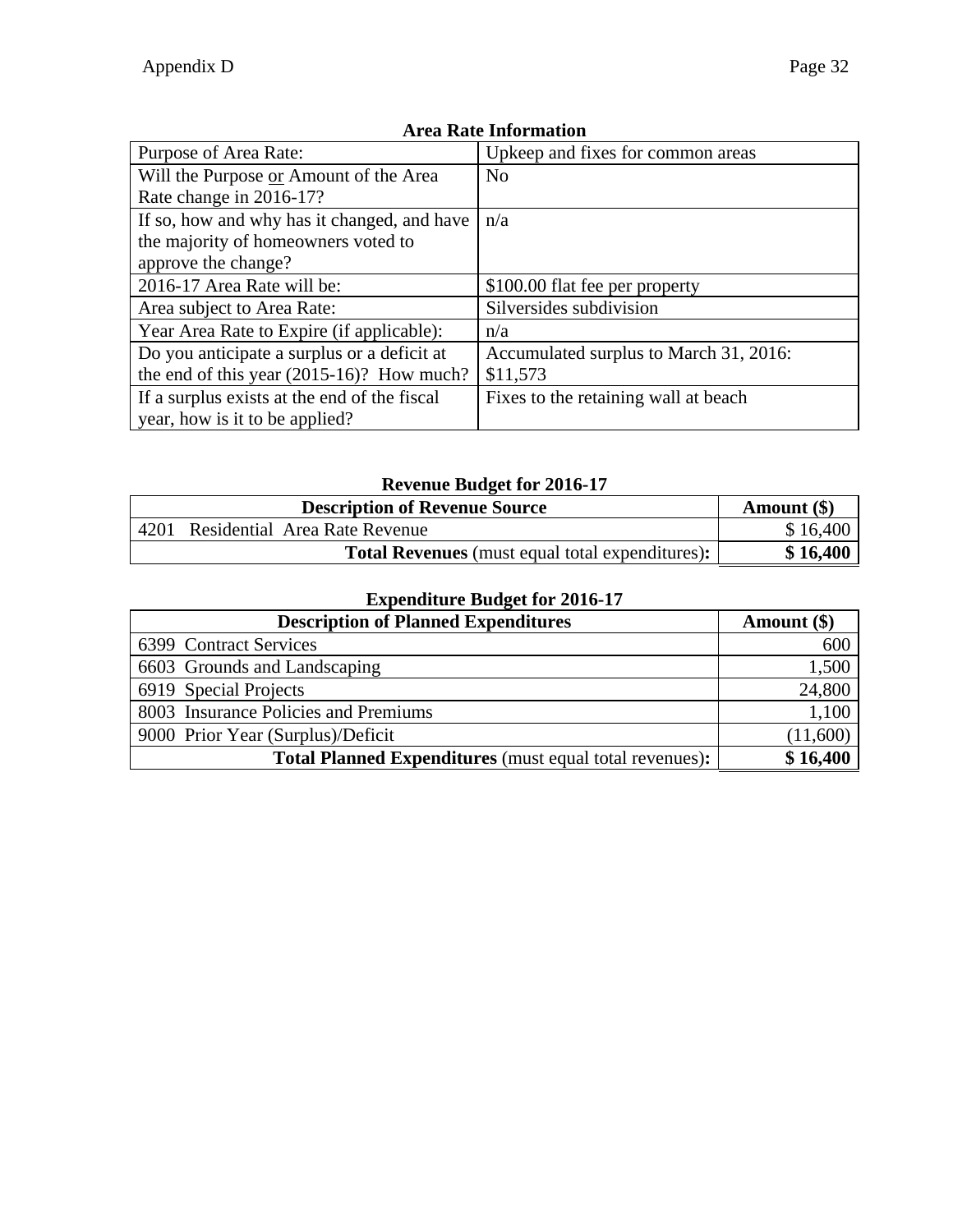| Name of Association or Society: Three Brooks Homeowners Association |  |  |                                                  |  |
|---------------------------------------------------------------------|--|--|--------------------------------------------------|--|
| Registry of Joint Stock Companies ID#:                              |  |  | 2296910   Registry Status "Active" (Y or N):   Y |  |

|                 | <b>Primary Signing Authority</b> | <b>Secondary Signing Authority</b> |                |
|-----------------|----------------------------------|------------------------------------|----------------|
| Name & Title:   | Sandra ASHBY                     |                                    | Karla WAMBOLDT |
| Phone number:   |                                  |                                    |                |
| Mailing         |                                  |                                    |                |
| Address:        |                                  |                                    |                |
| E-mail Address: |                                  |                                    |                |

Business Plan & Budget approved at Annual General Meeting held on:  $\vert$  March 23, 2016

#### **Mission and Description of Services Provided**

(including who the services are provided to)

The area rate is used to maintain and improve our existing community structures, playground, hiking trails, and beaches, to be used and enjoyed by all of the community.

#### **Accomplishments**

(What has your organization accomplished in the past year?)

In 2015- 2016, the Three Brooks Home Owners Association was able to maintain, and improve our playground, maintain paths, and path structures, and to maintain our beaches. In this upcoming year we would like to engage more community events.

#### **Goals for 2016-17**

|                  | Maintain and improve the Playground and build a small open shelter |
|------------------|--------------------------------------------------------------------|
| $\overline{2}$ . | Maintain and improve the Hiking Paths, looking to extend trails    |
| $\overline{3}$ . | <b>Maintain the Beach</b>                                          |
| $\overline{4}$ . | To host more community events, to engage the community             |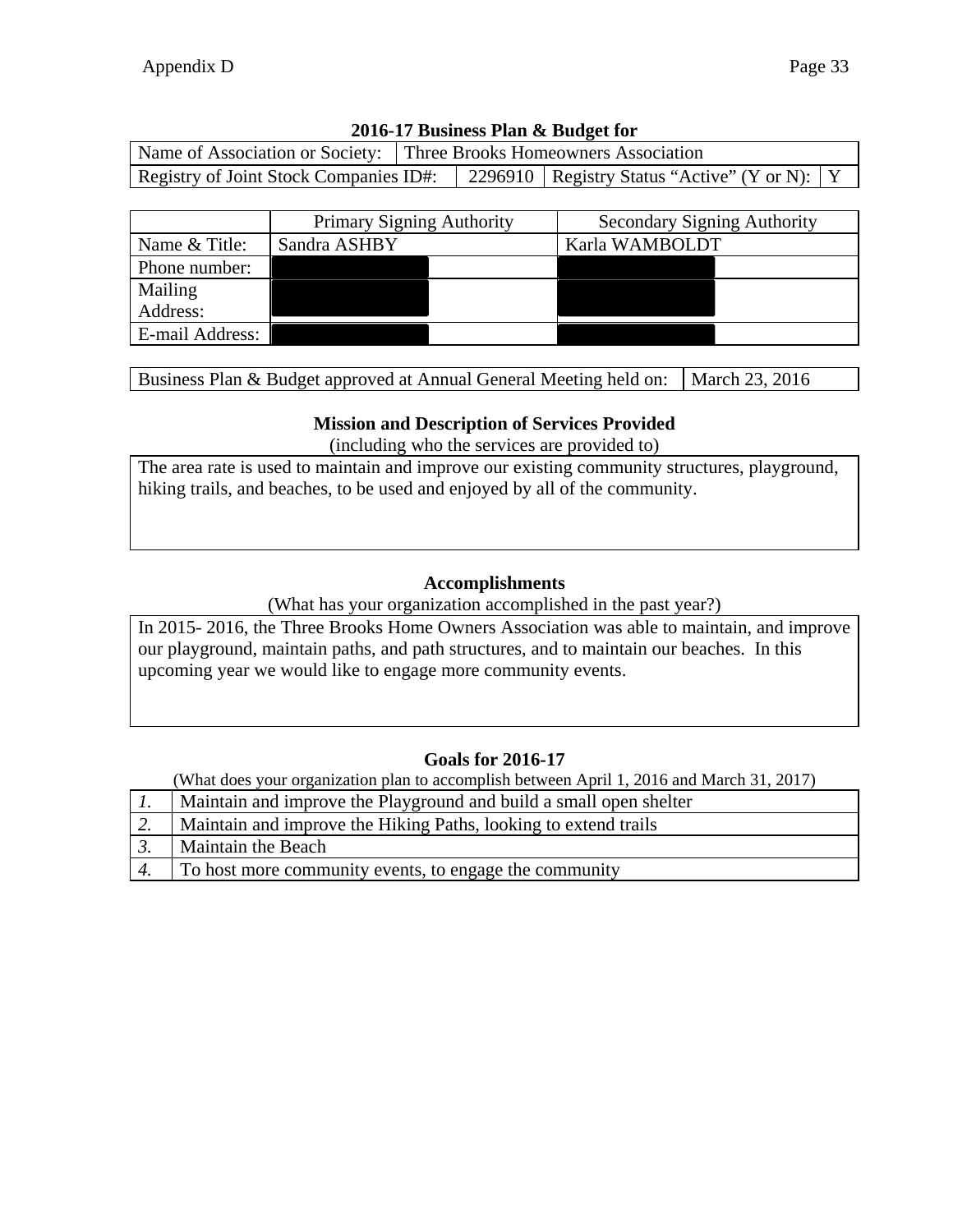| Purpose of Area Rate:                        | To maintain and improve our existing              |
|----------------------------------------------|---------------------------------------------------|
|                                              | community structures.                             |
| Will the Purpose or Amount of the Area       | N <sub>o</sub>                                    |
| Rate change in 2016-17?                      |                                                   |
| If so, how and why has it changed, and have  | n/a                                               |
| the majority of homeowners voted to          |                                                   |
| approve the change?                          |                                                   |
| 2016-17 Area Rate will be:                   | \$20.00 flat fee per property                     |
| Area subject to Area Rate:                   | Three Brooks subdivision, Hubley                  |
| Year Area Rate to Expire (if applicable):    | n/a                                               |
| Do you anticipate a surplus or a deficit at  | Accumulated surplus to March 31, 2016: \$3,950    |
| the end of this year (2015-16)? How much?    |                                                   |
| If a surplus exists at the end of the fiscal | This surplus maybe used for an open shelter at    |
| year, how is it to be applied?               | the playground in memory of John Hoyt, all        |
|                                              | subject to the community interest, or for a piece |
|                                              | of playground equipment, or to extend trails.     |

#### **Revenue Budget for 2016-17**

|      | <b>Description of Revenue Source</b>                   | Amount $(\$)$ |
|------|--------------------------------------------------------|---------------|
| 4201 | Residential Area Rate Revenue                          | \$3,500       |
|      | <b>Total Revenues</b> (must equal total expenditures): | \$3,500       |

| -<br><b>Description of Planned Expenditures</b>                | Amount $(\$)$ |
|----------------------------------------------------------------|---------------|
| 6299 Other Office Expenses and Bank Fees                       | 400           |
| 6311 Security                                                  | 1,500         |
| 6603 Grounds and Landscaping                                   | 1,500         |
| 6933 Community Events                                          | 600           |
| 6941 Playground Equipment                                      | 3,500         |
| 9000 Prior Year Surplus/Deficit                                | (4,000)       |
| <b>Total Planned Expenditures</b> (must equal total revenues): | \$3,500       |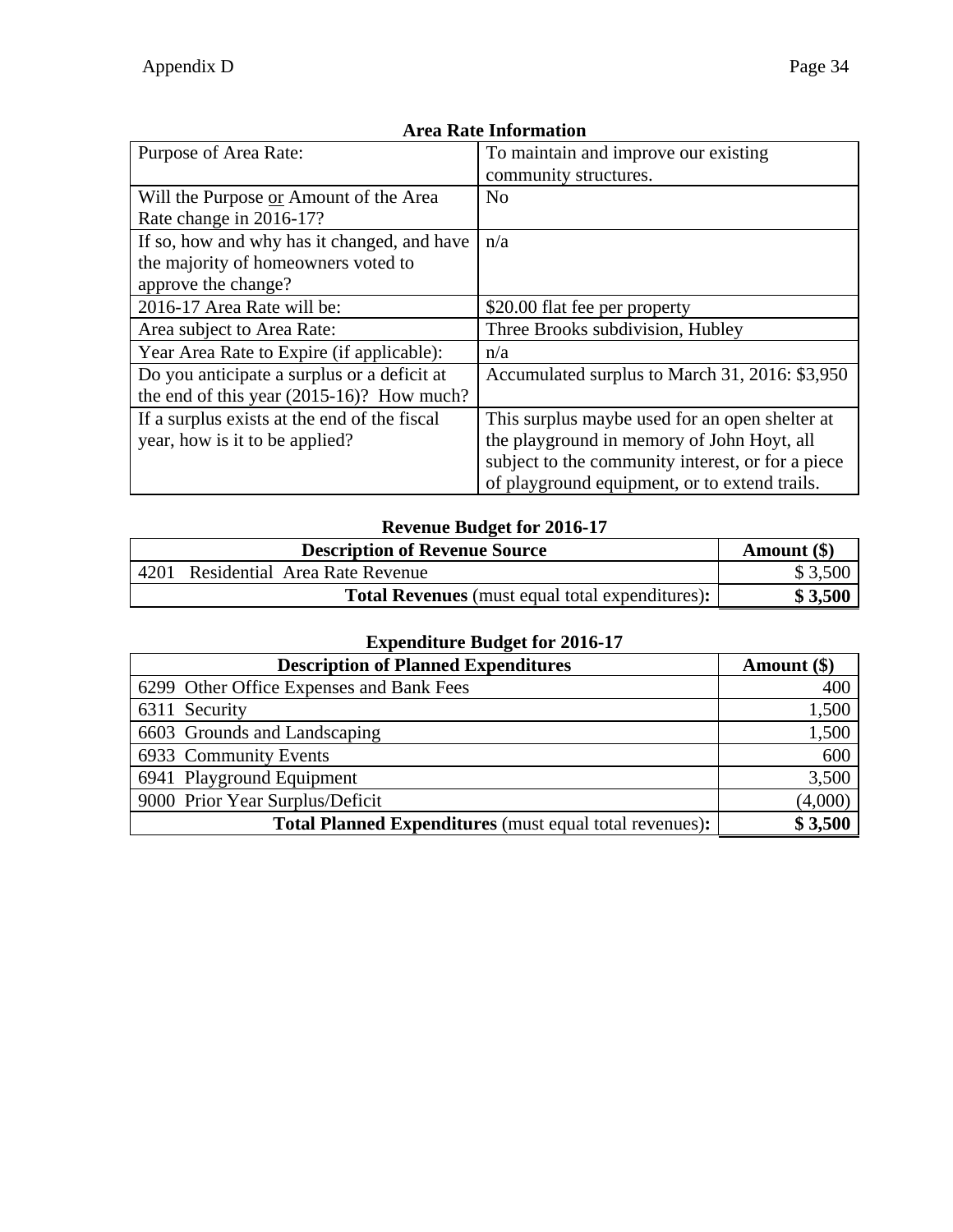|                                                                                           |                  | Name of Association or Society:   Westwood Hills Residents' Association |  |                                |  |
|-------------------------------------------------------------------------------------------|------------------|-------------------------------------------------------------------------|--|--------------------------------|--|
| Registry of Joint Stock Companies ID#:   3071139   Registry Status "Active" (Y or N):   Y |                  |                                                                         |  |                                |  |
|                                                                                           |                  |                                                                         |  |                                |  |
|                                                                                           | $D_{\text{min}}$ |                                                                         |  | $\mathcal{C}_{\text{non-odd}}$ |  |

|                 | <b>Primary Signing Authority</b> | <b>Secondary Signing Authority</b> |
|-----------------|----------------------------------|------------------------------------|
| Name & Title:   | Paul Clarke                      | Melissa Nurse                      |
| Phone number:   |                                  |                                    |
| Mailing         |                                  |                                    |
| Address:        |                                  |                                    |
| E-mail Address: |                                  |                                    |

Business Plan & Budget approved at Annual General Meeting held on:

### **Mission and Description of Services Provided**

(including who the services are provided to)

The Westwood Hills Residents' Association (WWHRA) was formed with a mission to provide, at no additional costs, community cohesion and opportunities for sport, recreation and other community events that will benefit all residents. The Association provides a vehicle to promote a safe, healthy and cohesive community. Therefore, our goal is to encourage resident involvement, of all ages, in our decision making on projects and events that benefit our families and area neighbours. Communication is key to our success and to this, we encourage all residents to participate in regularly scheduled general meetings to gain perspective and assist in the project and activity concepts and approval. The WWHRA also provides a number of communication sources to help keep residents informed of events and news within the subdivision and the surrounding community.

### **Accomplishments**

(What has your organization accomplished in the past year?)

During the 2015 year, the WWHRA hosted a number of events free of charge for residents that included the annual Canada Day celebration, Christmas caroling in the community green space, community yard sale, Halloween party and New Year's Eve fireworks. In addition, the Association organized a Spring clean-up of the green space, and boulevard area. However, due to the ongoing issue with weeds, the association contracted boulevard weeding on a monthly basis. Christmas wreaths and two Christmas trees at the boulevard and green space were erected and decorated for the season. The WWHRA maintains and updates a community bulletin board and a community Facebook page.

In August of 2011, a community group was formed to explore the possibility of developing the community access point to Wright Lake. In 2014, this work continued and took great steps to get the authorization to move it forward. Approvals from NSP and HRM were in place and the plans are progressing and the work is predicted to begin in 2015/16 year with the initial survey to be completed by CBCL. During 2015 a design for the project was agreed upon and communication is continuing towards starting the project.

Surpluses will continue to be allocated to the lake access project. Potential new ideas are being explored by committee members and include a revamp of the boulevard area and an access to Bowater crown land via bridge installation.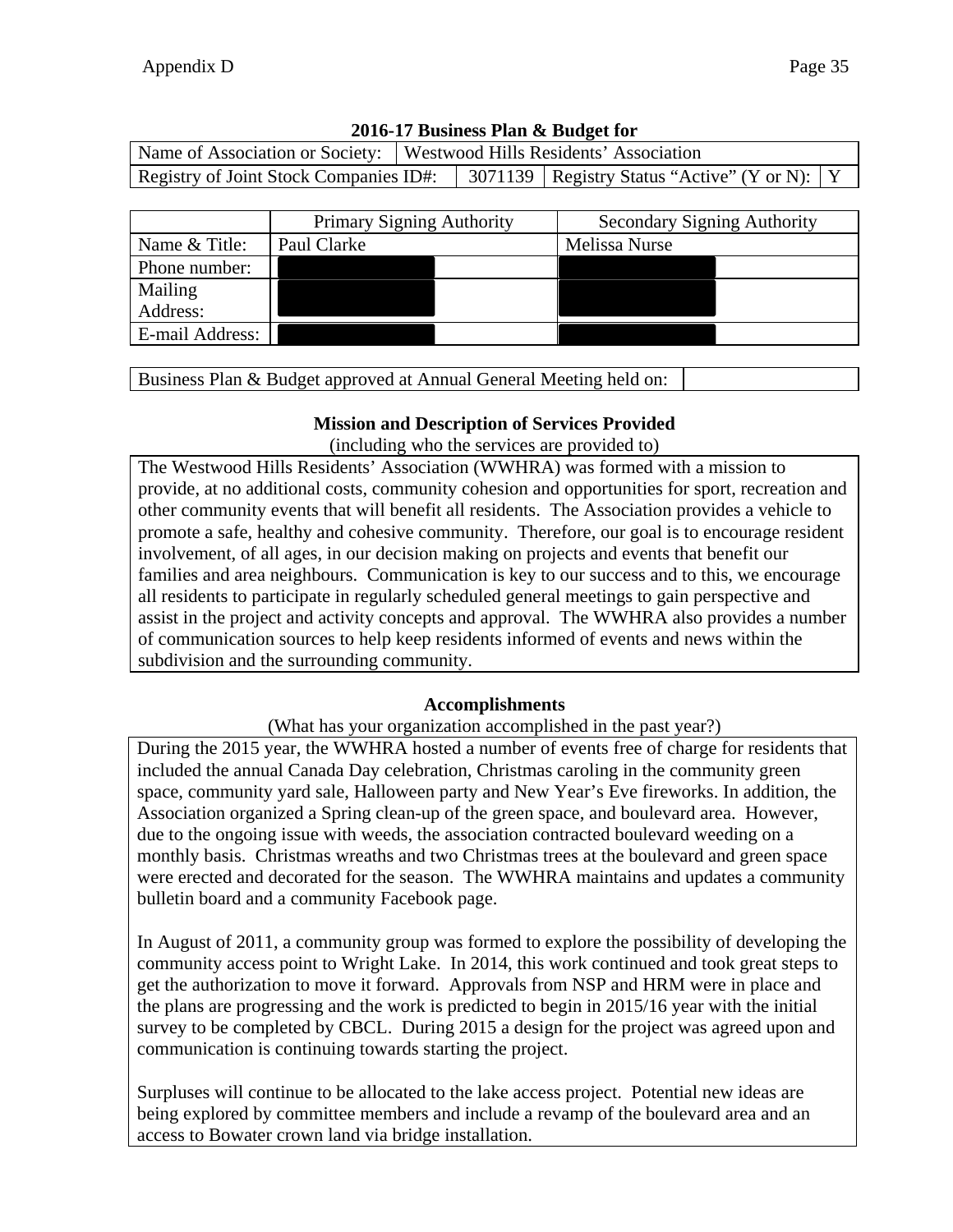|                  | What does your organization plan to accomplish between April 1, 2016 and March 31, 2017) |
|------------------|------------------------------------------------------------------------------------------|
| $\overline{1}$ . | Phase I of plan for Waterfront development to be completed                               |
| 2.               | Annual Canada Day Celebration & Evening Fireworks                                        |
| $\mathfrak{Z}.$  | Advertise/Promote the Easter Egg Hunt                                                    |
| 4.               | Annual Halloween Party for kids. Halloween house decorating contest.                     |
| 5.               | New Years' Eve Fireworks and Hot Chocolate Social                                        |
| 6.               | Spring Clean-up of Subdivision, playgrounds and Green Spaces                             |
| 7.               | Cornerstone flower beds, along with weeding/pruning of green spaces and boulevard        |
| 8.               | Re-establish flower containers throughout the subdivision                                |
| 9.               | Arrange for local storage space                                                          |
| 10.              | Annual Spring Community-wide Yard Sale                                                   |
| 11.              | Family Skate and Social                                                                  |
| 12.              | Continued development and implementation of Communication Plan to promote more           |
|                  | awareness and involvement of the WWHRA                                                   |
| 13.              | Support a resident in offering free weekly soccer for toddlers during summer             |
| 14.              | Elect a new President and Vice-president for the association                             |

#### **Goals for 2016-17**

#### **Area Rate Information**

| Purpose of Area Rate:                        | To fund activities and recreational amenities.    |
|----------------------------------------------|---------------------------------------------------|
| Will the Purpose or Amount of the Area       | N <sub>0</sub>                                    |
| Rate change in 2016-17?                      |                                                   |
| If so, how and why has it changed, and       | n/a                                               |
| have the majority of homeowners voted        |                                                   |
| to approve the change?                       |                                                   |
| 2016-17 Area Rate will be:                   | \$50.00 flat fee per property                     |
| Area subject to Area Rate:                   | Westwood Hills, Upper Tantallon                   |
| Year Area Rate to Expire (if applicable):    | n/a                                               |
| Do you anticipate a surplus or a deficit at  | Accumulated surplus to March 31, 2016: \$148,729  |
| the end of this year $(2015-16)$ ? How       |                                                   |
| much?                                        |                                                   |
| If a surplus exists at the end of the fiscal | To be allocated to the waterfront development     |
| year, how is it to be applied?               | project and building of new bridge for ATV Trails |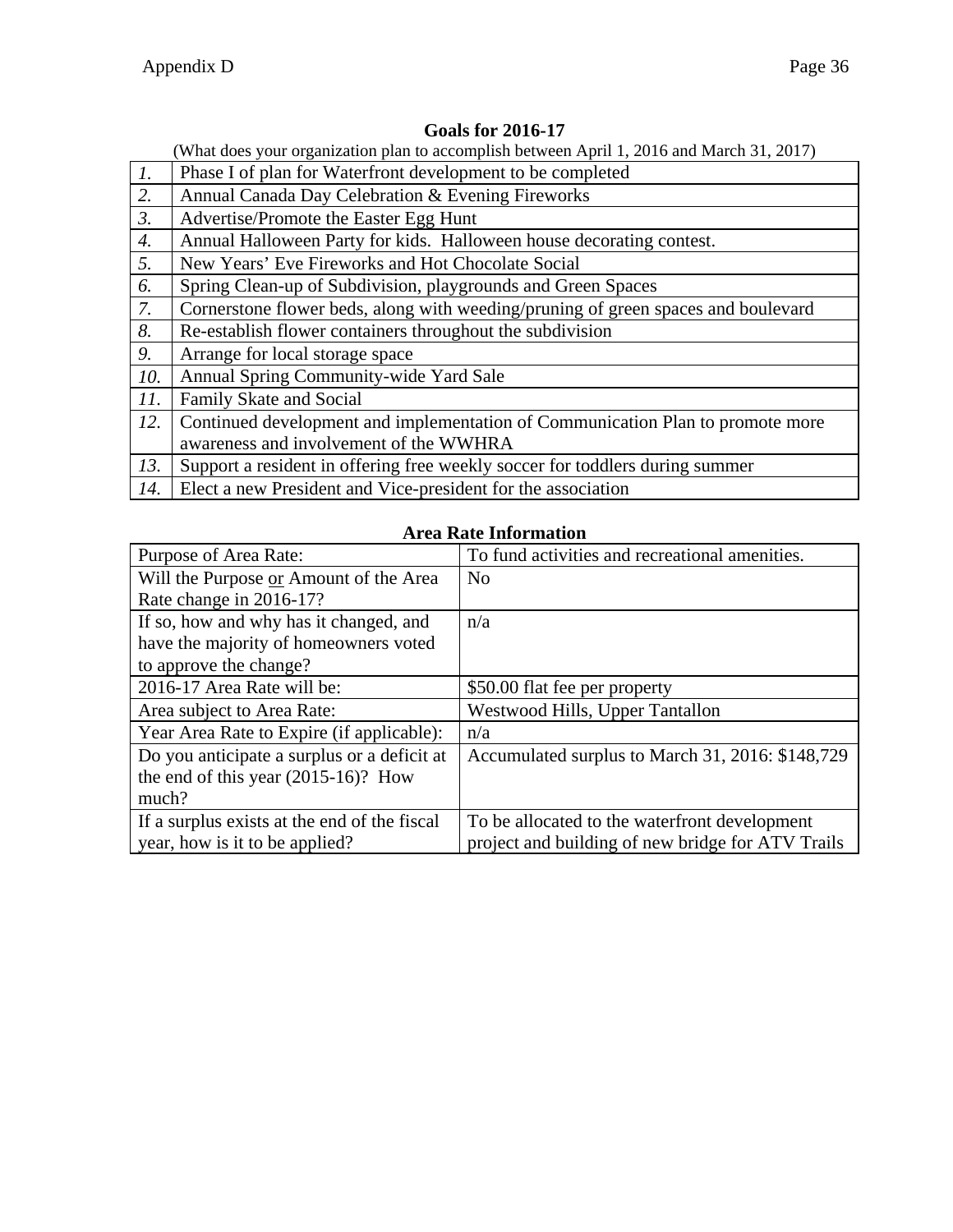| Revenue Budget for 2016-17 |                                                        |          |  |  |  |
|----------------------------|--------------------------------------------------------|----------|--|--|--|
|                            | <b>Description of Revenue Source</b><br>Amount $(\$)$  |          |  |  |  |
|                            | 4201 Residential Area Rate Revenue                     | \$34,600 |  |  |  |
|                            | <b>Total Revenues</b> (must equal total expenditures): | \$34,600 |  |  |  |

# **Revenue Budget for 2016-17**

| <b>Description of Planned Expenditures</b>                     | Amount (\$) |
|----------------------------------------------------------------|-------------|
| 6204 Computer Software                                         | 800         |
| 6603 Grounds and Landscaping                                   | 11,300      |
| 6705 Equip Repairs & Maintenance                               | 1,000       |
| 6911 Facilities Rental                                         | 1,700       |
| 6919 Special Projects (waterfront access & trail bridge)       | 148,600     |
| 6928 Committee Expenses                                        | 700         |
| 6933 Community Events                                          | 17,500      |
| 8003 Insurance Policies and Premiums                           | 1,700       |
| 9000 Prior Year (Surplus)/Deficit                              | (148,700)   |
| <b>Total Planned Expenditures</b> (must equal total revenues): | \$34,600    |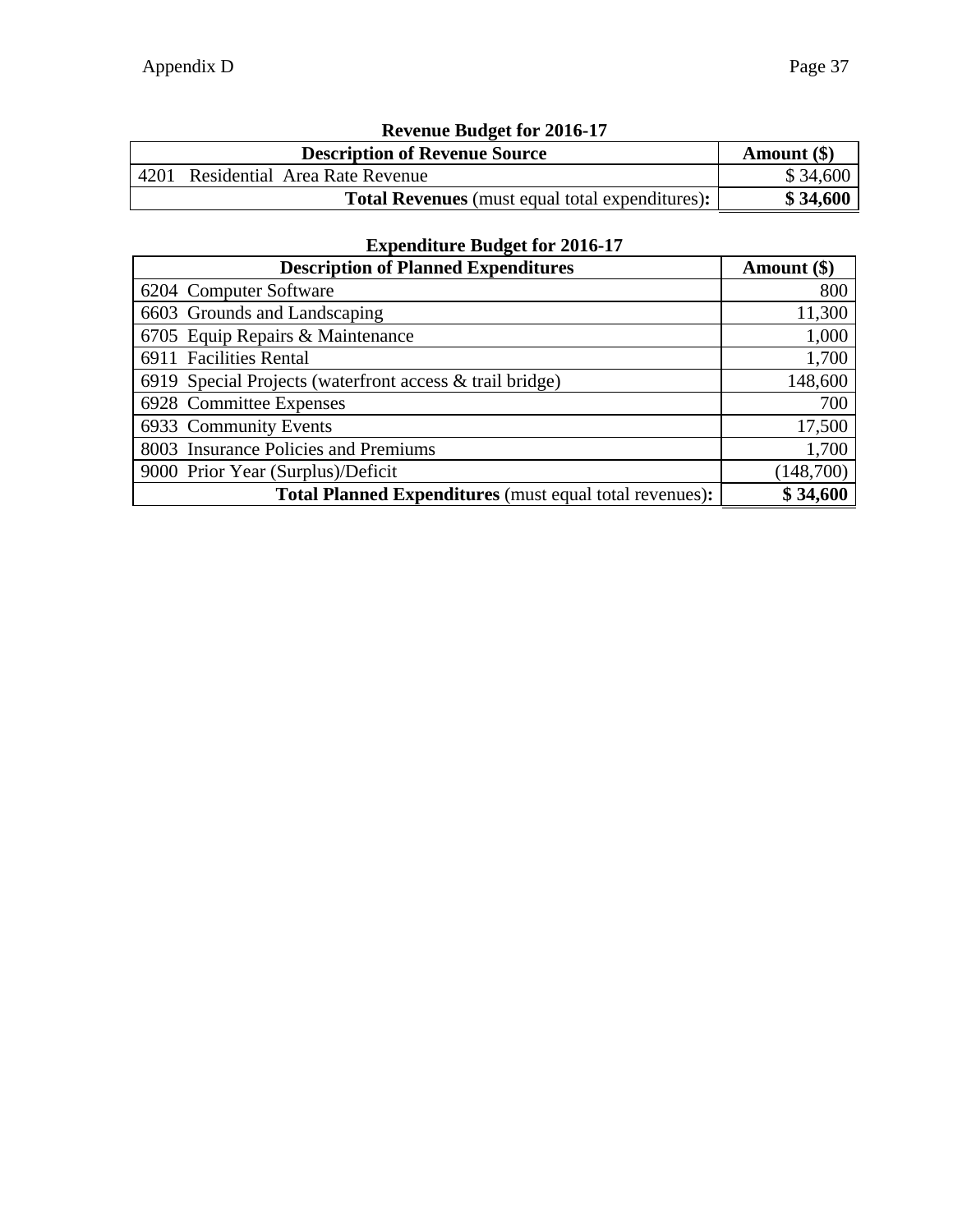| Name of Association or Society:   White Hills Residents' Association |  |                                                                                           |  |  |  |
|----------------------------------------------------------------------|--|-------------------------------------------------------------------------------------------|--|--|--|
|                                                                      |  | Registry of Joint Stock Companies ID#:   3217114   Registry Status "Active" (Y or N):   Y |  |  |  |

|                 | <b>Primary Signing Authority</b> |  | <b>Secondary Signing Authority</b> |  |  |  |
|-----------------|----------------------------------|--|------------------------------------|--|--|--|
| Name & Title:   | Joel MacDonald                   |  | Peter Davidson                     |  |  |  |
| Phone number:   |                                  |  |                                    |  |  |  |
| Mailing         |                                  |  |                                    |  |  |  |
| Address:        |                                  |  |                                    |  |  |  |
| E-mail Address: |                                  |  |                                    |  |  |  |

Business Plan & Budget approved at Annual General Meeting held on:  $\vert$  March 1, 2016

#### **Mission and Description of Services Provided**

(including who the services are provided to)

To provide representation for the residents of the White Hills Community in dealing with the various matters that may arise from time to time with both the Municipal and Provincial Governments insofar as it may impact the Community in general.

In addition the White Hills Residents Association provides a leadership role in attempting to improve the services provided and the overall appearance of our Community.

#### **Accomplishments**

(What has your organization accomplished in the past year?)

1. Continued to work with HRM in moving forward the concept for the possible construction of a park in the Daisywood area of our Community.

2. Improved the main entrance to the Community through the planting of trees and the general clean-up of the area.

3. Continued to actively participate in the activities of the Greater Hammonds Plains Communities Association.

### **Goals for 2016-17**

- *1.* Work with HRM in the development of a park in the Daisywood area.
- *2.* Participate in the work of the Greater Hammonds Plains Communities Association.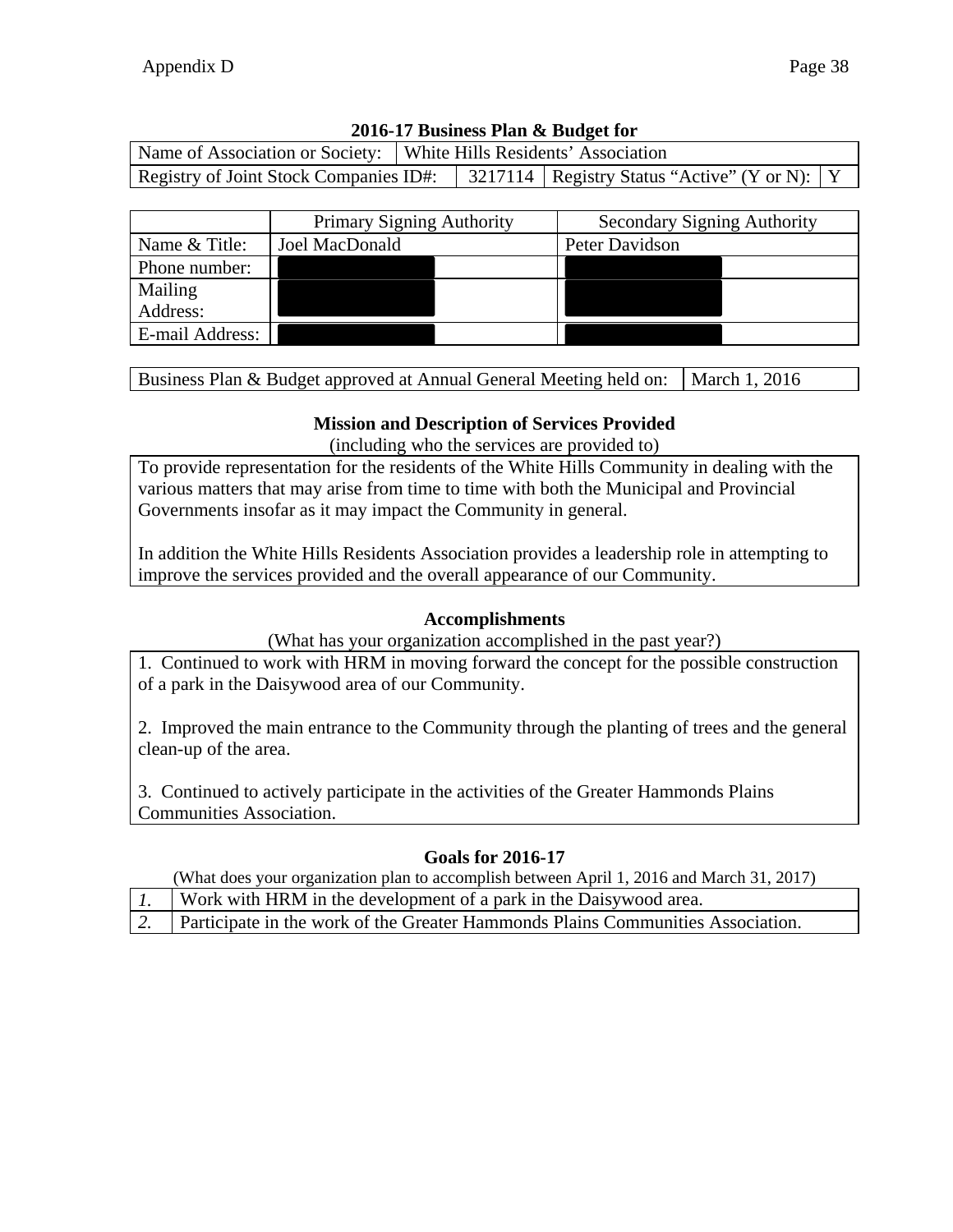| Purpose of Area Rate:                        | To fund activities and recreational amenities. |
|----------------------------------------------|------------------------------------------------|
| Will the Purpose or Amount of the Area       | No                                             |
| Rate change in 2016-17?                      |                                                |
| If so, how and why has it changed, and have  | n/a                                            |
| the majority of homeowners voted to          |                                                |
| approve the change?                          |                                                |
| 2016-17 Area Rate will be:                   | \$50.00 flat fee per property                  |
| Area subject to Area Rate:                   | White Hills subdivision                        |
| Year Area Rate to Expire (if applicable):    | n/a                                            |
| Do you anticipate a surplus or a deficit at  | Accumulated surplus to March 31, 2016:         |
| the end of this year $(2015-16)$ ? How much? | \$120,791                                      |
| If a surplus exists at the end of the fiscal | Carried forward to future years.               |
| year, how is it to be applied?               |                                                |

# **Revenue Budget for 2016-17**

|      | Amount $(\$)$                                          |          |
|------|--------------------------------------------------------|----------|
| 4201 | Residential Area Rate Revenue                          | \$27,600 |
|      | <b>Total Revenues</b> (must equal total expenditures): | \$27,600 |

| <b>Description of Planned Expenditures</b>                     | Amount (\$) |
|----------------------------------------------------------------|-------------|
| 6919 Special Projects                                          | 147,400     |
| $6933$ Community Events – Non Specific                         | 1,000       |
| 9000 Prior Year (Surplus)/Deficit                              | (120, 800)  |
| <b>Total Planned Expenditures</b> (must equal total revenues): | \$27,600    |